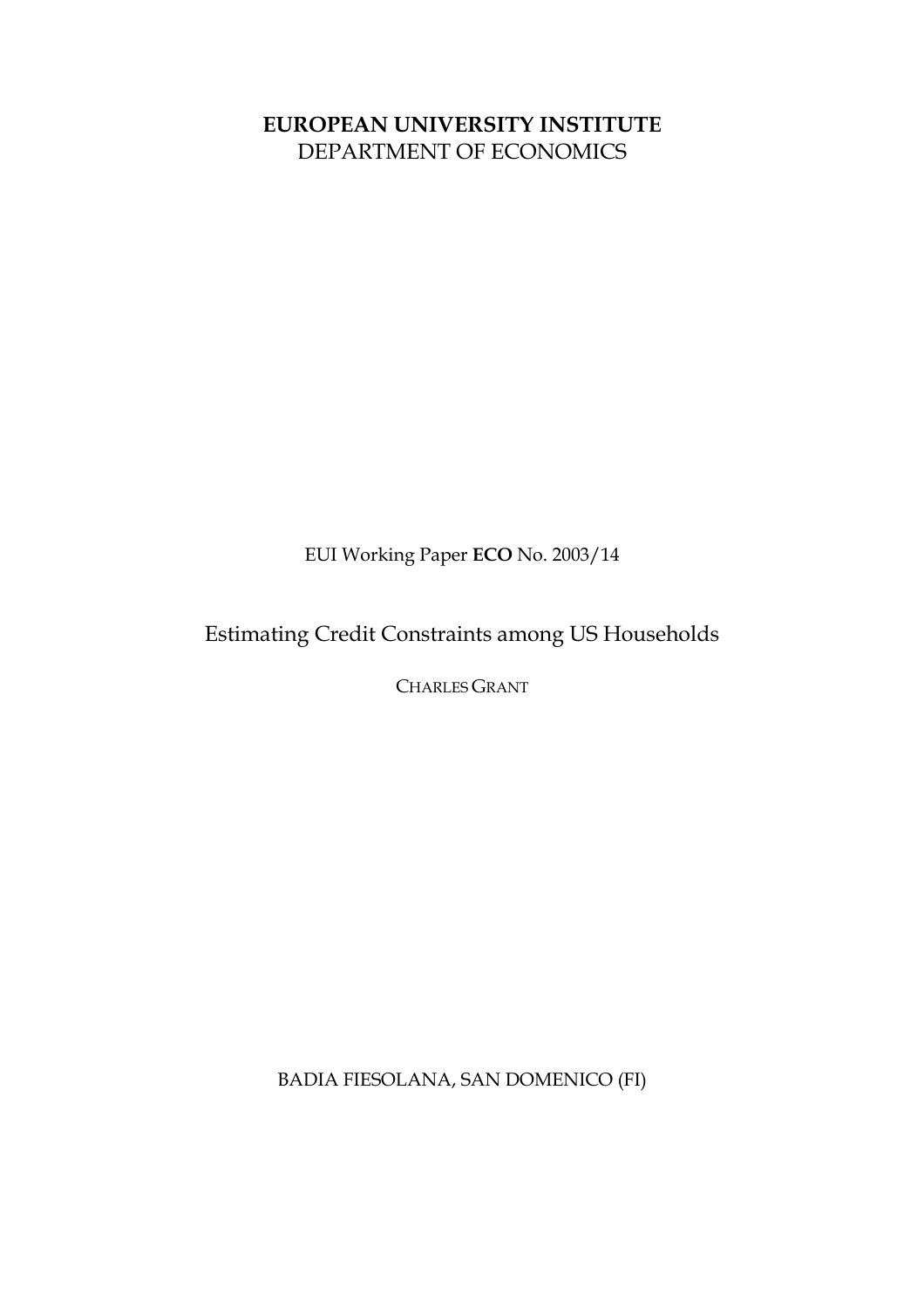All rights reserved. No part of this paper may be reproduced inany form Without permission of the author(s).

> ©2003 Charles Grant Published in Italy in June 2003 European University Institute Badia Fiesolana I-50016 San Domenico (FI) Italy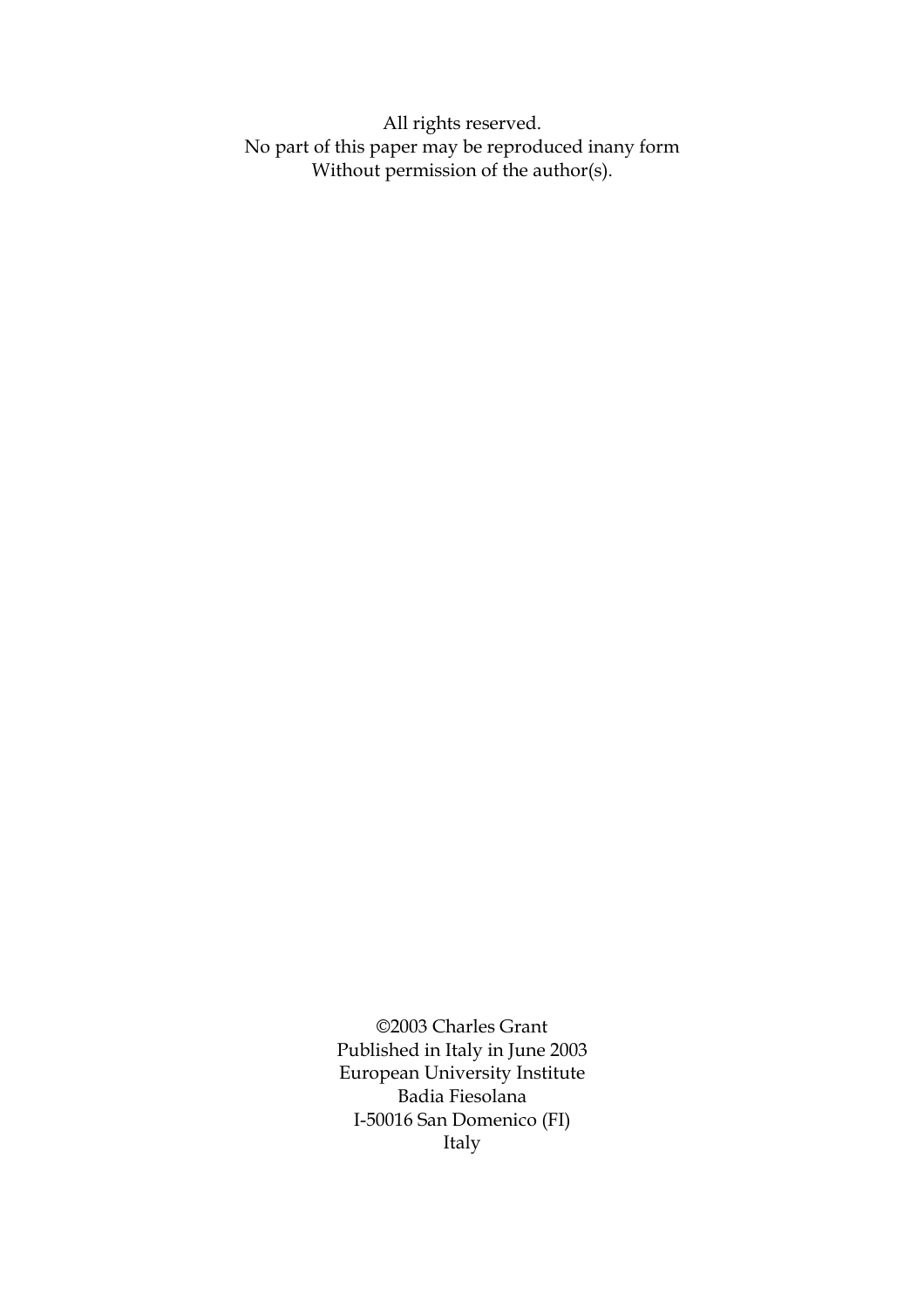## Estimating Credit Constraints among US households.

Charles Grant<sup>∗</sup>

European University Institute

March 2003

#### Abstract

Households are constrained if they want to borrow, but banks restrict their lending. This paper separately identifies (using appropriate exclusion restrictions) the demand for debt, and the maximum amount agents can borrow when it is unknown which consumers are constrained. Using data from the CEX, it estimates that between 26 percent and 31 percent of households are constrained: and that poorly educated, ethnic minority, low income, men, and (among for the educated) older households are less often constrained. On average, households would like to borrow up to \$4,000 dollars more. But it does not test whether constraints are never binding. Key Words: Credit Constraints, Consumers, Debt (JEL C51, D12)

<sup>∗</sup> I would like to thank Erich Battistin, Giuseppe Bertola, Vassilis Hajivassiliou, Maite Martinez-Granado, Nick Souleles Mario Padula and Frank Vella whose help, support and advice enabled me to write this paper. All remaining errors, are, of course my own. Address for correspondence: charles.grant@iue.it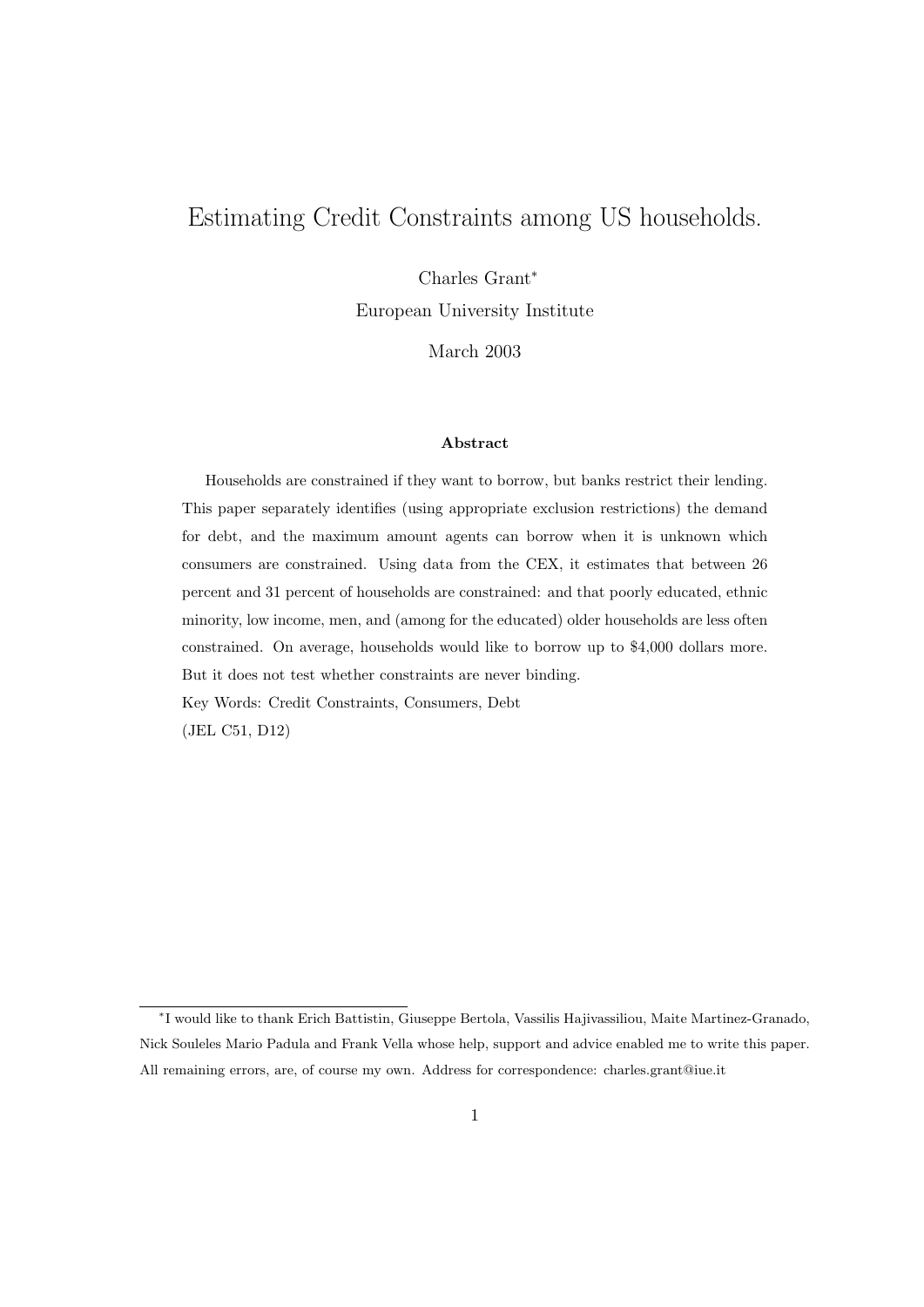It is widely believed by economists that at least some agents are credit-constrained. It is offered as one of the most important explanations for a wide-variety of phenomena that are observed in economics, and also implicitly informs the policy debate, not only at the macro-economic level in motivating fiscal and monetary policy, but it also motivates micro policies such as subsidising university education for under-graduates, or supporting small business investment. While credit constraints are widely seen as pervasive, little is known about its incidence or importance. For example, while few black households borrow (as will be documented here), there is considerable debate about whether this is due to their low demand (as claimed by lenders), or to these households more often being denied credit. This paper will study credit constraints and particularly investigates consumer behaviour. It will demonstrate how to estimate credit constraints, even when all that is observed is the amount agents borrow.

When considering how much consumers borrow, several questions may be of interest. (i) Are there restrictions on the amount that consumers can borrow, that is, are at least some consumers credit constrained? (ii) How many consumers are credit constrained? (iii) How do credit constraints differ with household characteristics? (iv) How much more would these consumers borrow if unconstrained?

The approach taken in this paper is to briefly characterize what it means for a consumer to be credit-constrained, and then to use a very simple form of credit-constraints that the literature motivates to answer some of the questions that are raised above. As will be seen, a simple way to characterize debt holdings is to think of actual debt as the minimum of the amount of debt that the household wishes to hold (the demand for debt), and the amount that any lender is prepared to lend (the supply of debt). While in this framework, for reasons to be discussed below, it is not possible to test the first of the questions that we might want to answer, the other questions can be answered.

The paper starts with a brief review of the literature in section 1. This discussion is restricted to the literature on consumption, and will help to motivate the rest of the paper. Section 2 proposes an estimation strategy, and explains that identification requires exclusion restrictions on the parameters that enter the demand and supply equations. Estimation must cope with two problems. Whether a household is constrained is not directly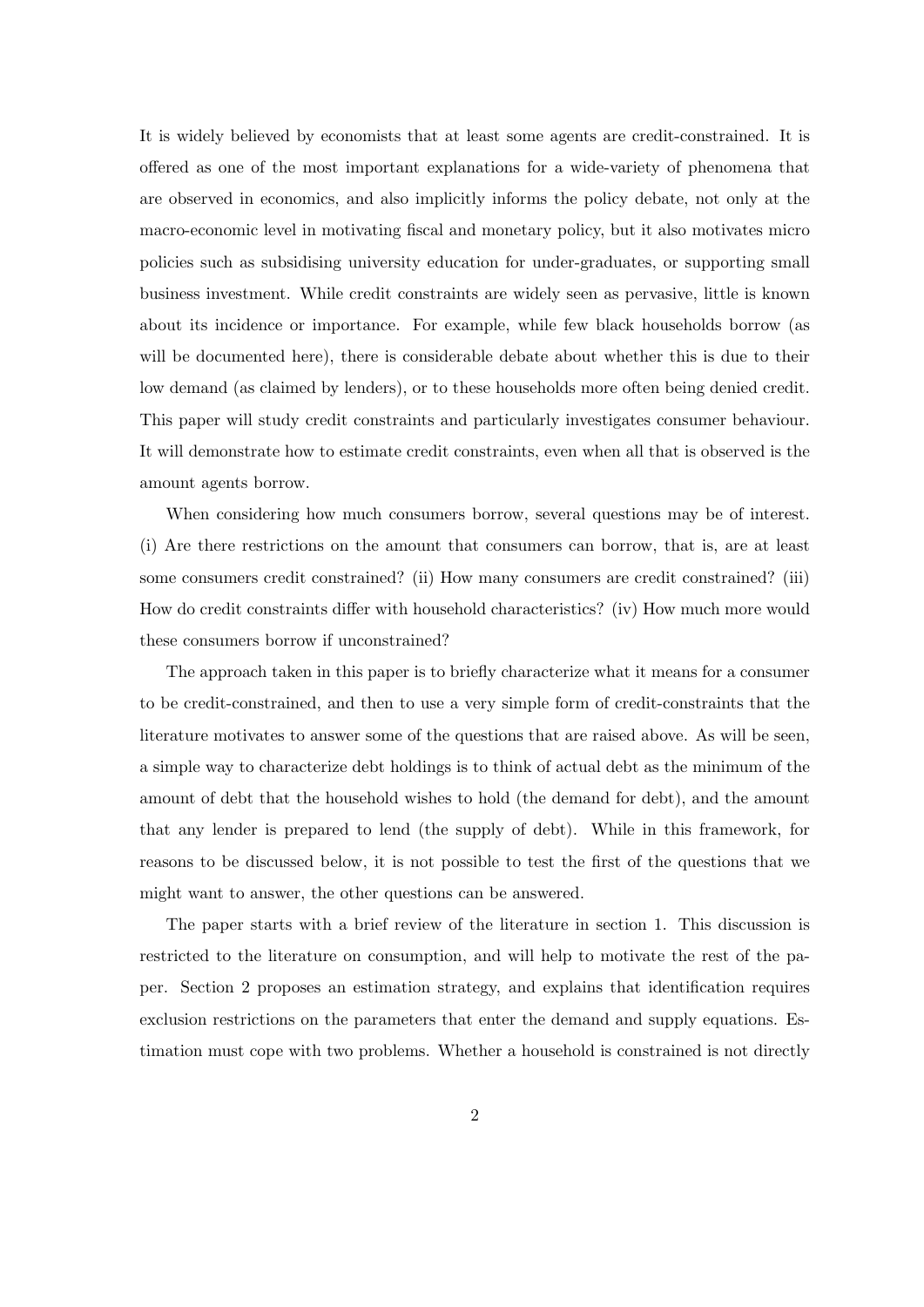observed, but must be replaced with some proxy variable that will be a function of observed characteristics. Further, there is a selectivity issue since even if it was observed which households were credit-constrained, demand (or supply) conditional on the household being unconstrained does not equal the unconditional demand for debt. Having estimated these equations, section 3 will then recover the estimated incidence of credit-constraints among US households, and how this differs with household characteristics. This section will also discuss how to recover a measure of how much more credit constrained households would like to borrow. The selection issue involved in estimation will also be important here as it requires the construction of the difference between demand and supply, conditional on being credit-constrained and the former can not be replaced by, for instance, the unconditional demand for debt, without downward biasing the results.

The data used is a sample of over 7,000 households from the US consumer expenditure survey for the years 1988-1993. The results show that between 26 percent and 31 percent of households are credit-constrained. This figure is higher than several previous studies. It also shows that credit constraints are more serious for single females, for well educated households and for middle income households and for white households. These differences across households are mainly due to demand, rather than supply. Additionally, creditconstraints decline with age for college educated households but are flat for poorly educated households. State banking regulations that are designed to encourage competition have little effect. Constrained households would like to borrow as much as \$4,000 more.

### 1 The Literature On Credit Constraints.

Ever since the seminal paper by Hall (1978) consumption economists have questioned simple versions of the life-cycle/permanent income hypothesis (PIH). That paper, and an enormous number of succeeding papers, have rejected the Euler equation formulation for consumption. Another strand of the literature showed how consumption tracked income over the life-cycle, which again rejects simple versions of the PIH, for instance Carroll and Summers (1991). A number of explanations for this have been suggested in the literature: one of the most popular is that at least some consumers face binding credit constraints. These consumers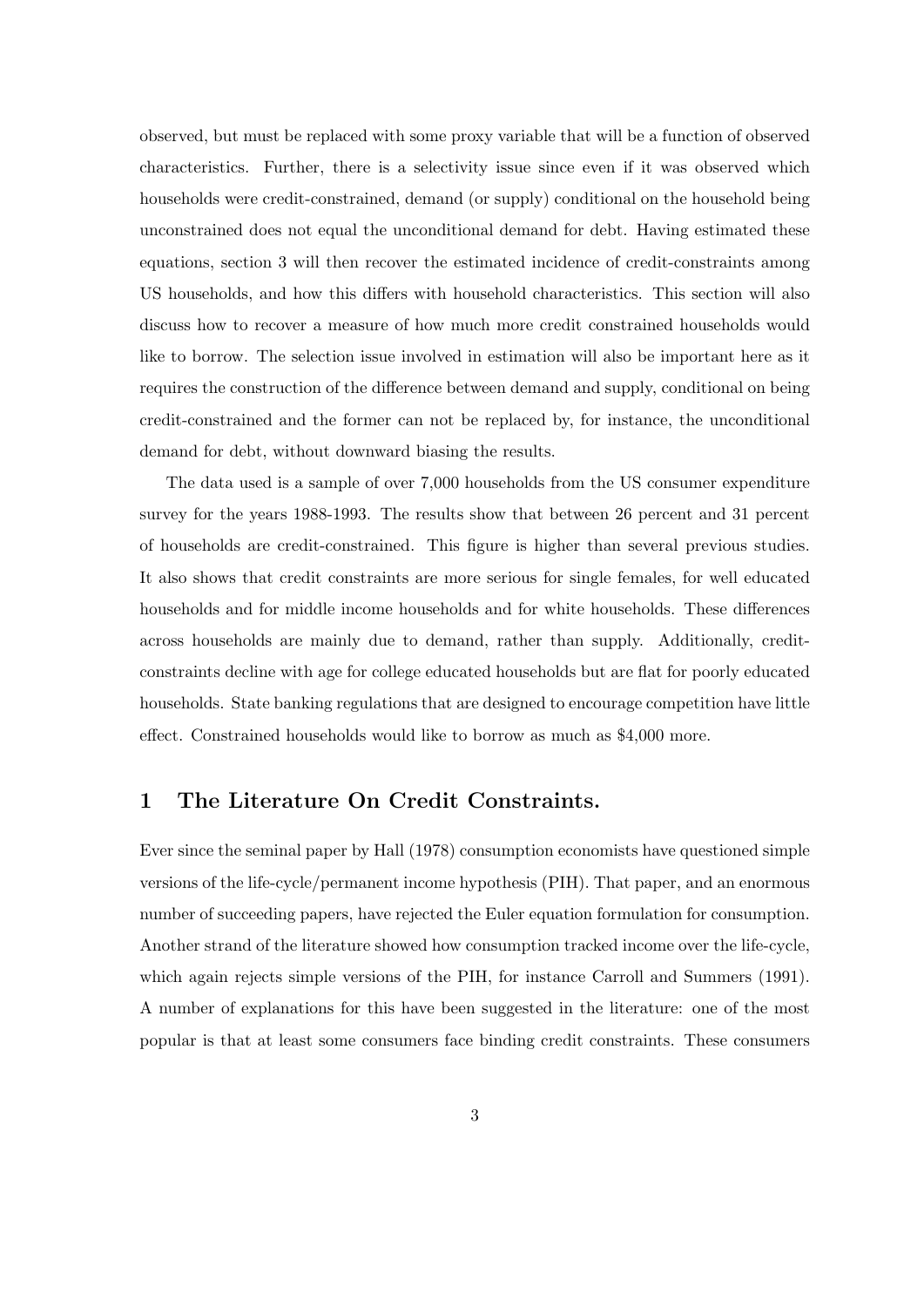would like to borrow more in order to increase their level of consumption, such consumption is compatible with their life-cycle budget constraint, but for some reason they are not able to borrow as much as they would like at the 'market clearing' interest rate. For instance, Hayashi (1987) defined consumers as credit constraints if either (i) "they face some quantity constraint on the amount of borrowing", or (ii) "the loan rate available to them is higher than the rate at which they could lend". The first is often called *credit rationing*, and there is a large literature, going back to Jaffee and Russell (1976), or Stiglitz and Weiss (1981), which motivates such credit rationing by lenders as due to the fact that some consumers default on their loans, and there is imperfect information as to which agents will default. The decision to default is not modeled. Nevertheless, such models show that it can be optimal to restrict lending to consumers. Such models imply (see figure 1) that lending takes place in discrete jumps: there are a countable number of ordered points  $(0, b_1, b_2, \ldots)$ between which lending takes place at a constant marginal rate of interest. At each of these points  $b_i$ , there is a jump in the marginal rate of interest charged (perhaps to infinity, in which case no lending occurs beyond  $b_i$ ).

A more recent literature has attempted to explicitly model the decision to default by consumers. This literature aimed to explain the limited ability of consumers to pool risk, and includes papers by Kehoe and Levine (1993) and Kocherlakota (1996). In these papers, the standard model of an infinitely lived, utility maximizing consumer subject to a life-cycle budget constraint is augmented by an additional constraint on the consumer's behaviour. This additional constraint explicitly accounts for the fact that ex post the consumer may wish to default on his debt, and suffer any penalty which ensues. The punishment for default could take many forms but these papers concentrate on default resulting in autarky, (the consumer is permanently excluded from the credit markets). By solving these models for a decentralised market economy these models can endogenously create credit rationing in which the ability to borrow is restricted to some maximum level which depends on the parameters of the model. Above this maximum level default is assured, and hence it is never rational for lenders to allow borrowing beyond this limit. Such models differ from the earlier literature in that information is perfect, and in that there is only one interest rate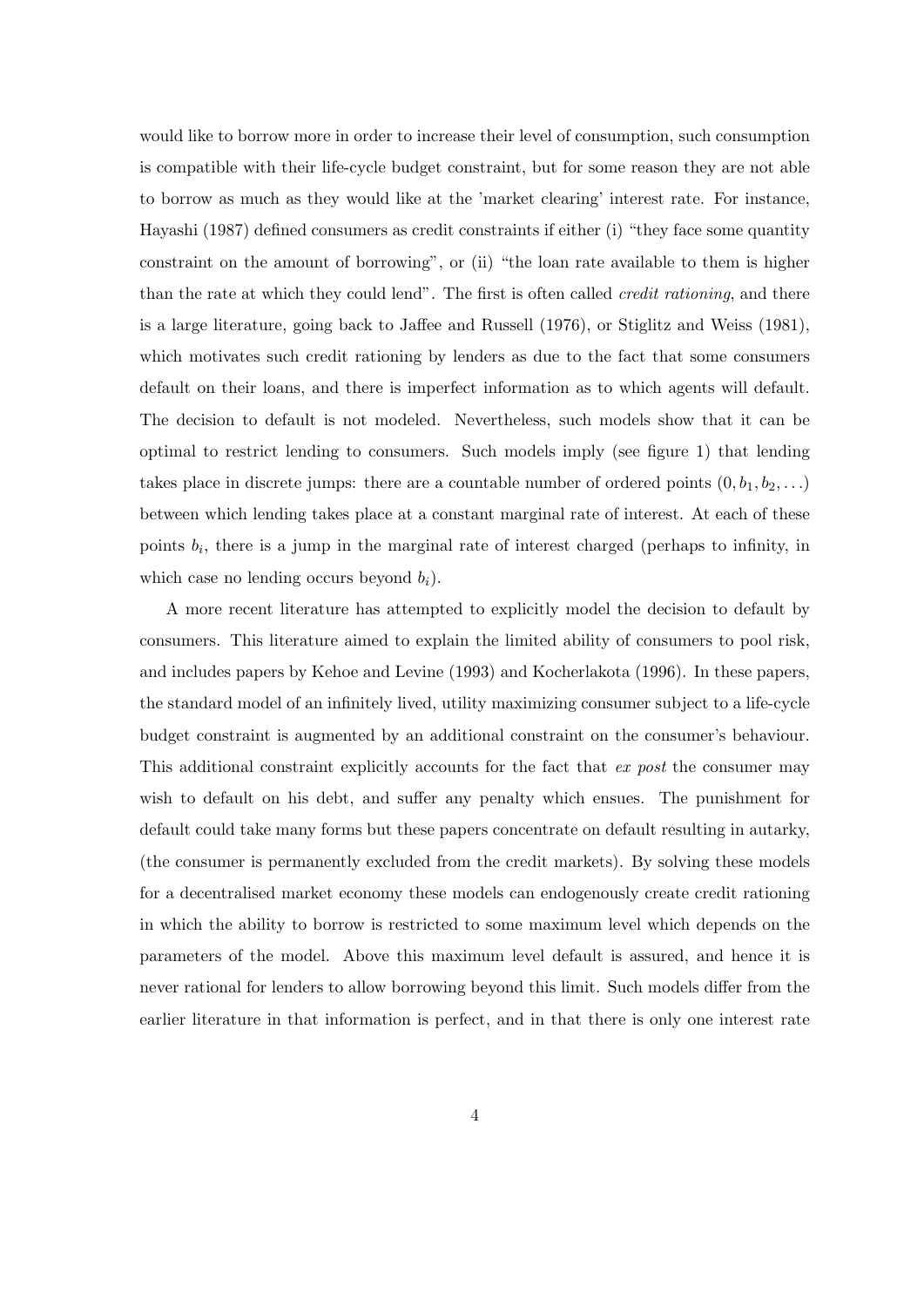at which lending occurs (if it occurs at all).<sup>1</sup>

Several papers have estimated the proportion of households that are credit constrained. The simplest approach is taken by Hall and Mishkin (1982), who attributed the rejection of the PIH model in Euler equations to a fixed fraction of the population simply spending their current income: this fraction was estimated to be some 20 percent of the population. Hajivassiliou and Ioannides (2001) formalize how the Euler equation is affected by credit constraints, motivating their switching regression approach. Mariger (1987) tried to estimate the effective time horizon in the Euler equation and concluded that around 19 percent of households were constrained. One problem is that the rejection of simple versions of the PIH in Euler equations could instead be due to mis-specification of the Euler equation, a point that is well known in the literature.

Some papers have instead tried more directly to estimate or test for credit constraints. The problem is that, denoting  $\pi_i$  as a binary variable taking the value zero if household i is unconstrained and one if constrained, this variable  $\pi_i$  is not directly observed. In much of the literature, some proxy variable has been substituted for the unobserved latent variable. For instance, in a classic paper, Zeldes (1989) splits households by their level of assets: low asset households, with a gross assets to monthly income ratio of less than 2, are assumed to be credit constrained, and documents how low and high asset households' behaviour differ. Jappelli (1990) instead uses self-reported responses to a question about credit constraints contained in the Survey of Consumer Finances.<sup>2</sup> The question asked if the householder had been rejected for a loan, or if he had failed to apply for a loan because he feared rejection. In either case, having chosen the proxy variable, the observations can be partitioned, and those who are thought to be credit constrained can be compared to those who are not. When a suitable proxy variable exists there is no need to estimate the incidence of credit constraints, but different groups can still be usefully compared. Jappelli (1990) found that

<sup>1</sup>Two papers that test the effect of punishing default are Gropp, Schulz, and White (1997) and Grant (2000). They exploited differences between state bankruptcy rules in the different US states. Grant (2000) showed that moving to a state with a stricter punishment for default results in debtors borrowing \$400 more on average.

<sup>&</sup>lt;sup>2</sup> Jappelli, Pishke and Souleles (1998) combines the Euler equation approach taken by Zeldes and Jappelli's more reliable measure of being constrained.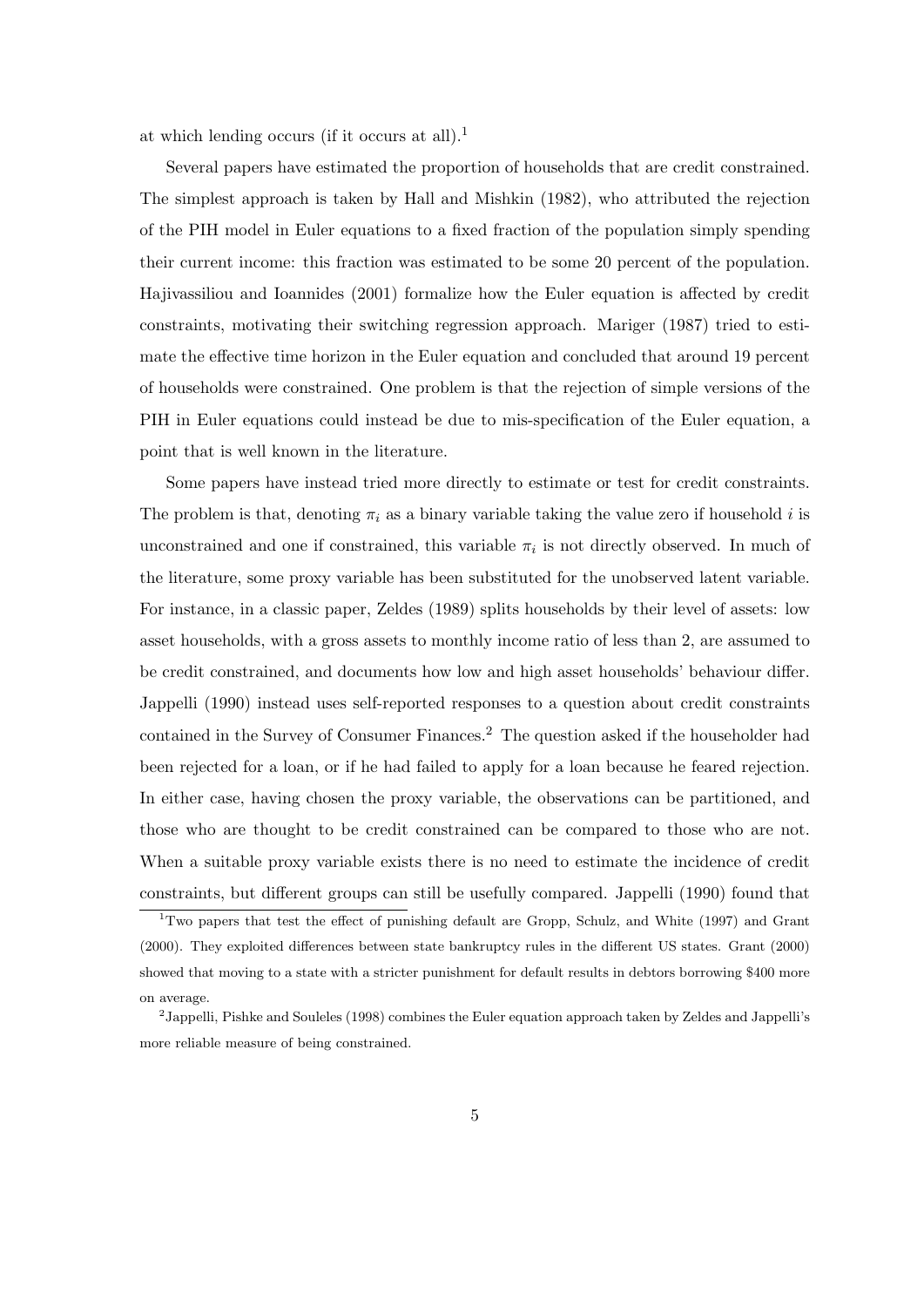about 12 percent of households are credit constrained, rising to 19 percent if discouraged borrowers are included. He also found that credit constraints are more often binding for low income, low asset, young, and black households.

In many cases it is not clear what variable would be an appropriate proxy for credit constraints, a point made by Garcia, Lusardi, and Ng (1997). They use a switching regressions technique in the Euler equation, and note that agents should react differently to increases and decreases in income if they are at the margin of being constrained. Their technique allows for constraints to be a function of several variables, and they find that around 16 percent of agents are constrained.<sup>3</sup> Gross and Souleles (2002) look at credit card balances and limits, and note that consumers increased their borrowing in response to any increase in their credit limit: they interpret this as due to credit constraints and argue that the effect of credit constraints on consumer behaviour is substantial.

Early estimates of the extra amount that households wanted to borrow, such as Hayashi (1985) and Mariger (1987) found, by using an Euler equation approach, that credit constraints had little effect on debts holdings and consumption. Cox and Jappelli (1993) study a cross section of households and compare a group who are assumed to be credit-constrained (based on responses to a question about having been turned down for credit), with a group who are not. They find that constrained households would like to hold over \$8,000 more debt than they actually do. Two other papers worth mentioning are Perrudin and Sorensen (2000) and Duca and Rosenthal (1994). The first considers a two stage estimation of asset holding using the 1983 wave of the SCF, whereby a probit predicts which asset types are held, while the second stage predicts how much of each asset is held. They find that age, marital status, education, and sex all have substantial effects on both the type and quantity of assets. In contrast, Duca and Rosenthal (1994) look at how liquidity constraints affect the ability of households to enter the mortgage market again using Jappelli's 'turn-down' measure. Their model allows for selectivity by using a bivariate probit model for the housing choice and whether a household is credit constrained, finding borrowing constraints particularly affect younger households. They ask whether households borrow, but not how

<sup>&</sup>lt;sup>3</sup>As in this paper, their approach imposes that the probability of being credit constrained is bounded away from zero for the regression to be identified.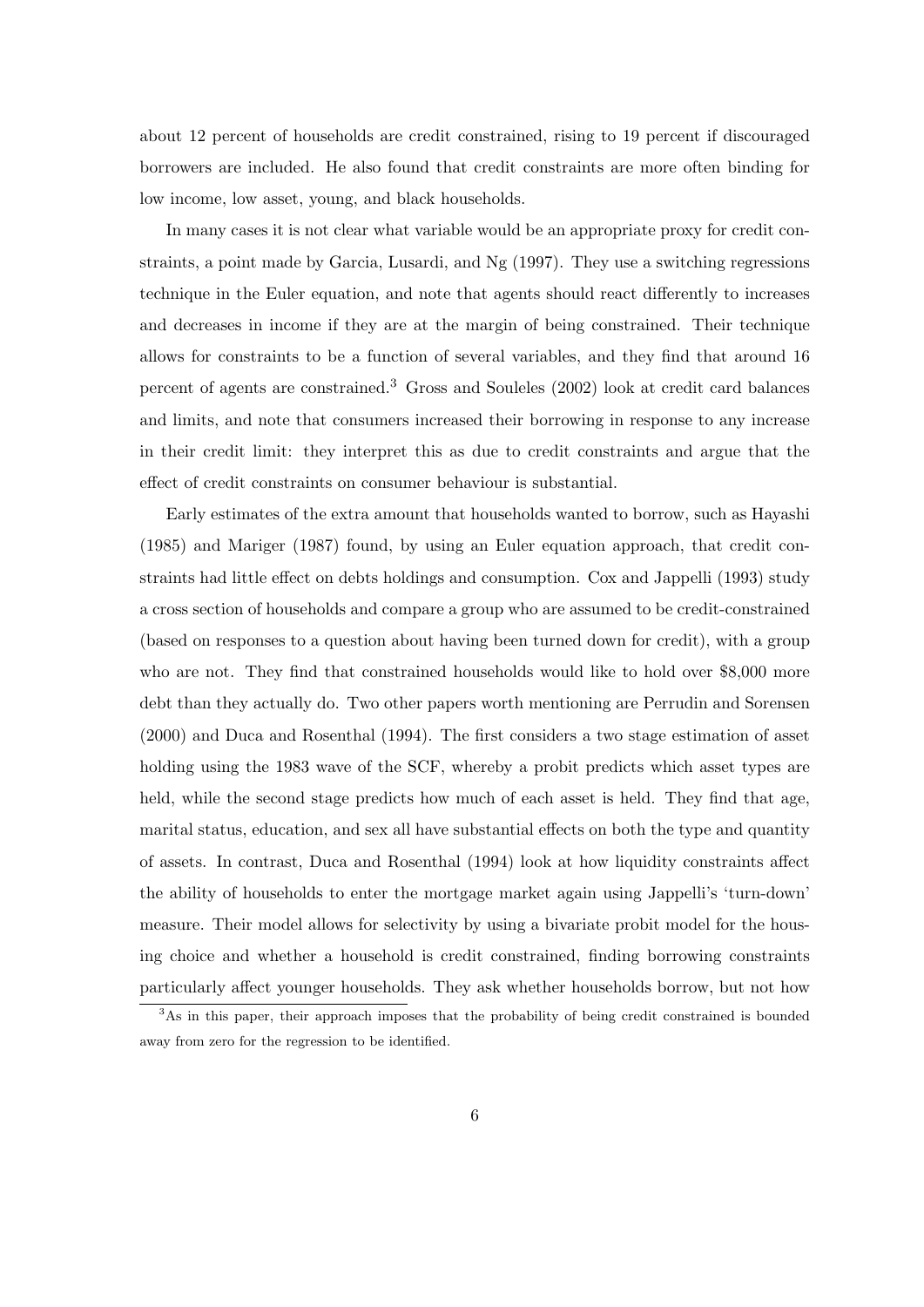much.

One problem is that even if it were known which households were credit constrained, estimates of the demand, or other behavioural equations can still be biased. Estimates of the demand equation based only those observations who are unconstrained (for which  $\pi_i = 0$ ) is likely to under-estimate the true demand for debt among constrained households. Those households with an unusually low level of demand, in the sense that they have low error draws in the demand equation, are less likely to be observed to be credit constrained. This selection problem must be accounted for when recovering a true estimate of how much more credit-constraints want to borrow than they are currently allowed. This problem occurs when Cox and Jappelli (1993) estimate how much more households wish to borrow, but is controlled for by Duca and Rosenthal (1994).

The next section is devoted to showing how to solve the identification and selection problem when no good proxy variable is available. It directly models credit constraints in an econometric model, and discusses how this model can be identified. In particular, credit constraints are not replaced by some proxy variable but instead they are modeled as arising from some equation  $\pi_i = f(X_i, \varepsilon_i)$  where  $X_i$  is continuous and multi-dimensional. Furthermore, it is implicitly recognized that  $\pi_i$  is observed with error.

### 2 An Empirical Framework

Theory suggests (recall figure 1) that consumers can borrow any amount up until some limit at which the household is constrained. Both the amount that the consumer wishes to borrow, and the credit limit are functions of the household's characteristics denoted  $X_i$ , where *i* denotes the household. Describing desired borrowing,  $y_{1i}$ , as "demand" and the credit limit,  $y_{2i}$ , as "supply" then the supply and the demand for credit can be written as functions of the households characteristics:

$$
y_{1i} = f_1(X_{1i}, \varepsilon_{1i})
$$
 *demand*  
\n
$$
y_{2i} = f_2(X_{2i}, \varepsilon_{2i})
$$
 *apply* (1)

where  $\varepsilon_{1i}$  and  $\varepsilon_{1i}$  are the errors, or stochastic parts of the demand and supply functions respectively. The actual level of debt observed, denoted  $y_i$ , is defined as the minimum of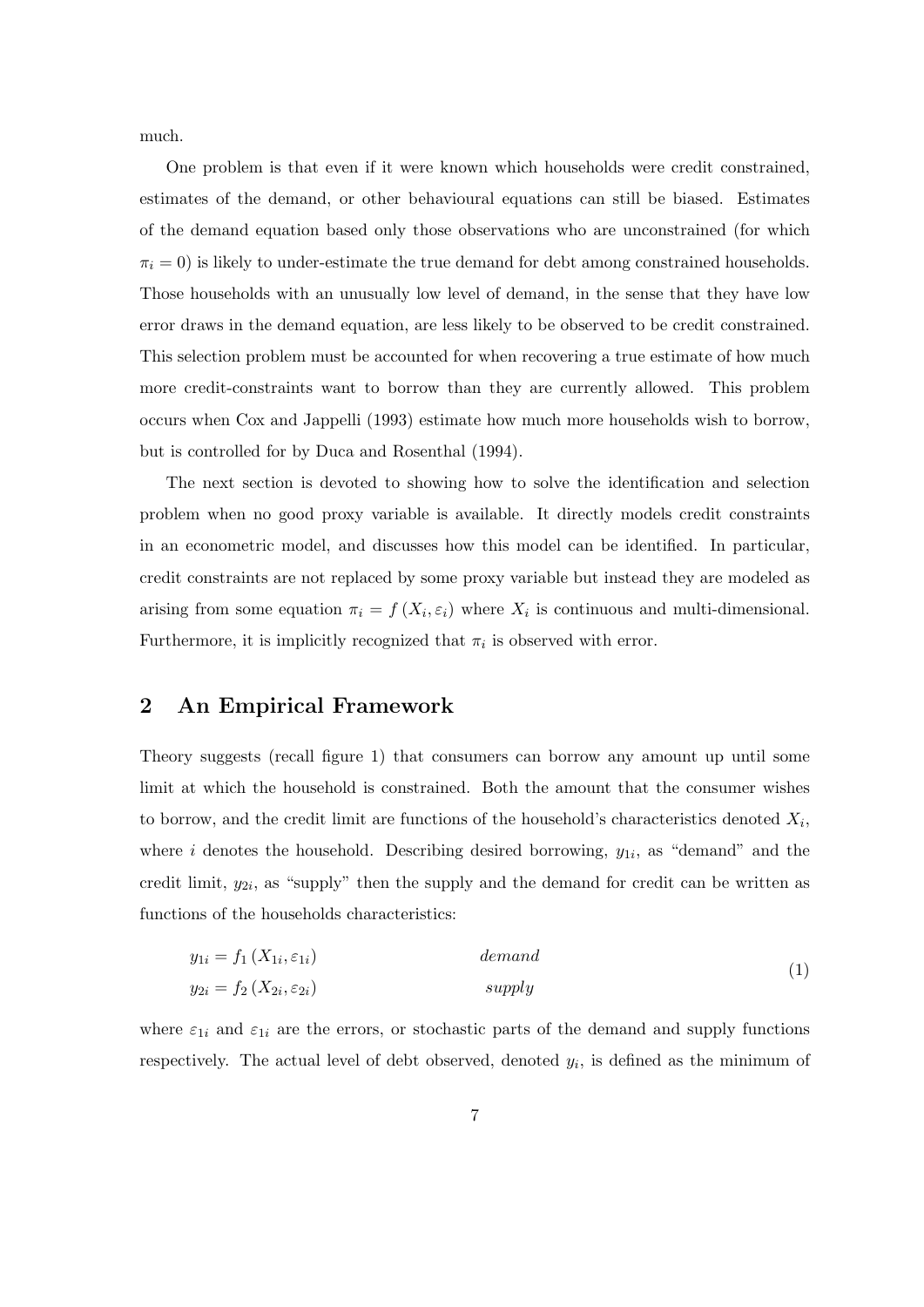supply and demand (or zero if this number is negative). These equations explicitly recognize that the econometrician does not observe all the characteristics that drive demand or supply. Further, one would expect any characteristic that is observed both by the lender and the borrower (but not the econometrician) to enter both equations, and thus, in general, one would expect the errors  $\varepsilon_{1i}$  and  $\varepsilon_{2i}$  to be correlated. For an agent to be credit constrained both demand must exceed supply, and demand must be positive. This formulation makes explicit that credit constraints can bind at some level other than zero, and that not all agents who do not borrow fail to borrow because they are credit constrained. An alternative and parsimonious way of representing the same result (ignoring the zero observations) is to write

$$
y_i = f_{1i} + \pi_i (f_{2i} - f_{1i}) + \varepsilon_i
$$
 (2)

How estimation proceeds depends on what exactly is observed. The approach taken by Cox and Jappelli (1993) assumes that  $\pi_i$  is observed, or can be well approximated by some proxy variable which partitions the data into those for whom supply is binding and those for whom it is not. From those who are credit constrained (where  $\pi_i = 1$ ) the supply equation can be recovered, while the demand equation can be recovered from those who are not. In this case the extra amount that credit-constrained consumers wanted to borrow is the difference between demand and supply conditional on credit constraints being binding. The strategy highlighted replaces demand conditional on credit constraints by the estimated demands from those for whom the constraints is not binding. However, estimation must account for the selection problem: agents are only observed to be credit constrained (ignoring the zero observations for the time being) if demand exceeds supply. That is, any estimation strategy must explicitly recognize that

$$
E\left(\varepsilon_{1i}|\pi_i=0\right) \neq E\left(\varepsilon_{1i}|\pi_i=1\right) \tag{3}
$$

and similarly for  $\varepsilon_{2i}$ . Failure to account for this selection problem results in biased estimates of  $f_1$  and  $f_2$  and thus mis-estimates how much more credit-constrained consumers wish to borrow.

More often  $\pi_i$  is not observed, and there is no good proxy variable to replace it. In these cases the problem is that only  $y_i$  is observed, but it is not clear which of the underlying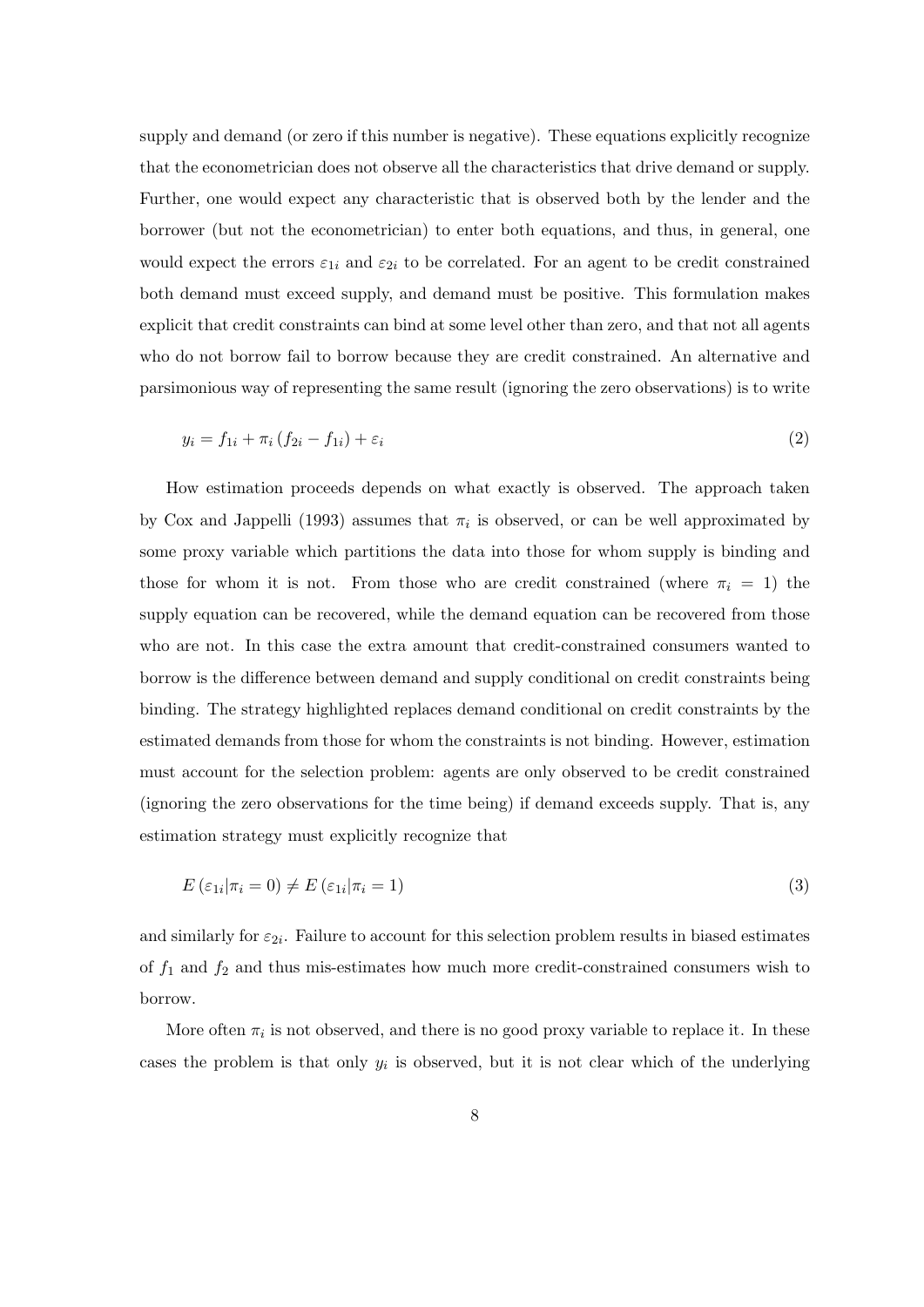equations  $y_{1i}$  or  $y_{2i}$  has generated the observation. However, estimation can proceed by noting that what is observed is the minimum of supply and demand. That is:

$$
y_i = \begin{cases} \min(y_{1i}, y_{2i}) & y_{1i} > 0, y_{2i} > 0 \\ 0 & otherwise \end{cases}
$$
 (4)

This involves using the estimated function  $\pi_i = f(X_{1i}, X_{2i}, \varepsilon_i)$ . Two comments are worth making. First, while previously the proxy for  $\pi_i$  was binary and one dimensional, this formulation explicitly recognizes that many variables can affect the incidence of credit constraints, and that such variables may be continuous. Secondly, it also recognizes that there will be heterogeneity across agents that is not captured through those variables  $X_{1i}$  and  $X_{2i}$  observed by the econometrician. This fact is captured by the addition of the error term  $\varepsilon_i$ . The aim is to replace  $\pi_i$  by a probability distribution which depends on the household's observable characteristics, rather than by some proxy variable. This probability depends on the estimated parameters in the underlying supply and demand equations.<sup>4</sup>

#### A: Estimation by Maximum Likelihood

The framework discussed above, for which  $\pi_i$  is not observed, is very similar in form to standard canonical disequilibrium models, as discussed in Quandt (1988), and the discussion is similar to that contained there. Estimation can proceed by full maximum likelihood. The likelihood of any observation  $y_i$  is thus

$$
\mathcal{L}_i = \Pr(y_i|y_{1i}, y_{2i} \ge 0; y_{1i} < y_{2i}) \Pr(y_{1i} < y_{2i}|y_{1i}, y_{2i} \ge 0) \Pr(y_{1i}, y_{2i} \ge 0) \n+ \Pr(y_i|y_{1i}, y_{2i} \ge 0; y_{1i} \ge y_{2i}) \Pr(y_{1i} \ge y_{2i}|y_{1i}, y_{2i} \ge 0) \Pr(y_{1i}, y_{2i} \ge 0) \n+ [1 - \Pr(y_{1i}, y_{2i} \ge 0)]
$$
\n(5)

where it is implicitly recognized that we are also conditioning on  $X_{1i}$  and  $X_{2i}$ . The first part of the equation represents the contribution to the likelihood function of those observations where debt is positive, and in which supply exceeds demand so that the household is unconstrained. The second part represents those observations for which demand exceeds

<sup>&</sup>lt;sup>4</sup>If repeated observations of the same household are available then a variety of different techniques are available, that can exploit the panel structure of the data. See for instance Eaton and Gersovitz (1981) or Hajivassiliou (1987).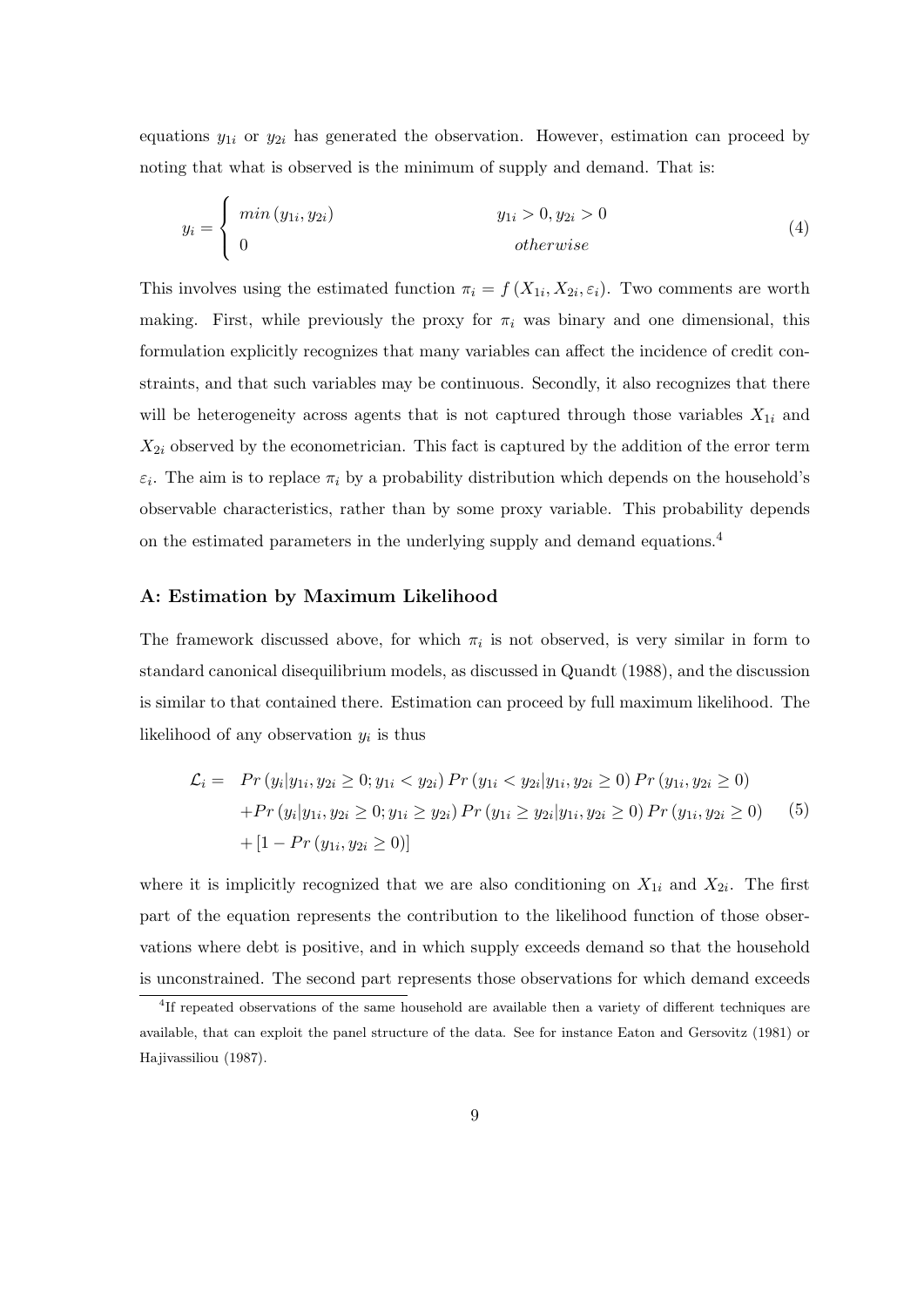supply, while the final part represents those households who do not borrow. If we impose that  $f_1$  and  $f_2$  are linear, and further assume that the error structure is bivariate normal with co-variance matrix  $\Sigma$ , so that

$$
\begin{pmatrix} \varepsilon_{1i} \\ \varepsilon_{2i} \end{pmatrix} \sim N \begin{bmatrix} \sigma_1^2 & \sigma_{12} \\ \sigma_{12} & \sigma_2^2 \end{bmatrix}
$$
 (6)

and note that  $y_i$  is observed, then it is simple to construct the likelihood function for this problem. Although the exact form of the likelihood is given in the appendix, some technical remarks need to be made. Consistency of the estimator follows from the consistency of both the tobit model and of the canonical form of the disequilibrium model: for the later Hartley and Mallela (1977) highlighted a number of conditions that are needed to ensure the consistency of the estimator. The most important of which are (i) that the parameters to be estimated are in the interior of the parameter space; and (ii) there exist exclusion restrictions on the supply and demand equations. A third condition is that the fraction of observations falling within each regime approaches a strictly positive fraction as the number of observations approaches infinity. These conditions translate directly to the estimator above. The first of these conditions means that the estimated variances  $\sigma_1$  and  $\sigma_2$  must be bounded away from zero, and that the estimated correlation parameter of these errors  $\rho$  must be bounded away from  $\pm 1$ . This is more onerous than might be thought: unlike in the straightforward tobit model, it is not known, a priori, whether a non-zero observation obtains from the supply or the demand equation. If the regression includes a constant, the coefficients on the parameters can always be chosen so as to make  $f_1 = 0$  in which case the likelihood is unbounded as  $\sigma_1 \longrightarrow 0$  (similarly for supply). In practise this problem translates into finding a suitable starting value that does not lie in the region in which the gradient points to the boundary of the parameter space.<sup>5</sup> The second condition means that there must be variables that enter the supply, but not the demand equation, and/or variables that enter the demand, but not the supply equation (e.g.  $X_{1i} \neq X_{2i}$ ). This is the identification problem. Note however, that given such variables, other variables can freely

<sup>&</sup>lt;sup>5</sup>This was done by using the estimated parameters from a tobit model as the initial starting values. Kooiman, van Dijk and Thurik (1985) suggest instead employing some penalty function for getting too close to the boundary, although it is not clear why this should cause convergence to the interior maximum.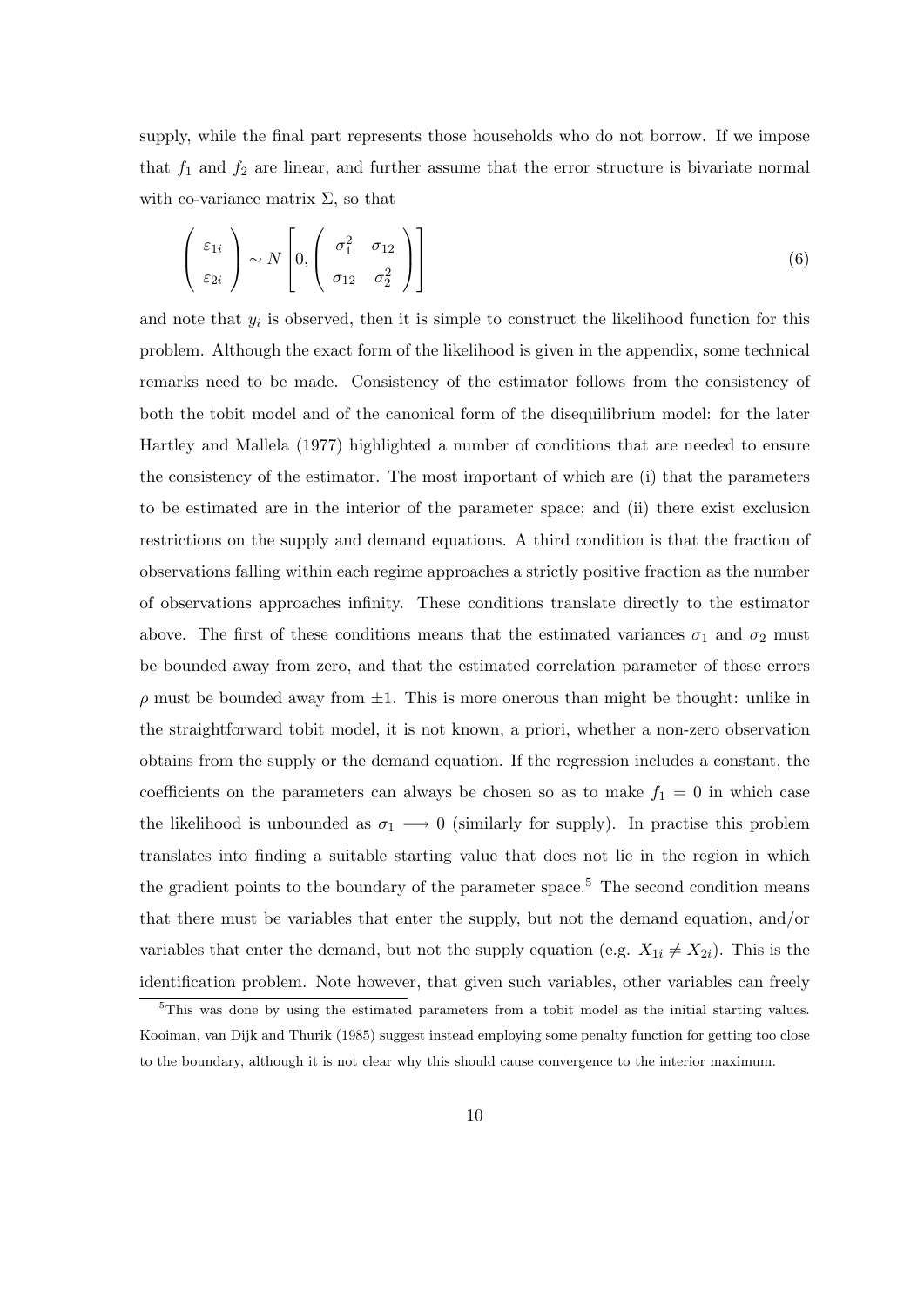enter both the supply and the demand equation, and the estimated effect on supply and/or demand of the variable can be separately identified.

Which exclusion restrictions should be made? The exclusions in this paper are that quarter enters demand and not supply, while bank regulation, and number of people per bank in the state that year both enter supply and not demand.<sup>6</sup> Are these restrictions reasonable? Using seasonal dummies only in the demand equation argues that lenders do not discriminate on the basis of which month borrowers ask for loans.<sup>7</sup> If banks did, then there would be incentives for borrowers to time their requests for debt at certain times in the year, and since it is as costly to request a loan in one month as in another, it seems sensible to suppose there is a pooling equilibrium on month. Furthermore, there is some evidence that the federal reserve manages monetary policy to eliminate seasonality in supply: this is a movement along the supply curve rather than of the supply curve, see Miron (1986) or Barsky and Miron (1989). On the other side, the banking regulations are due to state banking laws.<sup>8</sup> These rules, tabulated in table 1, not only vary across states but also across time, and it seems reasonable to suppose that they are unrelated to demand. The table shows when different states allowed intra-state branching, and highlights that there has been a gradual relaxation in banking regulations over the last 20 years. The timing of this de-regulation differed from state to state, which can be exploited in the regressions that will be run. The regressions will also include people per bank in the state as a proxy for local bank competition.

<sup>&</sup>lt;sup>6</sup>Strictly speaking, we only need either something in demand and not supply or something in supply and not demand, and not both. Further to the exclusion restrictions reported above, some regressions are also reported with additional exclusion assumptions.

<sup>&</sup>lt;sup>7</sup>Note that this does not mean that debtors observed, or unobserved characteristics do not change month by month, merely that banks do not use month in their assessment of whether to extend a loan to the potential debtor.

<sup>8</sup>The rules used are a dummy for whether intrastate branching through merger and acquisition is allowed (law 1) and a dummy for whether full intrastate branching was permitted (law 2). Including whether interstate banking was also permitted made no difference to the regressions. These rules were obtained from Amel (1993) and Kroszner and Strahan (1999) where a much fuller discussion of these regulations is contained.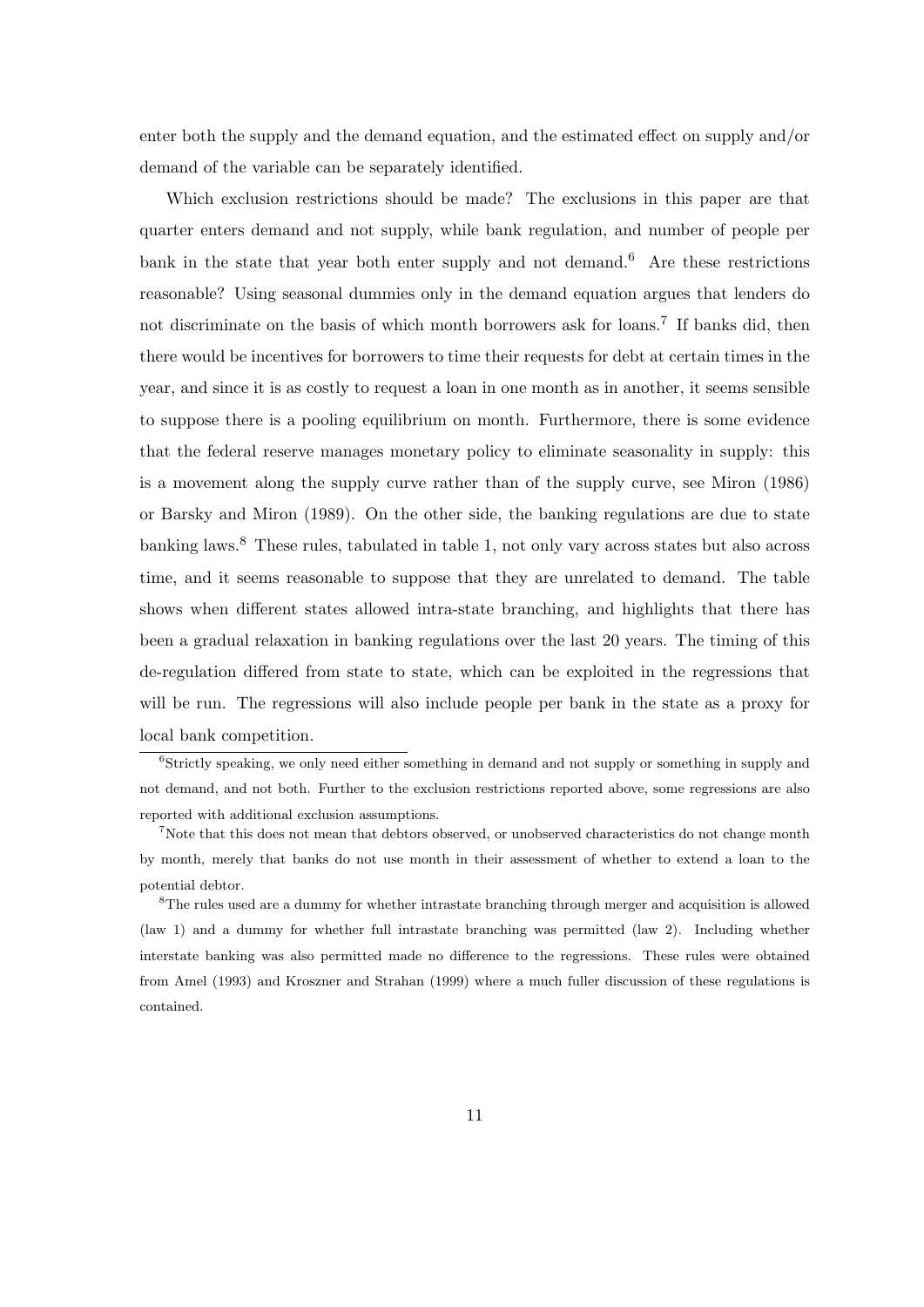| State      | intrastate branching | full intrastate | State       | intrastate branching | full intrastate |
|------------|----------------------|-----------------|-------------|----------------------|-----------------|
|            | through M $\&$ A     | branching       |             | through $M \& A$     | branching       |
| Alabama    | 1981                 | 1990            | Minnesota   | 1993                 |                 |
| Alaska     | 1970                 | 1970            | Miss.       | 1986                 | 1989            |
| Arizona    | 1970                 | 1970            | Missouri    | 1990                 | 1990            |
| Arkansas   | 1994                 |                 | Nebraska    | 1985                 |                 |
| California | 1970                 | 1970            | Nevada      | 1970                 | 1970            |
| Colorado   | 1991                 |                 | New Hamp.   | 1987                 | 1987            |
| Connect.   | 1980                 | 1988            | New Jersey  | 1977                 | $\equiv$        |
| Delaware   | 1970                 | 1970            | New Mexico  | 1991                 | 1991            |
| D.C        | 1970                 | 1970            | New York    | 1976                 | 1976            |
| Florida    | 1988                 | 1988            | N. Carolina | 1970                 | 1970            |
| Georgia    | 1983                 |                 | Ohio        | 1979                 | 1989            |
| Hawaii     | 1986                 | 1986            | Oklahoma    | 1988                 | $\overline{a}$  |
| Idaho      | 1970                 | 1970            | Oregon      | 1985                 | 1985            |
| Illinois   | 1988                 | 1993            | Penn.       | 1982                 | 1990            |
| Indiana    | 1989                 | 1991            | S. Carolina | 1970                 | 1970            |
| Iowa       |                      |                 | S. Dakota   | 1970                 | 1970            |
| Kansas     | 1987                 | 1990            | Tenn.       | 1985                 | 1990            |
| Kentucky   | 1990                 |                 | Texas       | 1988                 | 1988            |
| Louisiana  | 1988                 | 1988            | Utah        | 1981                 | 1981            |
| Maine      | 1975                 | 1975            | Vermount    | 1970                 | 1970            |
| Maryland   | 1970                 | 1970            | Virginia    | 1978                 | 1987            |
| Mass.      | 1984                 | 1984            | Washington  | 1985                 | 1985            |
| Michigan   | 1987                 | 1988            | W. Virginia | 1987                 | 1987            |
|            |                      |                 | Wisconsin   | 1990                 | 1990            |

Table 1: When US states deregulated and relaxed state banking regulations.

Taken from Amel (1993) and Kroszner and Strahan (1999), while 1970 means 1970 or before.

The third condition means that at least some, but not all, households are credit constrained in the sample. Moreover, in reported regressions assumed that the errors  $\varepsilon_{1i}$  and  $\varepsilon_{2i}$  in equation 1 are uncorrelated  $(\rho = 0)$ , since convergence failed when this restriction was not imposed. One interpretation of the error term is that it is due to parameters being omitted by the econometrician from the regression, either because they are unmodelled, or because they are not observed. For the parameters in the regression to be identified it must be true that  $E(\epsilon_{ji}|X_{ji})=0$  for  $j=1,2$ , the standard assumption in a regression. However, if  $\sigma_{12} = 0$  then this argues that any such omitted variable enter either the supply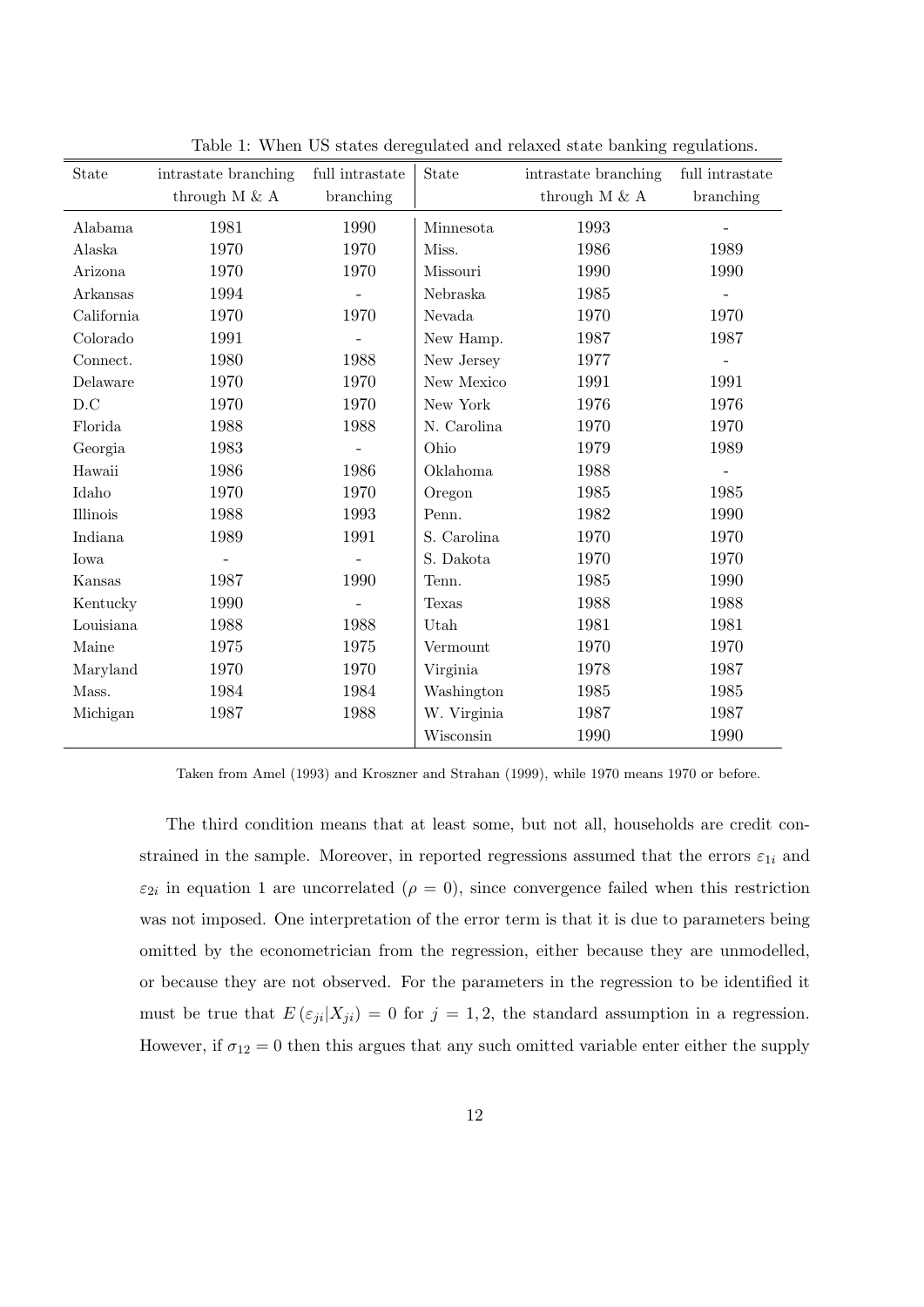equation, or the demand equation, but not both. While this seems unlikely, we hope the imposition of this assumption will not affect the results too strongly. If instead an omitted variable increased (or decreased) both supply and demand, then this would cause a positive correlation between the errors, in which case  $\sigma_{12} > 0$ , while if the omitted variable entered the supply and demand equations with opposite signs, then  $\sigma_{12} < 0$ .

### 3 Data Description:

The data that this paper uses is the Consumer Expenditure Survey (CEX): a survey of US households conducted by the Bureau of Labor Statistics, primary for the purpose of estimating inflation rates. Households are continuously surveyed about their consumption, together with a number of household characteristics. Since 1988, households have also been asked detailed questions about their financial position, and in particular about all their outstanding unsecured debts (including credit-card debts, debts on store cards, bank debt, debts at savings and loans companies, debts at credit unions, debts with finance companies, medical debts, and debts with other sources). This paper concentrates on unsecured debts: the debt measure it uses is the sum all these unsecured debts reported in the CEX, and excludes secured borrowing on mortgages. If households are constrained, it seems much more likely that their unsecured borrowing is constrained, rather than borrowing to buy collateralized assets. While households are interviewed 5 times (the survey is conducted as a rotating panel in which one fifth of households drop out of the survey each quarter, and are replaced by a new household), questions on debt are only held in the first and last interview. Only one of these interviews will be used since otherwise there are potential correlations between observations when the same household is observed multiple times.

Other surveys of household debt exist, but there are a number of advantages in using the CEX. The first is the large sample size, which is important given the estimation strategy. A second advantage is that the CEX survey contains information on the state of residence of the household. This is crucial since the supply side instruments are the state level banking regulations and the people per bank in the state. Few other surveys supply such information. For instance, the Survey of Consumer Finances is perhaps a more natural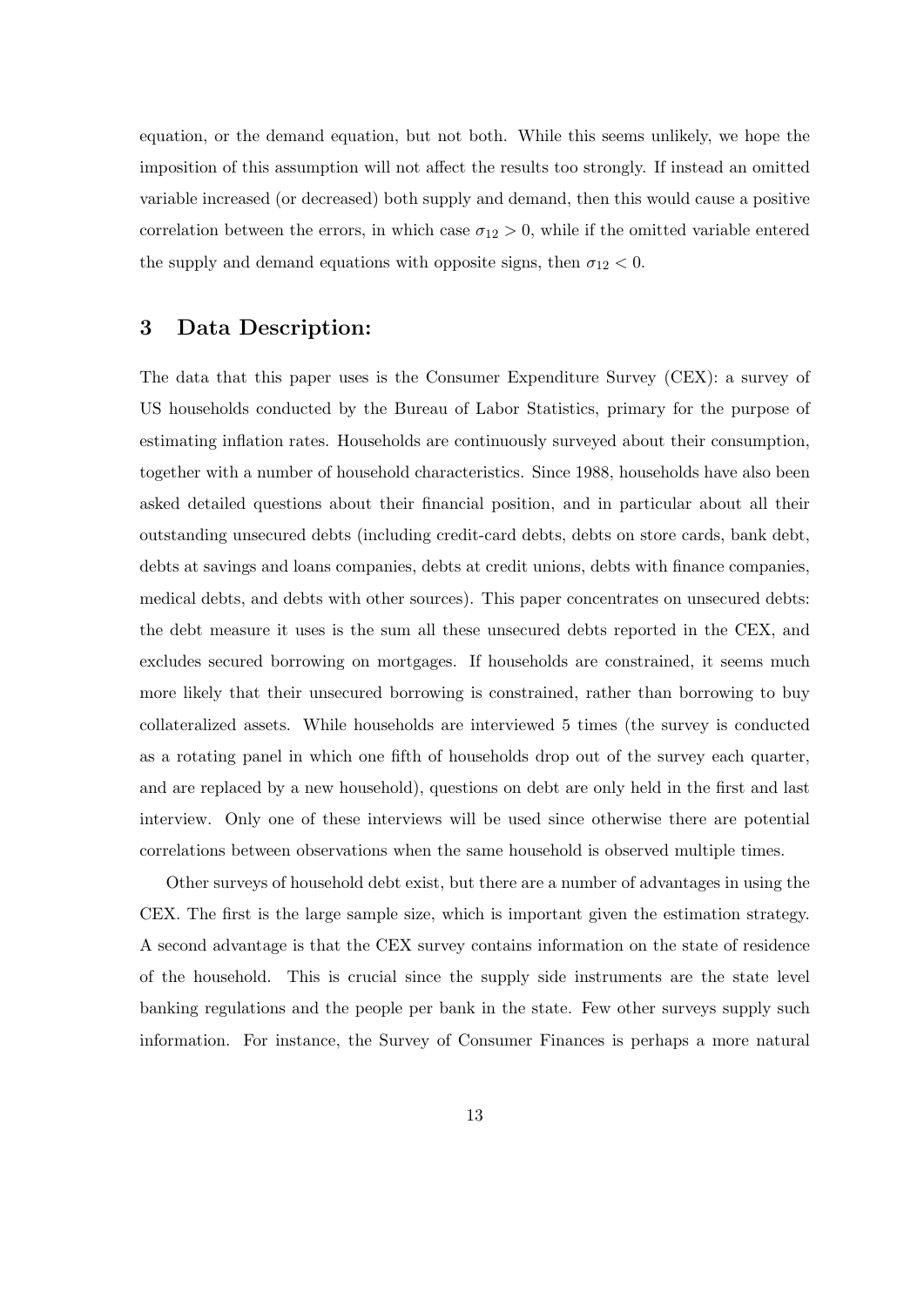data source for information on household debt but it only provides state information for 1983. This means that changes over time can not be captured. Furthermore, since the SCF is conducted over a month or two, month can not act as a demand instrument using that survey. The CEX survey, by contrast, surveys continuously throughout the year, and provides state information for all years that are surveyed. For the regressions the debt was deflated by a household specific Stone-Geary price index (where the prices relate to non-durable expenditure). As is common in regressions of consumption and borrowing, the aggregate interest rate is included in the regression: we use the tax free municipal bond interest rate.

The data used in this paper are those observations from 1988 to 1993 for which full state information is available and who were 'full income responders'. To ensure a reasonably homogeneously defined group, sampling was restricted to single households or those headed by a couple, but excluding other more complex types of households. The paper also only includes those households whose head was between 25 and 55. Large households (with 7 or more members) were excluded, as well as households whose head received no education. Also excluded were self-employed households, those whose primary occupation as farming, and those households in which more adults other than the household head (and his or her partner) were working.

Table 2 summarises some of the features of the raw data, without conditioning on any observable characteristics of the households. It shows that the median debt holding in the whole sample is \$736 while 68.0 percent of households hold at least some debt. Conditional on holding debt, the average amount of debt held is \$3,984, a substantial amount. While this may seem large, other studies, such as Cox and Jappelli (1993) have found similarly large amounts. The table also compares the level of debt for each year. Except for the first year, the proportion holding any debt gradually declined over the period in question. However, the average size of the debt was increasing, and there were particularly dramatic increases in this quantity in 1991 and 1993. Comparing age groups shows that younger households are more likely to hold debt than older households, and that median debt holdings are roughly twice as large. The level of debt was for the 25-35 age group and was over \$400 more than for the 45-55 age group but \$325 less than the middle aged group. The table also highlights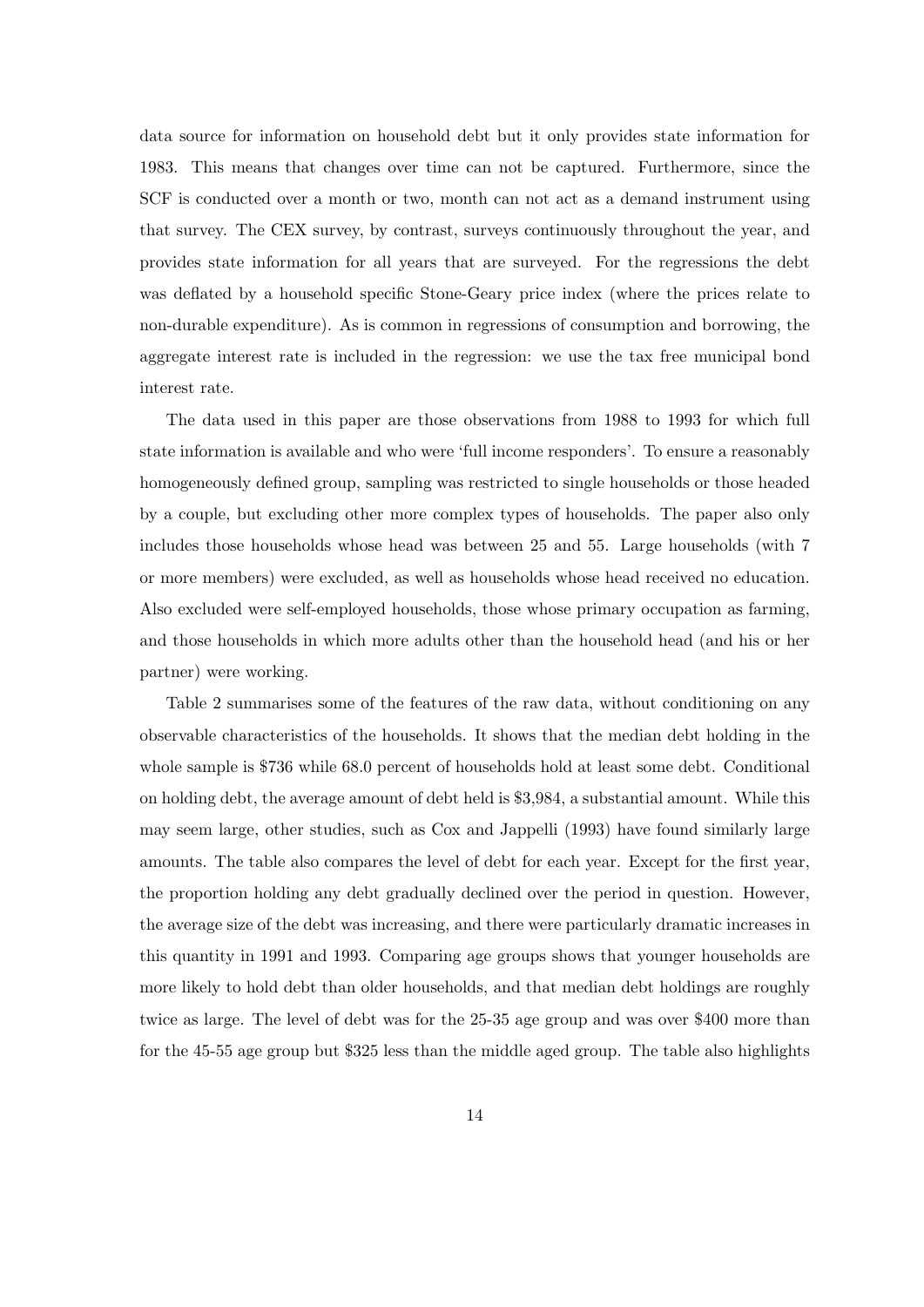some other features of the data. Childless households are less likely to hold debt, and hold less debt when they do by roughly \$500. While there is little difference between households with either one or two children, having three or more children results in around \$100 less being held, and 2-3 percent fewer households hold debt. The differences between education groups is dramatic; the most poorly educated group is 25 percent less likely to hold any debt, although when they hold debt, their holdings are similar to the middle two education groups. The most educated group hold much greater amounts of debt, over \$2,000 more than any other group. Other comparisons show that unmarried households (either headed by women or by men) and ethnic minority households are all less likely to hold debts, and hold smaller debts when they do. Low income households are also much less likely to hold debt. This may seem to suggest that those groups, such as unmarried households, black households, or low income households have more difficulty in smoothing consumption since they are less likely to use the credit markets, but of course it is difficult to dis-entangle supply and demand effects from these raw numbers. The rest of the paper is devoted to this issue.

### 4 Results

Table 3 displays the estimated supply and demand equations. Omitted from the table are the coefficients on the year dummies and a set of regional dummies. Results are recorded for both the levels (in regression A) and for the log-levels (in regressions B, C, and D). For the log-level regressions the left-hand side variable is the  $\ln(1 + debt)$ . All four reported regressions imposed that the errors from the supply and the demand equations were uncorrelated.<sup>9</sup> The results show that being married, getting older, and more education significantly increase demand according to the demand equation (quarter is also significant). Interestingly, black and male households have significantly lower demand. In the supply equation only marital status and having three or more children is significant. Similar results are obtained when the supply and demand equations are estimated in log-levels, the difference is that now three or more children enter demand but not supply, while education

<sup>9</sup>Unfortunately convergence was not obtained for regressions with correlated errors.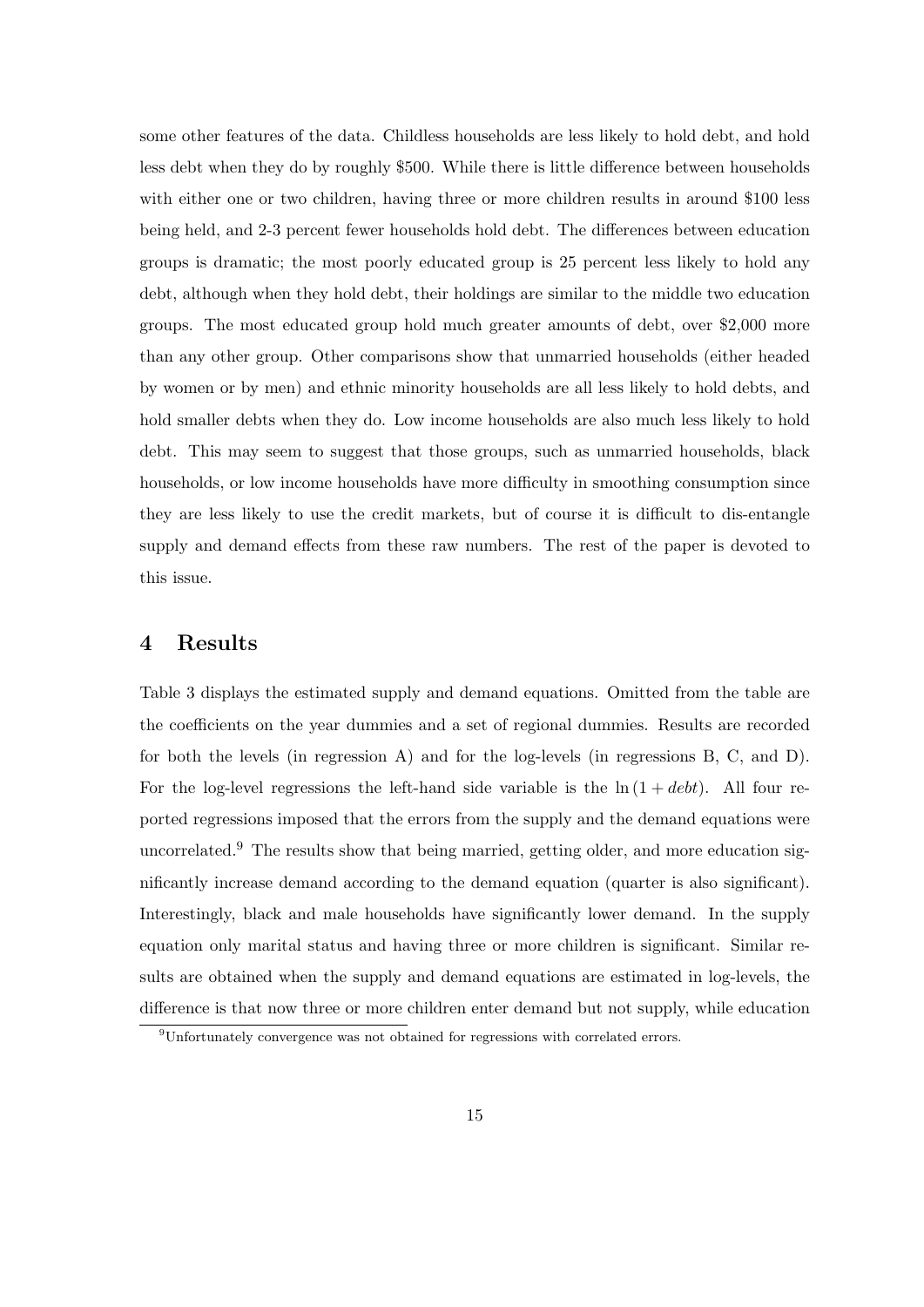enters supply. Age is no longer significant in either demand or supply. This result motivated regression C which not only includes a quadratic in income, but also interacted the age polynomial with education. The motivation for this is the difference in the age-income profiles for highly and poorly educated households: the steeper earnings profile for educated households may result in higher demand (and/or supply) for these households when they are young. The results show that age now is important in the demand equation only when interacted with education. By contrast, income is highly significant in both the supply and the demand equation. Lastly, in regression D, race and sex are removed from the supply equation since it is illegal to discriminate between customers on these grounds (and in any case they are never significant). Moreover, since education may in practise be difficult to observe, it too has been excluded from the supply equation. The pattern of the results in this regression is similar as in regression C: again race, education and its interaction with income, sex, marital status, and income are all significant in demand, while marital status and income are significant in supply.

The raw results are themselves not very easy to understand. However, having these results allow examination of the questions that were outlined in the introduction. The first question was to test whether  $\pi_i \equiv 0$ , and as discussed in the appendix, is not investigated in this paper but the other questions can be addressed by constructing the following:

(ii)  $E(\pi_i)$ 

- (iii)  $E(\pi_i|X_i)$
- (iv)  $E(y_{1i} y_{2i} | \pi_i = 1) Pr(\pi_i = 1)$

Item (ii) will give (assuming our observations are a random draw from the whole population) the fraction of households credit-constrained in the whole economy. One could also (but have not) constructed the probability of being credit-constrained conditional on the current level of debt. Ranging over all possible  $y_i$  would enable a calculation of the 'maximum' level of debt that a consumer is allowed to hold. Instead (iii) gives the probability of being credit-constrained conditional on the X-variates. By ranging over the X-variates different subgroups can be compared to see if there are significant observable differences across these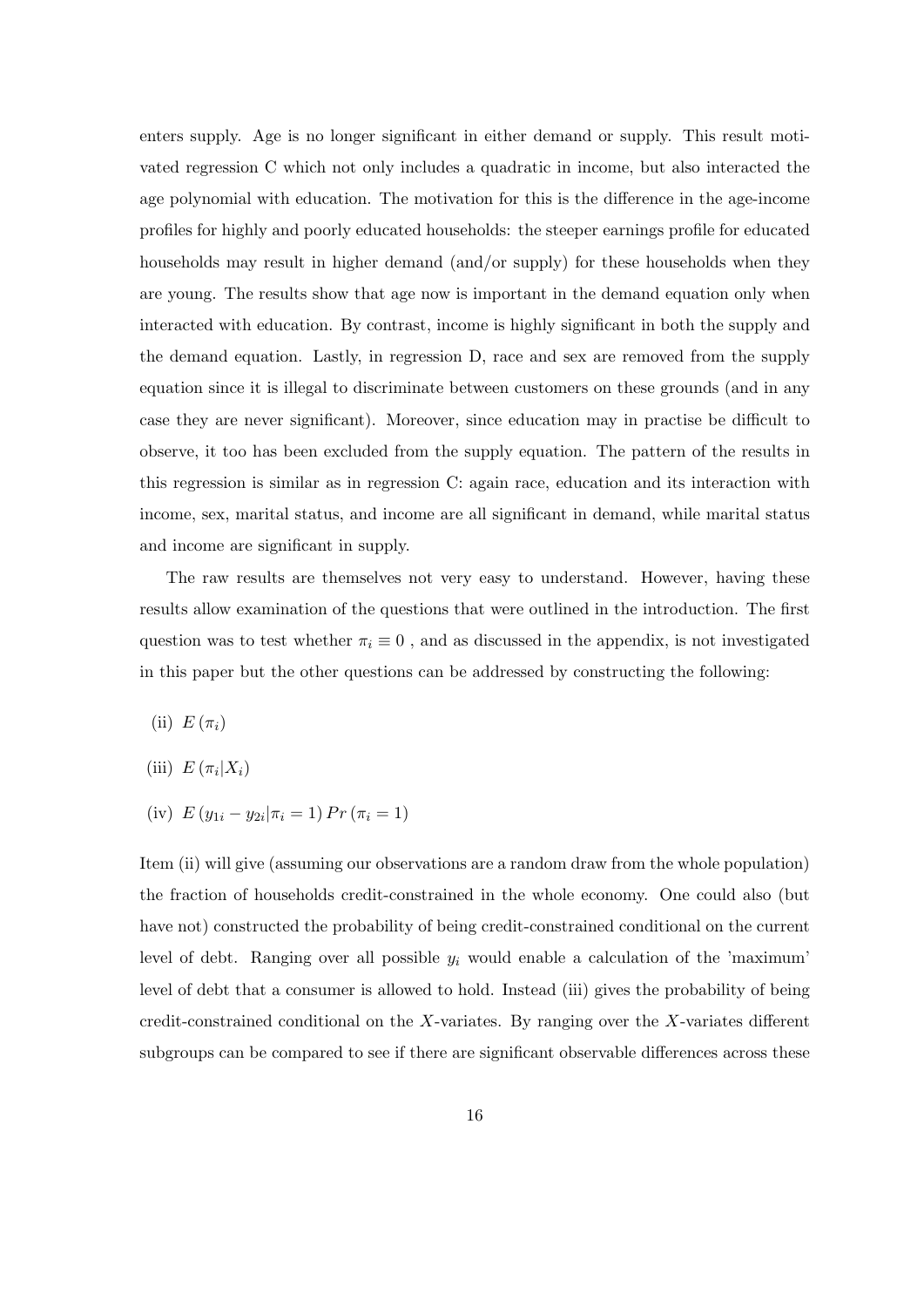subgroups in their ability to borrow and smooth consumption. Lastly (iv) shows how much more such consumers would have borrowed in the absence of binding credit-constraints.

#### A: The proportion of households that are credit constrained.

The proportion of households that are credit constrained is the unconditional expectation of  $\pi_i$  over all households. For a household to be credit constrained the demand for debt must exceed supply and demand must be positive. These two conditions will not be independent, even when the supply and demand equations have uncorrelated errors. This condition can be written as

$$
E(\pi_i) = Pr(y_{1i} \ge 0; y_{1i} \ge y_{2i})
$$
  
= Pr(y\_{1i} \ge y\_{2i}; y\_{1i}, y\_{2i} \ge 0) + Pr(y\_{1i} \ge 0; y\_{2i} \le 0)  
= Pr(y\_{1i} \ge y\_{2i}|y\_{1i}, y\_{2i} \ge 0) Pr(y\_{1i}, y\_{2i} > 0)  
+ [1 - Pr(y\_{1i}, y\_{2i} > 0) - Pr(y\_{1i} < 0)] (7)

Not all households that have no debt wish to hold debt, and at least some of the households who hold debt would like to hold more. This probability can easily be constructed and more details are given in the appendix. The variance can also be calculated, since the estimated  $\hat{\pi}$  is distributed:

$$
\sqrt{n}\left[\pi\left(\hat{\theta}\right)-\pi\left(\theta\right)\right]\sim N\left(0,\pi'\left(\hat{\theta}\right)\Sigma\pi'\left(\hat{\theta}\right)^{t}\right)
$$

where  $\theta^t = \left[\beta_1^t \ \beta_2^t \ \sigma_1 \ \sigma_2 \ \rho\right], \ \Sigma$  is the variance-covariance matrix of the parameters from the maximum likelihood function, while  $\pi'$  is a vector of partial derivatives with respect to  $\theta$ evaluated at estimated coefficients  $\hat{\theta}$ .

The results in table 4 suggest that the proportion of consumers who are credit-constrained is 26 percent when the levels equation is estimated, and 31 percent when the equation system is estimated in log-levels. These figures is slightly larger than is usually estimated. For instance, Hall and Mishkin (1982) estimate that around 20 percent of households are credit constrained, a figure that is close to the 19.4 percent estimated by Mariger (1987). Jappelli (1990) also estimates a figure of around 19 percent.<sup>10</sup> One explanation of why this study finds a higher figure than the self-reported responses contained in Jappelli (1990) is

<sup>&</sup>lt;sup>10</sup>The different results may partly reflect the later period that is studied here.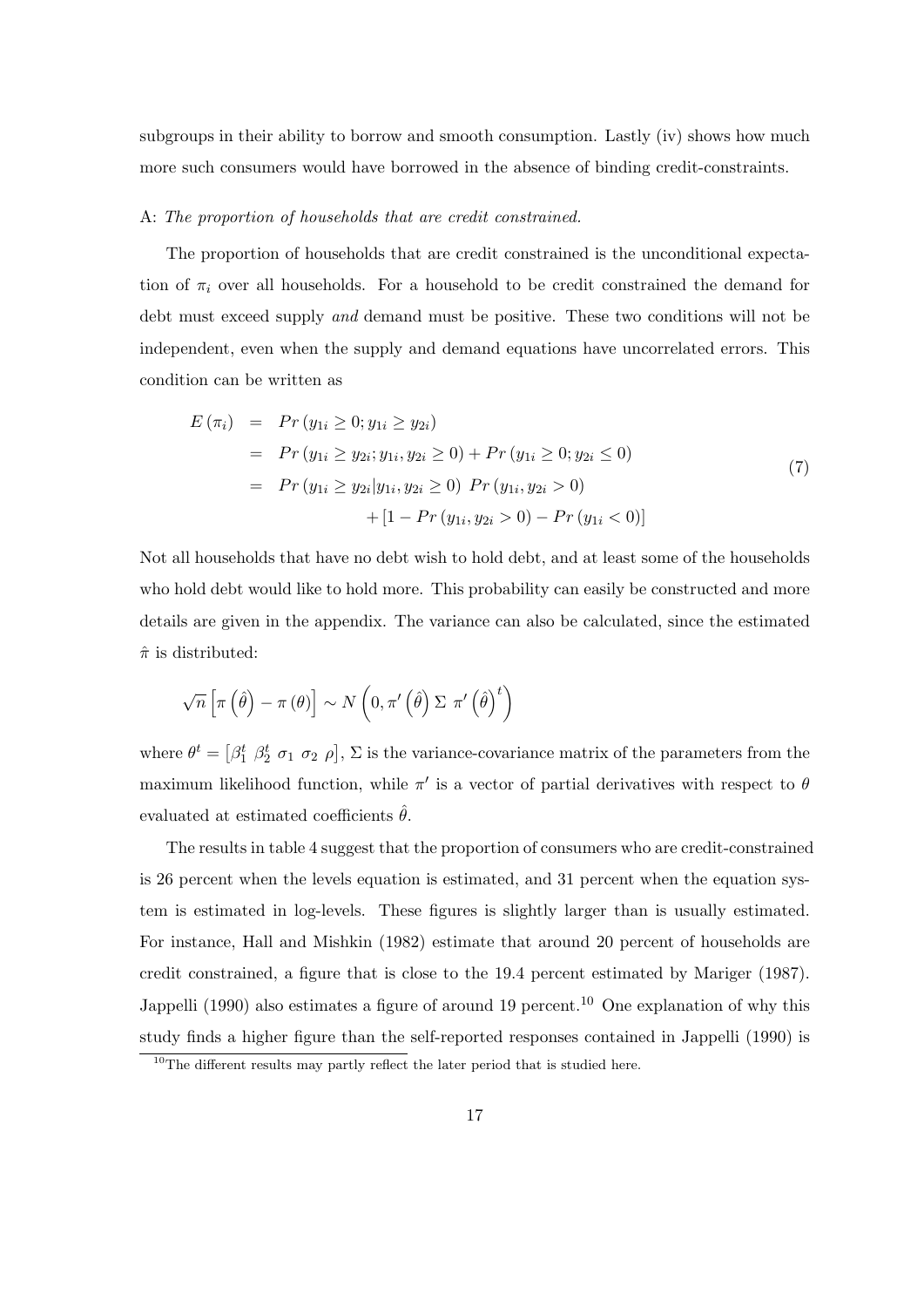that this paper will also include those households who were allowed to hold some debt, but not as much as they wish to hold. His definition only included those households who were rejected outright.

This number was constructed under the assumption that the errors  $\varepsilon_{1i}$  and  $\varepsilon_{2i}$  in equation 1 are uncorrelated ( $\rho = 0$ ). This assumption seems implausible. One interpretation of the error term is that it is due to parameters being omitted from the regression, either because they are unmodelled, or because they are not observed. For the parameters in the regression to be identified it must be true that  $E(\epsilon_{ji}|X_{ji}) = 0$  for  $j = 1, 2$ , the standard assumption in a regression. However, if  $\sigma_{12} = 0$  then this argues that any such omitted variable can only enter either the supply equation, or the demand equation, but not both. This seems unlikely. If instead an omitted variable increased (or decreased) both supply and demand, then this would cause a positive correlation between the errors, in which case  $\sigma_{12} > 0$ , while if the omitted variable entered the supply and demand equations with opposite signs, then  $\sigma_{12} < 0$ .

#### B: Differences across consumers.

As highlighted in the introduction, one of the advantages of the approach taken in this paper is that differences across consumer types can be sensibly investigated. The first question that can be asked is are consumers with different observable characteristics differently credit constrained? However, the approach can go further than that: it can also investigate the reason for these differences across consumers. For instance, are these differences being driven by differences in the supply of loans, or by differences in the demand for loans?

Two objects are of interest; the level of credit constraints for households with a given characteristic, or the marginal effect of a given characteristic on the level of credit constraint holding everything else constant. The first is reported in table 4, and shows that single households headed by men are much less likely to be constrained than single households headed by women, while households headed by a couple (at least when the equation is estimated in logs) are somewhere in between. Those households who did not complete school are much less likely to be constrained, as are black households, while the number of children makes little difference. In regressions C and D, the poorest households are much less likely to be constrained, only 14 percent of those whose income is around \$1000. This figure rises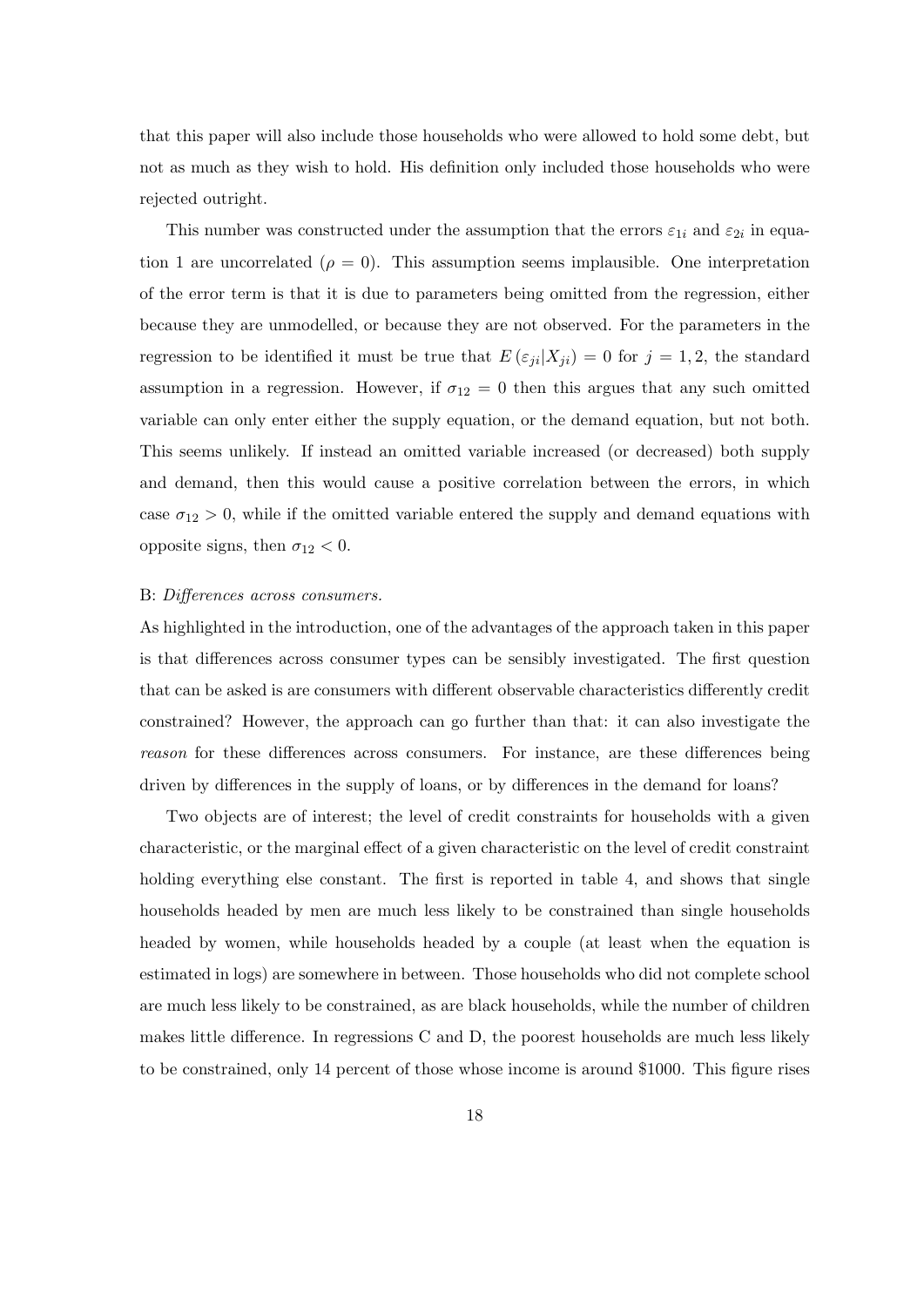until income reaches \$6,400 and is then flat above this. Looking at age in regressions A and B shows that credit constraints fall by a third between the ages of 25 and 55. Regressions C and D divide the sample into those who completed at least two years of college and those who did not. For the poorly educated households, the age profile is approximately flat, while the tables shows there were large declines in credit constraints among the more highly educated households. Notice however that credit constraints nevertheless remain high among older households.

Table 5 reports the marginal effect of characteristics on credit constraints, while table 6 reports the median level of demand and of supply conditional on the X-variates. In calculating the effect of being male or female for instance, all other variables were fixed at their observed level in the data and then the variable of interest was set first to male, and then to female. And similarly for the other variables.

According to table 5 women are again much more likely to be constrained than men, but the effect is less dramatic than before. This is also true for the less well educated, for black households and when comparing across age groups. Interestingly, the very poorest households are the least likely to be constrained: the results in table 4 were because these households other characteristics made them very likely to be denied credit. Table 6 highlights that while the supply of credit is marginally lower, at most \$120 lower in regression B, their demand is significantly higher, perhaps, as in regression C, by over \$1,000. The table also shows that while supply is around \$300 higher for couples, demand is higher than for men, and only marginally lower than for women. This contributes to the lower incidence of credit constraints among married couples. Regressions A and B show that the marginal incidence of credit constraints declines with age: table 6 shows that while supply falls gently with age, demand falls much more rapidly. Regression C shows that the slope of the supply curve is slightly steeper for college educated households, but that the slope of the demand curve, while fairly flat in both regression C and D for poorly educated households, for college educated households there is a large decline in demand between ages 25 and 55. This results in the incidence of credit constraints falling dramatically with age for these households. When differences in income are compared, table 5 shows that poor households are less likely to be constrained, but that beyond an income of \$19,000 that the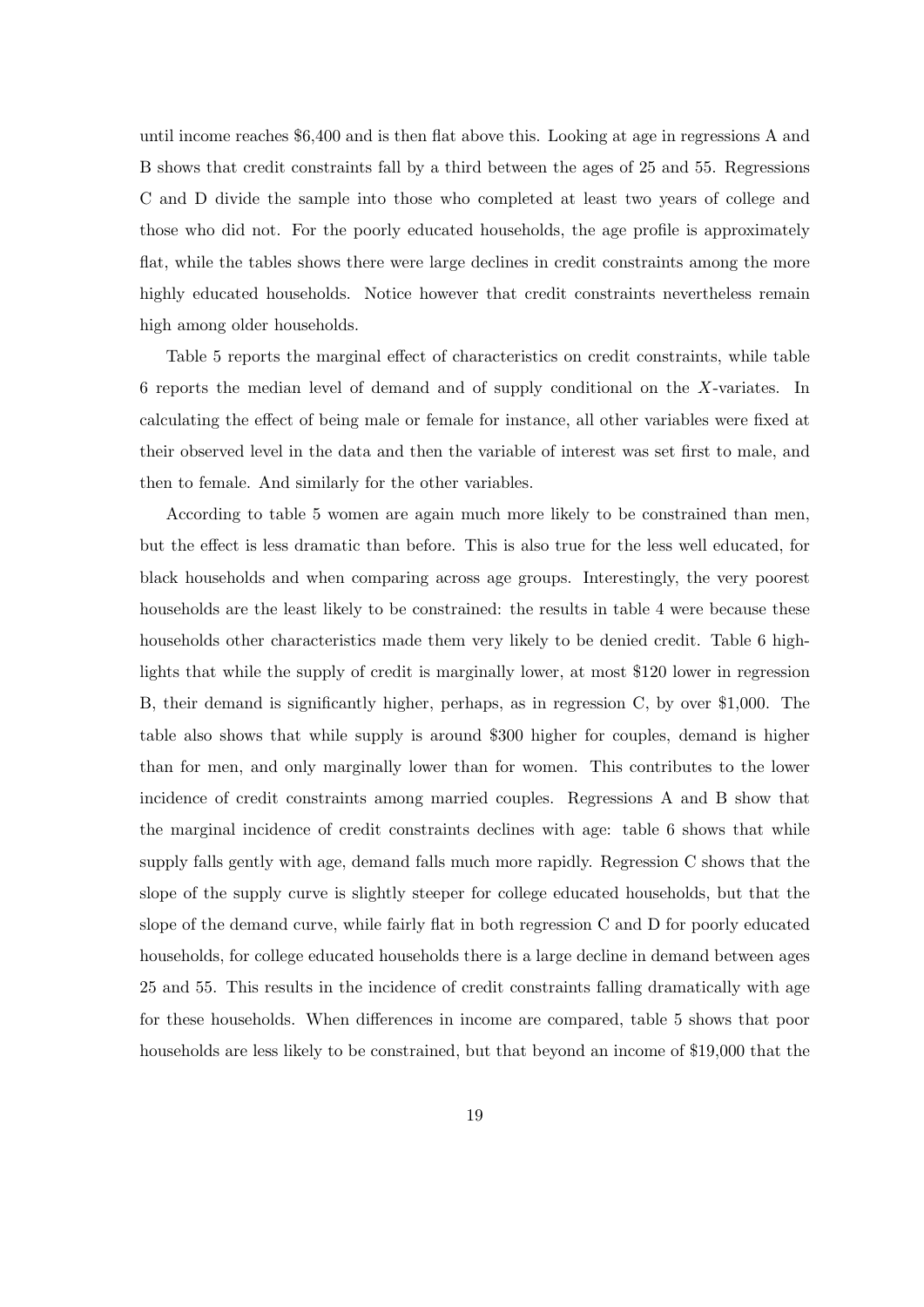incidence of credit constraints are flat (and may even decline slightly). Table 6 shows that the demand for credit increases with income until it is around \$19,000, and is especially low for the poorest households, supply is reasonably flat for lower income households, but increases rapidly for the richest households.

#### C: The demand for debt among credit-constrained households

The previous discussion investigated the extent of credit rationing among US households. However, a complete discussion will also consider how important rationing is for these consumers. In the absence of rationing how much more would households borrow? If the extra amount of debt that households wish to borrow is denoted  $\Delta$  then the problem is to construct some estimate of  $1$ :

$$
E(\Delta_i) = E(\Delta|\pi_i = 1) Pr(\pi_i = 1) + E(\Delta|\pi_i = 0) Pr(\pi_i = 0)
$$
\n(8)

But by construction, the household can borrow as much as it likes if it is not credit constrained hence  $\Delta_i = 0$  whenever  $\pi_i = 0$ , and this term drops out. Moreover, For the last term term  $y_{2i} = y_i$  whenever  $\pi_i = 1$ , and  $y_i$  is observed, thus

$$
E(\Delta_i) = Pr(\pi_i = 1) [E(y_{1i} | \pi_i = 1) - y_i]
$$
\n(9)

The problem is to find some good proxy or estimate of the first part of equation 9. One approach, prevalent in the literature (see for instance Cox and Jappelli, 1993), is to replace  $E(y_{1i}|\pi_1=1)$  by  $E(y_{1i}|\pi_1=0)$ . However, even if the estimate of  $E(y_{1i}|\pi_1=0)$  is consistently estimated, using this in equation 9 will result in downward biased estimates of  $\Delta_i$ . This is because (ignoring the zero observations).

$$
E(y_{1i}|\pi_1 = 1) = E(y_{1i}|y_{1i} > y_{2i})
$$
  
> 
$$
E(y_{1i}|y_{2i} > y_{1i})
$$

A naive estimation strategy would thus under-estimate the true impact of credit-constraints on households. Instead construction of the difference entails allowing for the selectivity

 $11$ It should be understood that we are conditioning on all the observed characteristics of the agent, and on the observed level of borrowing, although the notation has suppressed this.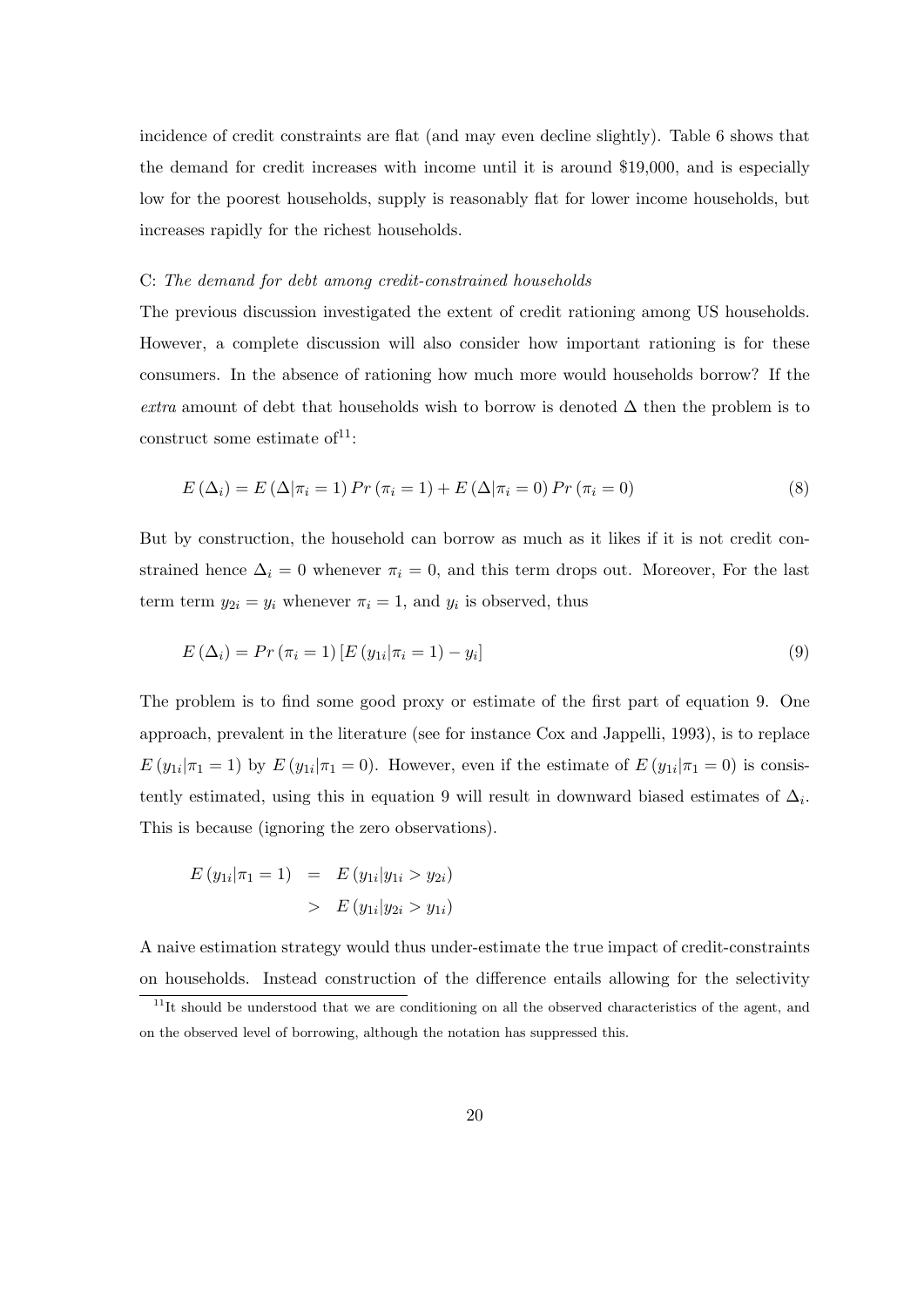problem that this highlights. Given that  $f_1$  and  $f_2$  have both been estimated, then the expectation can be constructed:

$$
E(\Delta_i) = \int_{y_i}^{\infty} (y_{1i} - y_i) \Pr(y_{1i} | \pi_i = 1) \, dy_{1i}
$$

where

$$
Pr(y_{1i}|\pi_i=1) = Pr(y_{1i}|y_{1i} > y_{2i} > 0) + Pr(y_{1i}|y_{1i} > 0; y_{2i} < 0)
$$

and in the case of uncorrelated errors this becomes:

$$
Pr(y_{1i}|\pi_i=1) = \frac{\phi\left(\frac{y_{1i}-X_{1i}\beta_1}{\sigma_1}\right)}{\Phi\left(\frac{y_{1i}-X_{1i}\beta_1}{\sigma_1}\right)}
$$

which can be recovered. Construction of this results in an estimate of  $E(\Delta_i)$ , see table 7, of \$1,655 dollars for the level regression, and around \$4,000 for the three log-level regressions. That is, in the absence of credit constraints, households would, on average, borrow over one and a half thousand more unsecured dollars than they currently do (or roughly \$4,000 for the log-level equations). This number is large given that the average amount of debt households hold is \$2,733.

The results also show that this problem is particularly acute for college educated households, and for married or female households. It is also much more serious for younger households, especially for college educated and younger households (by contrast age has little affect among non-college households). Poor and black households are much less seriously affected in terms of how much extra they wish to borrow (although this smaller figure may be a larger proportion of their permanent income and hence more serious in utility terms).

## 5 Conclusion

The paper described how it was possible to estimate a model in which some consumers were credit-constrained, even though it was not known which consumers were constrained. Estimation also addressed the selectivity problem: demand (or supply) conditional on being constrained does not equal the unconditional demand. Using the strategy proposed in the main body of the paper, the demand for debt and the supply of debt were separately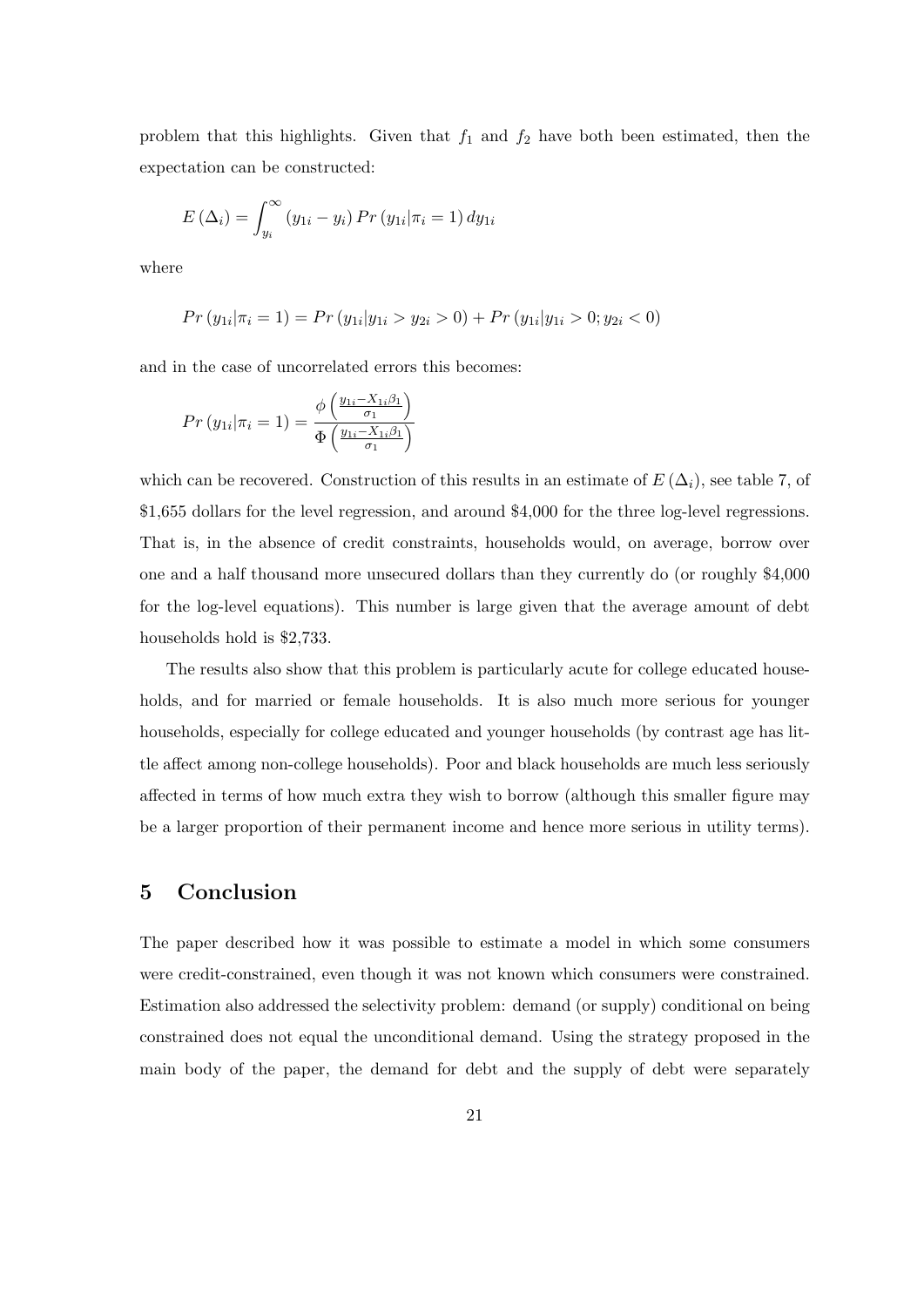identified and estimated. From this the paper recovered the incidence of credit-constraints among households, estimated to be between about 26 percent and about 31 percent in the population as a whole.

The paper found that sex, education, income, and race dramatically changed the incidence of credit-constraints, as well as age, at least for college educated households. In fact, the profile of a credit constrained household would be a single white female college graduate who has just started their first well-paid job. By contrast, a black male high school drop-out is far less likely to be constrained. Recall that poor and black households recorded a lower level and incidence of debt: this paper shows that this is overwhelmingly a demand, rather than a supply effect. One explanation is that the likely earnings profile of these households is flat, rather than increasing with age, and hence they do not wish to anticipate their future earnings. However, there is a steep decline in the demand for debt with age for college graduates. Two notes of caution should be made. First, poor households may be borrowing in markets that are not recorded in the CEX (for instance by borrowing through friends or using pawn dealers for instance). Secondly, the estimation strategy imposes that there are no fixed costs to asking for a loan (and hence no discouraged borrowers); if there were substantial fixed costs, then this would relatively reduce the estimated demand for small loans (typically given to poorer households). The justification for this important assumption is that modern credit scoring techniques, and the fact that almost all adults have a record with the major US credit bureaus, suggests that the costs to the bank of making a credit check on any potential customer is negligible (at most a few cents). Hence this paper claims this key assumption is reasonable.

Overall, the paper shows how three of the questions that were raised in the introduction can be answered and, in the appendix, it explains why it is not practically possible to answer the first of the four questions. The results are perhaps a little surprising, and show that credit constraints may be more pervasive than is commonly thought. Moreover, the paper also demonstrates that looking at the level and incidence of debt among various groups in society can be very misleading when investigating who is and who is not constrained. The incidence is not only higher among middle income, and college educated households, the degree to which the constraints reduce their borrowing is also much larger. However,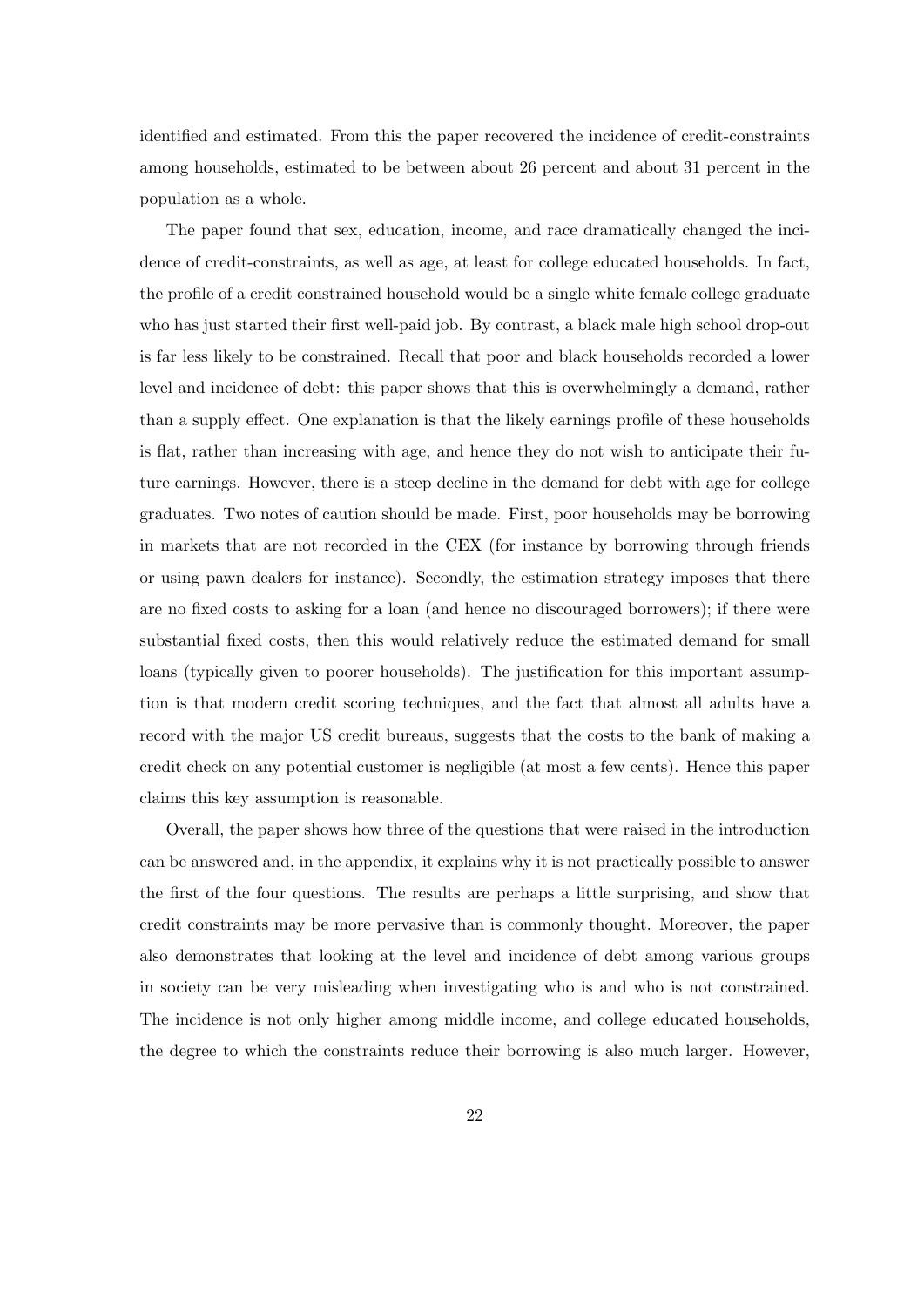although poorer households may not want to borrow much more, this extra amount may have more serious utility implications: the marginal utility of \$500 dollars to someone earning only \$1,000 may be much higher than the marginal utility of \$4,000 to someone earning \$50,000 dollars.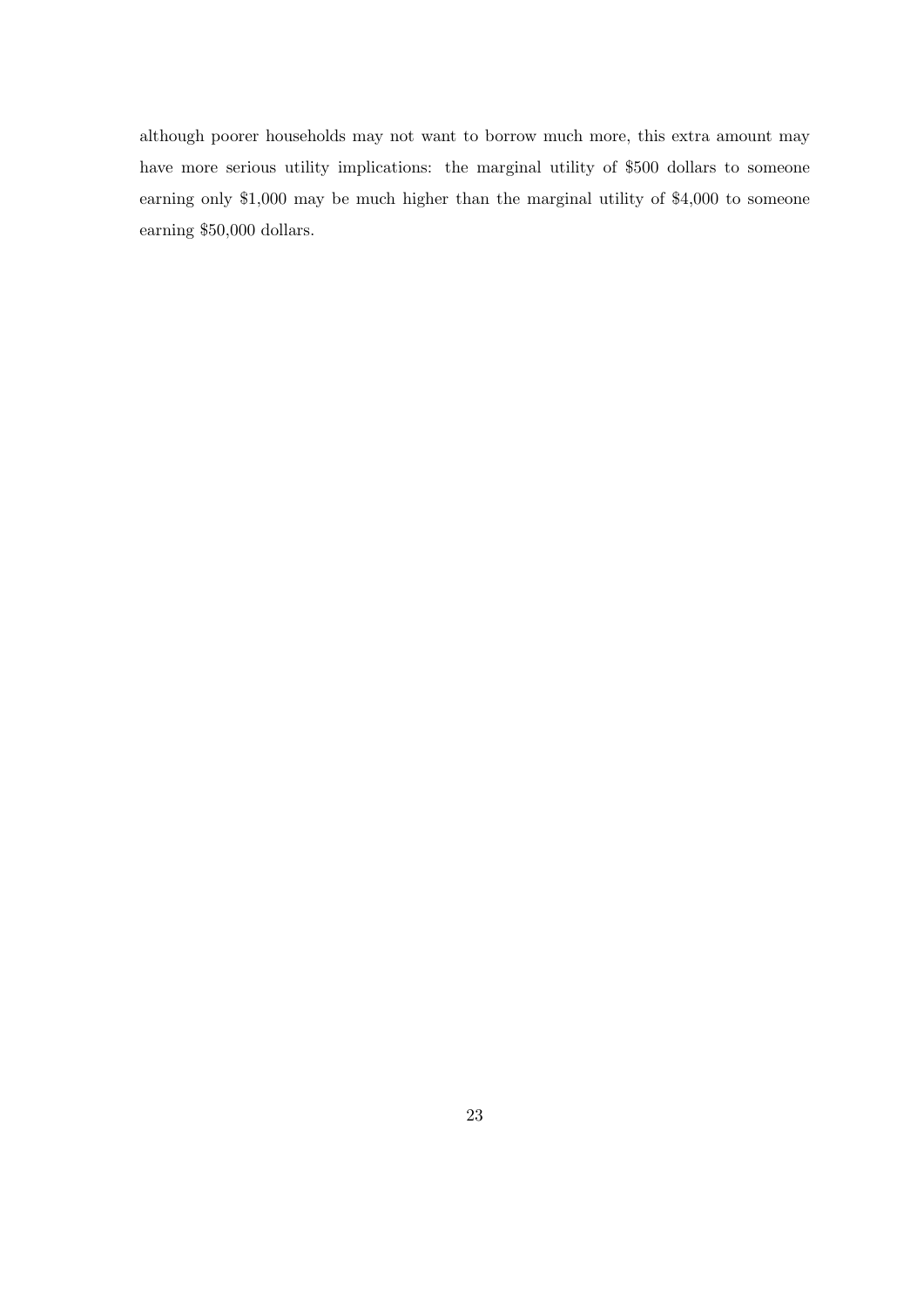### References

- [1] Amel, D., (1993) "State laws affecting the geographic expansion of commercial banks", Working Paper, Board of Governors of the Federal Reserve System.
- [2] Andrews, D. W. K., (1993) "Tests for parameter instability and structural change with unknown change point", Econometrica, 61, pp821-856.
- [3] Barsky R. B., and Miron J. A., (1989), "The seasonal cycle and the business cycle," Journal of Political Economy, 97, pp503-534
- [4] Carroll, C. D., and Summers, L. H., (1991), "Consumption growth parallels income growth: some new evidence", in Bernheim B. D., and Shoven J. D., eds. National Saving and Economic Performance University of Chicago Press, pp305-343.
- [5] Cox, D., and Jappelli, T., (1993) "The effect of borrowing constraints on consumer liabilities", Journal of Money, Credit and Banking, 25, pp197-213.
- [6] Duca, J. and Rosenthal, S., (1994), "Borrowing constraints and access to owneroccupied housing", Regional Science and Urban Economics, 24 (3), pp. 301-322.
- [7] Eaton, J., and Gersovitz, M., (1981), "Debt with potential repudiation: theoretical and empirical analysis", Review of Economic Studies, 48, pp. 289-309.
- [8] Garcia, R., Lusardi, A., and Ng, S., (1997), "Excess sensitivity and asymmetries in consumption: an empirical investigation", Journal of Money, Credit, and Banking, 29, pp165-176.
- [9] Grant, C., (2000), "Bankruptcy, credit constraints, and insurance: some empirics", CSEF working paper, no. 40.
- [10] Gropp, R., Scholz, J. K., and White, M. J., (1997), "Personal Bankruptcy and Credit Supply and Demand", *Quarterly Journal of Economics*, 112(1), pp217-251.
- [11] Gross, D., and Souleles, N., (2002), "Do liquidity constraints and interest rates matter for consumer behaviour? Evidence from credit card data", Quarterly Journal of Economics, 114(1), pp149-185.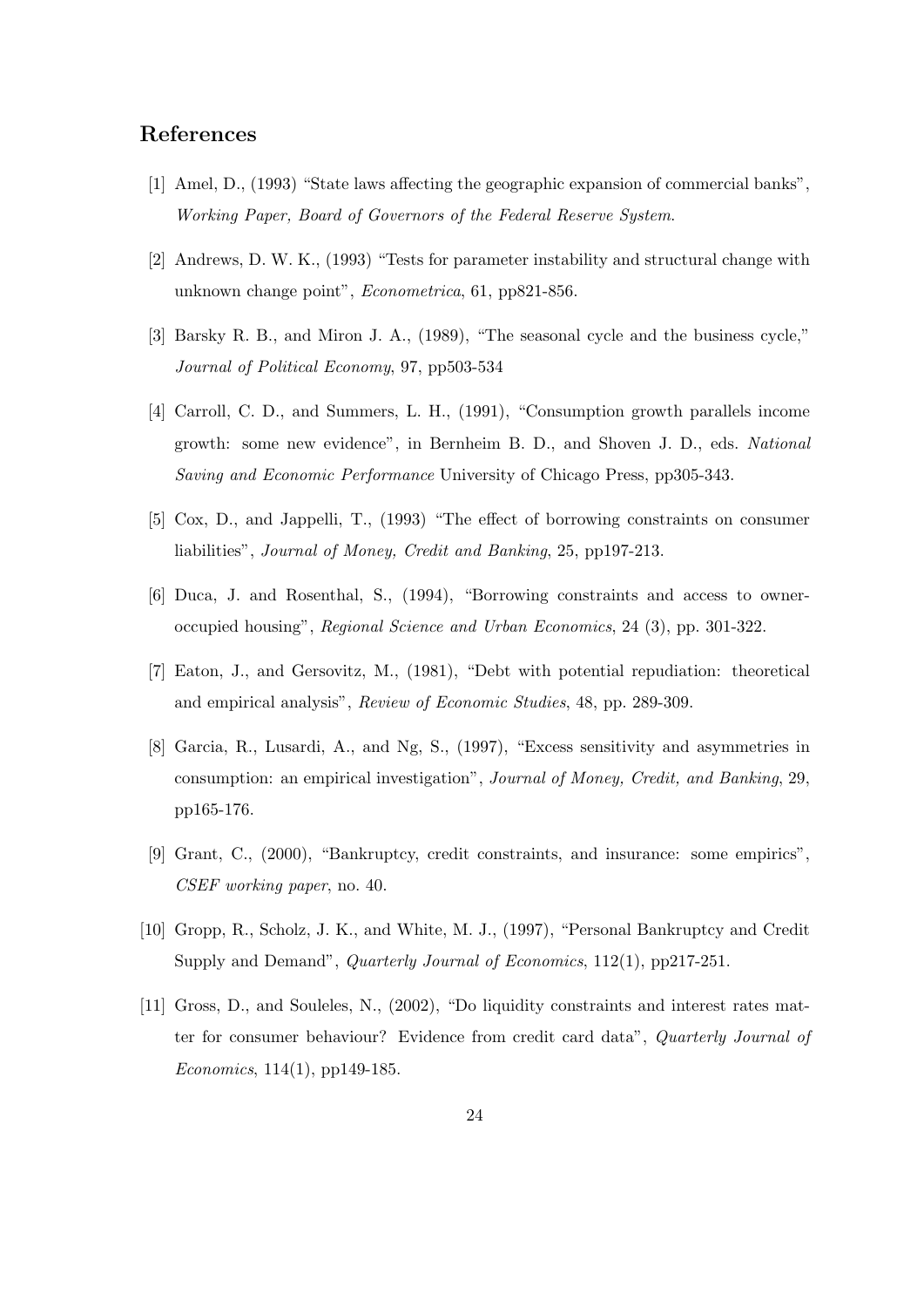- [12] Hajivassiliou, V., (1987), "The external debt repayments problems of LDC's: an econometric model based on panel data", Journal of Econometrics, 36, pp205-230.
- [13] Hajivassiliou V. and Ioannides Y., (2002) "Dynamic Switching Regression Models of the Euler Equation with Imperfect Regime Clssofication", LSE mimeo.
- [14] Hall, R. E., (1978), "Stochastic implications of the life cycle-permanent income hypothesis: theory and evidence", Journal of Political Economy, 86, pp971-987.
- [15] Hall, R. E., and Mishkin, F. S., (1982), "The sensitivity of consumption to transitory income: estimates from panel data on households", Econometrica, 50, pp461-481.
- [16] Hartley, M. J., and Mallela, P., (1977) "The asymptotic properties of a maximum likelihood estimator for a model of markets in disequilibrium", Econometrica, 45, pp1205- 1220.
- [17] Hayashi, F., (1985), "The effect of liquidity constraints on consumption: a crosssectional analysis", Quarterly Journal of Economics, 89, pp183-206.
- [18] Hayashi, F., (1987), "Tests for liquidity constraints: a critical survey", in T. Bewley, ed., Advances in Econometrics, Fifth World Congress, vol. 2, Cambridge University Press.
- [19] Hwang, H. -S., (1980), "A test of a disequilibrium model", Journal of Econometrics, 12, pp319-334.
- [20] Jaffee, D., M., and Russel, T., (1976), "Imperfect information, uncertainty, and credit rationing", Quarterly Journal of Economics, 80, pp651-666.
- [21] Jappelli, T., (1990), "Who is credit constrained in the US economy?" Quarterly Journal of Economics, 94, pp219-234.
- [22] Jappelli, T., Pischke, S., and Souleles, N., (1998), "Testing for liquidity constraints in Euler equations with complementary data sources" Review of Economics and Statistics, 80(2), pp. 251-262.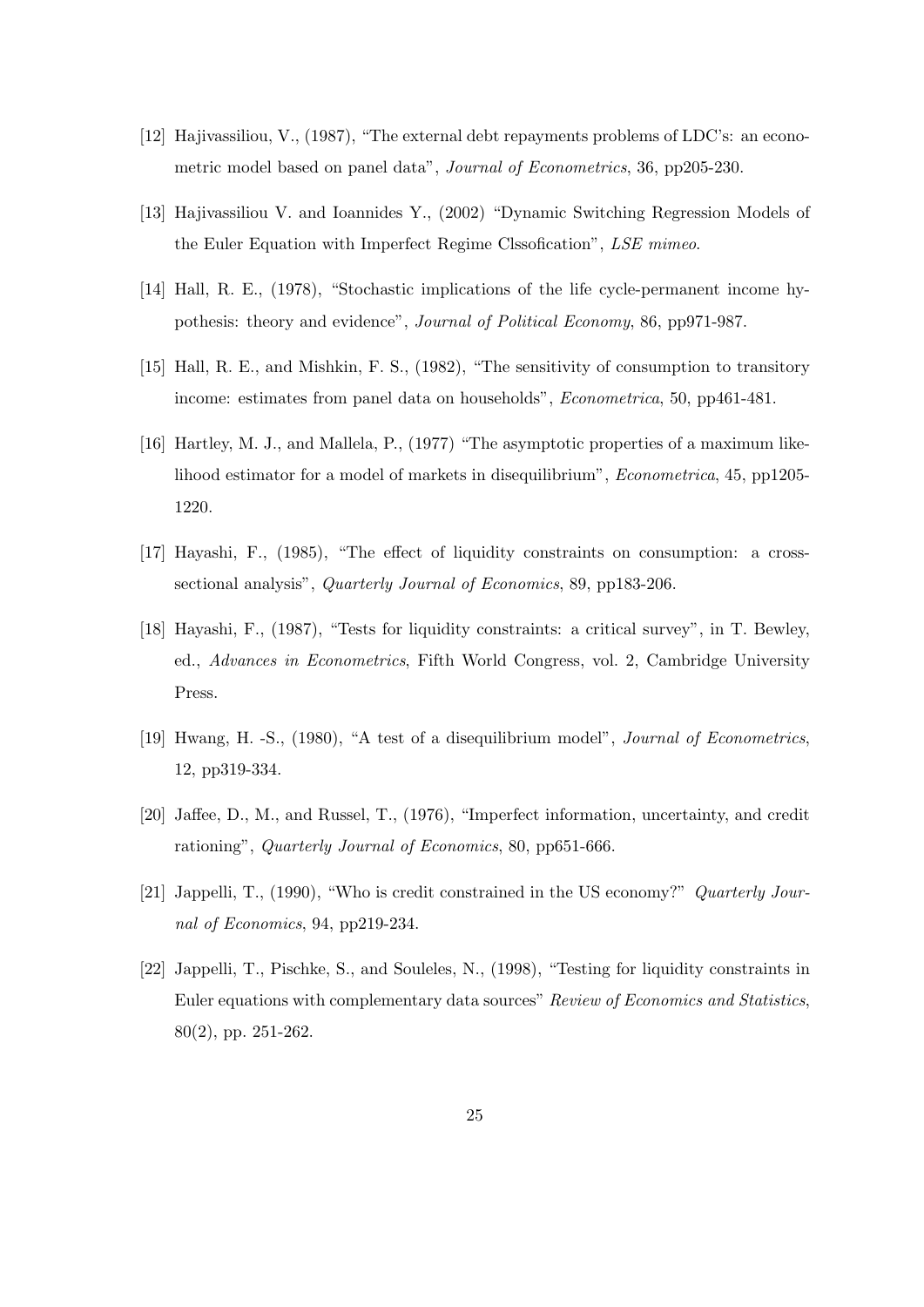- [23] Johnson, Norman, L., and Kotz, Samuel, (1972), "Distributions in Statistics: Continuous Multivariate Distributions" Wiley Series in Probability and Mathematical Statistics, John Wiley & Sons Inc., New York.
- [24] Kehoe, Timothy J., and Levine, David K., (1993), "Debt-Constrained Asset Markets," Review of Economic Studies, 60, pp865-888.
- [25] Kocherlakota, Narayana, (1996), "Implications of efficient risk sharing without commitment", Review of Economic Studies, 63, pp595-609.
- [26] Kooiman, P., van Dijk, H. K., and Thurik, A. R., (1985) "Likelihood diagnostics and Bayesian analysis of a micro-disequilibrium model for retail services," Journal of Econometrics, 29, pp323-354.
- [27] Kroszner, R. S., and Strahan, P. E., (1999) "What drives deregulation? Economics and Politics of the relaxation of branching restrictions", Quarterly Journal of Economics, 114, pp1437-1467
- [28] Mariger R. P., (1987), "A life-cycle consumption model with liquidity constraints: theory and empirical results," Econometrica, 55, pp533-557
- [29] Miron J. A., (1986), "Financial Panics, the seasonality of the nominal interest rate, and the founding of the Fed" American Economic Review, 76, pp125-140
- [30] Perraudin W. R.M., and Sørensen, B., (2000), "The demand for risky assets: sample selection and household portfolios", Journal of Econometrics, 97, pp. 117-144.
- [31] Quandt, R., (1988), The Econometrics of Disequilibrium, Basil Blackwell, London.
- [32] Stiglitz, J. E., and Weiss, A., (1981), "Credit rationing in markets with imperfect information", American Economic Review, 71, pp393-410.
- [33] Zeldes, S., (1989), "Consumption and liquidity constraints: an empirical investigation", Journal of Political Economy, 97, pp305-346.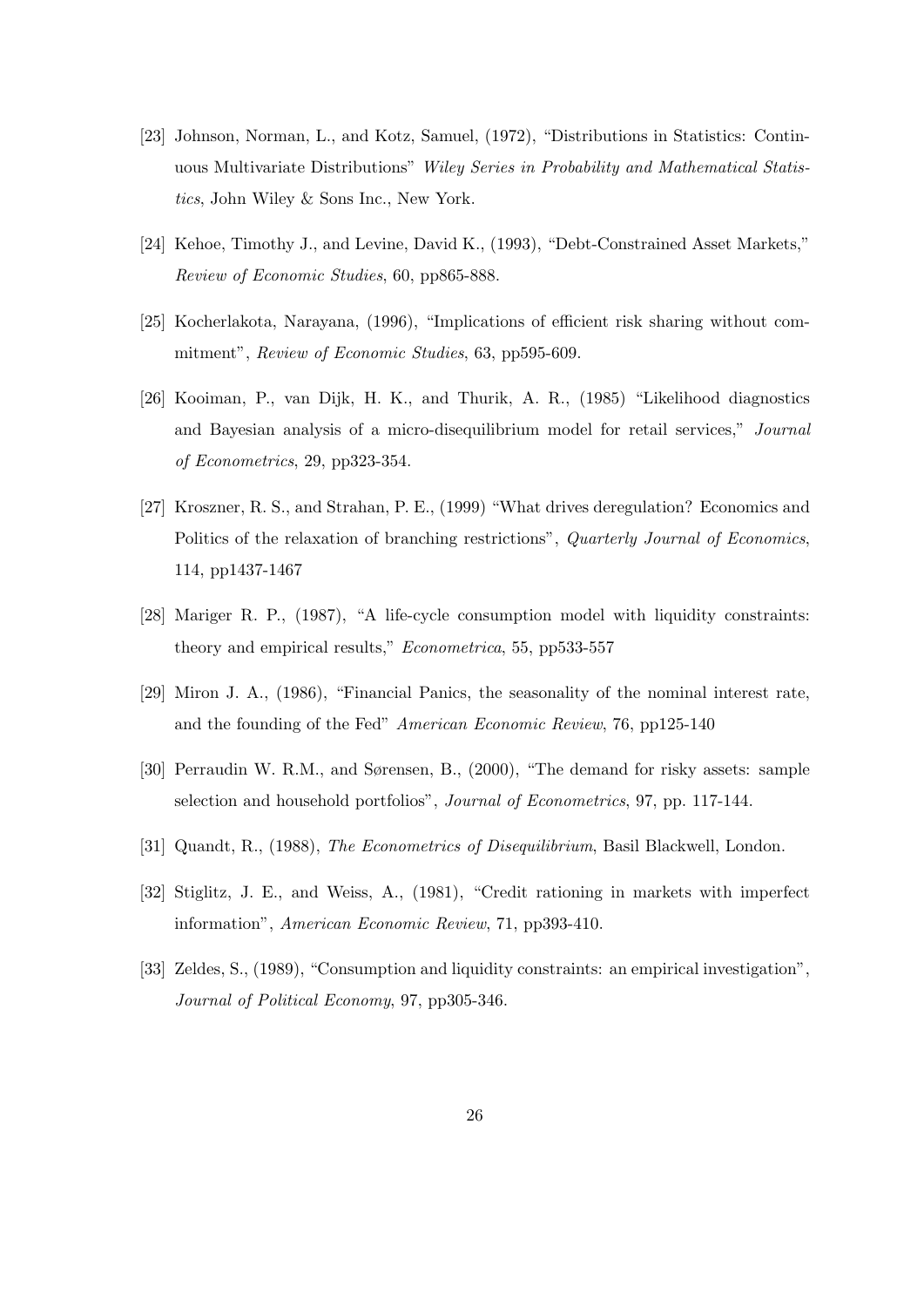### Appendix

#### The likelihood function

$$
ln \mathcal{L} = \sum_{i} d_i \ ln (h_{1i}h_{2i} + h_{3i}h_{4i}) + (1 - d_i) \ln (h_{5i})
$$

where  $d_i$  is an indicator function for observing a non-zero debt holding, that is:

$$
d_i = I(y_i > 0)
$$

and

$$
h_{1i} = \left(2\pi\sigma_1^2\right)^{-\frac{1}{2}} \exp\left[-\frac{(y_i - \beta_1' X_{1i})^2}{2\sigma_1^2}\right]
$$
  
\n
$$
h_{2i} = \frac{1}{2\pi (1 - \rho^2)^{\frac{1}{2}}} \int_0^\infty \int_{y_{1i}}^\infty exp\left[\frac{-1}{2(1 - \rho^2)} \left(\xi_1^2 - 2\rho\xi_1\xi_2 + \xi_2^2\right)\right] d\xi_1 d\xi_2
$$
  
\n
$$
h_{3i} = \left(2\pi\sigma_2^2\right)^{-\frac{1}{2}} \exp\left[-\frac{(y_i - \beta_2' X_{2i})^2}{2\sigma_2^2}\right]
$$
  
\n
$$
h_{4i} = \frac{1}{2\pi (1 - \rho^2)^{\frac{1}{2}}} \int_0^\infty \int_{y_{2i}}^\infty exp\left[\frac{-1}{2(1 - \rho^2)} \left(\xi_1^2 - 2\rho\xi_1\xi_2 + \xi_2^2\right)\right] d\xi_1 d\xi_2
$$
  
\n
$$
h_{5i} = 1 - \frac{1}{2\pi (1 - \rho^2)^{\frac{1}{2}}} \int_{k_{1i}}^\infty \int_{k_{2i}}^\infty exp\left[\frac{-1}{2(1 - \rho^2)} \left(\xi_1^2 - 2\rho\xi_1\xi_2 + \xi_2^2\right)\right] d\xi_2 d\xi_1
$$
  
\n
$$
e^{y}X = e^{y}X
$$

and where  $k_{1i} = \frac{\beta_1' X_{1i}}{\sigma_1}$  $\frac{d_1 X_{1i}}{\sigma_1}, k_{2i} = \frac{\beta_2 X_{2i}}{\sigma_2}$  $\frac{\partial^2 \Delta 2i}{\partial q}$ , and  $\Phi(\cdot)$  is the usual *c.d.f.* of the normal distribution and the correlation of the errors is defined as  $\rho = \frac{\sigma_{12}}{\sigma_{12}}$  $\frac{\sigma_{12}}{\sigma_1 \sigma_2}$ .

The intuition is straightforward: non-zero observations may either have been generated by the demand equation or by the supply equation. If generated by the demand equation, then  $h_{1i}$  represents the p.d.f. of the observation, given that it is generated by the demand equation, while  $h_{2i}$  represents the probability that demand is exceeded by supply. The converse is represented by  $h_{3i}$  and  $h_{4i}$ . Finally, the term  $h_{5i}$  is the standard bivariate normal c.d.f. and represents the probability that either supply or demand is less than or equal to zero.<sup>12</sup> If the correlation between the errors is identically equal to zero (in which case  $\rho \equiv 0$ ) then  $h_{2i}$  and  $h_{4i}$  simplify in the obvious way, while  $h_{5i}$  becomes:

$$
h_{5i} = 1 - \Phi\left(\frac{\beta_1 X_{1i}}{\sigma_1}\right) \Phi\left(\frac{\beta_2 X_{2i}}{\sigma_2}\right)
$$

Results will be presented for this simpler framework.

 $12$ See Johnson and Kotz (1972) for a general discussion of the derivation of these equations.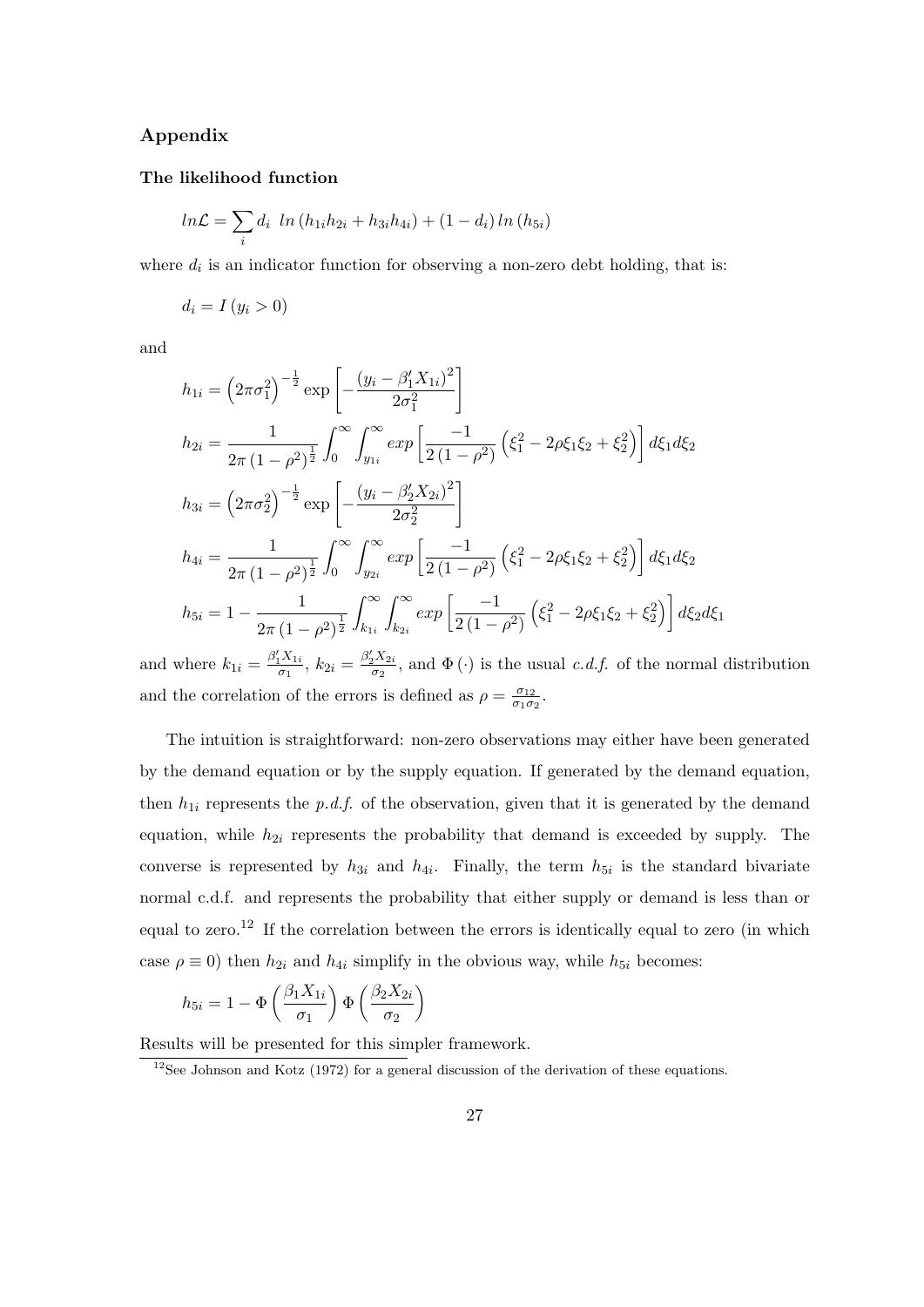#### Testing for credit constraints

It would be useful to test the system of equations in our model against an appropriate market clearing model. However, the following discussion will explain that this is not practically possible. In a market clearing model, the supply and demand equations jointly determine the level of borrowing, and there are no parameter restrictions implied by the model. Thus conventional tests are not appropriate, something that has been known at least since Hwang  $(1980)^{13}$  To illustrate the argument, suppose, for the time being, the zero observations were ignored. As specified in equation 1 the model to be estimated takes the form $^{14}$ :

$$
y_{1i} = f_1(X_{1i}, \beta_1) + \varepsilon_{1i} \qquad i \in \Omega_1
$$
  

$$
y_{2i} = f_2(X_{2i}, \beta_1) + \varepsilon_{2i} \qquad i \in \Omega_2 \equiv \Omega \backslash \Omega_1
$$

where  $\Omega_1$  and  $\Omega_2$  partition observations between regimes and  $\Omega_j \in \Theta$  where  $\Theta$  is the space of all possible partitions. That is,  $\Omega_2$  represents those agents who are credit constrained, while Θ represents all the possible ways of selecting credit constrained households. By making appropriate assumptions about the parameters this system of equations can be estimated in a variety of ways, including FIML, SML, GMM, and MD. In the main part of the paper, the equations have been linearized, and then estimated by maximum likelihood. Estimation comprises both estimating  $\hat{f}_1$  and  $\hat{f}_2$ , and estimating  $\hat{\Omega}_i$ . Having derived some estimate of  $f_1$  and  $f_2$  the challenge is to test the estimated model against some alternative model in which nobody is ever credit constrained (or agents are always credit constrained). In such a model the system of equations reduces to only one equation. That is, all observations will fall into only one of the regimes,  $f_1$  say. The null and alternative hypotheses can thus be written:

$$
H_0: \beta_i = \beta \qquad \forall i
$$
  

$$
H_1: \beta_i = \begin{cases} \beta_1(\pi_i) & i \in \Omega_1 \\ \beta_2(\pi_i) & i \in \Omega_2 \end{cases}
$$

<sup>13</sup>He suggested a cusum or cusum of squares test on the residuals from the market clearing model but noted the poor power of the test in large samples.

 $14$ For the purposes of this discussion we will ignore the observations in which no borrowing occurs.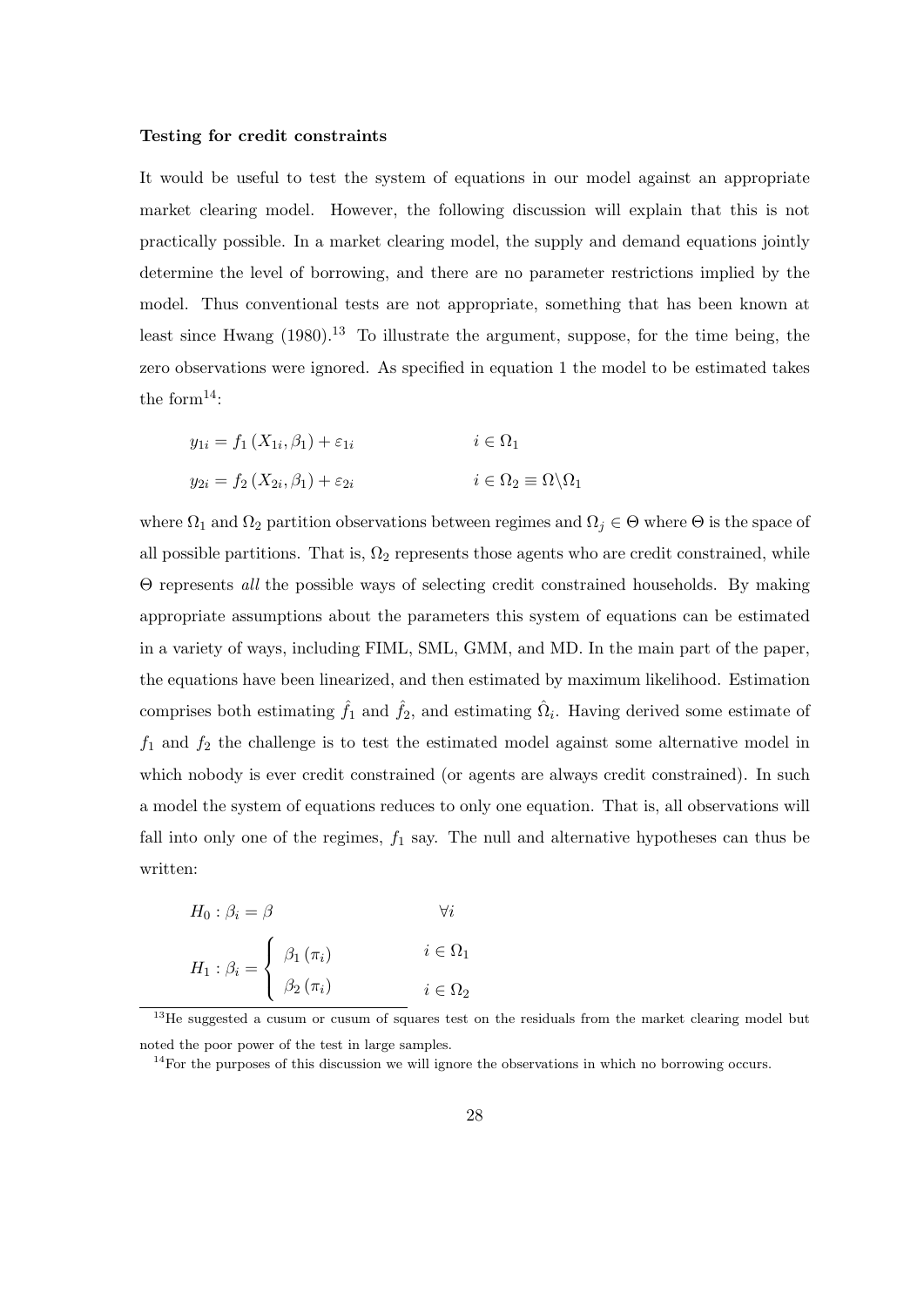Let  $\pi_i$  denote an indicator function for observation i belonging to the first regime<sup>15</sup>:  $\pi_i$  =  $I[y_{2i} - y_{1i} \geq 0]$ . (And let  $\pi$  be the stacked vector of  $\pi_i$ 's.) In which case the system of equations can be re-written in the following way.

$$
y_i = f_{1i} + \pi_i (f_{2i} - f_{1i}) + \varepsilon_{1i} + \pi_i (\varepsilon_{2i} - \varepsilon_{1i})
$$
\n(10)

From this it is immediately apparent that there is a problem with testing the parameters of the model. Suppose that the aim was to test whether all observations were generated by the first equation *(i.e.* that credit constraints are never binding). Equivalently this can be interpreted as either  $\pi_i$  identically equals zero, or  $f_{2i} - f_{1i}$  identically equals zero. The problem is that if  $\Omega_2 = \phi$  (the empty set) then  $\pi_i$  and  $f_{2i}-f_{1i}$  are not separately identifiable. If the null hypothesis had generated the data, then it becomes problematic to test against the alternative hypothesis.

A literature has recently developed which has explored ways of testing such models which are contaminated by nuisance parameters that only exist under the alternative hypothesis. If  $\pi$  where known, then testing the model would simply be a matter of constructing Wald, LR-, or LM- statistics and comparing the test statistic against a standard chi-squared distribution with degrees of freedom equal to the dimension of  $\beta$ . However,  $\pi$  is not known. Since it is derived in a way that is dependent on the data, the Wald (similarly LR-, and LM-) statistic based on this estimated  $\pi$  will no longer have a standard distribution: instead the null hypothesis will be *over-rejected*. This could lead to the mistaken conclusion that some agents suffer binding credit constraints. The existing literature (see for instance Andrews 1993) has developed tests for cases when the data is naturally ordered, but they can not practically be implemented here. To bootstrap the distribution of the Wald-statistic, as this literature suggests, would take an infeasible amount of time.

<sup>&</sup>lt;sup>15</sup>This definition can be reconciled with the earlier definition of  $\pi$  if we note that now we are ignoring the zero observations.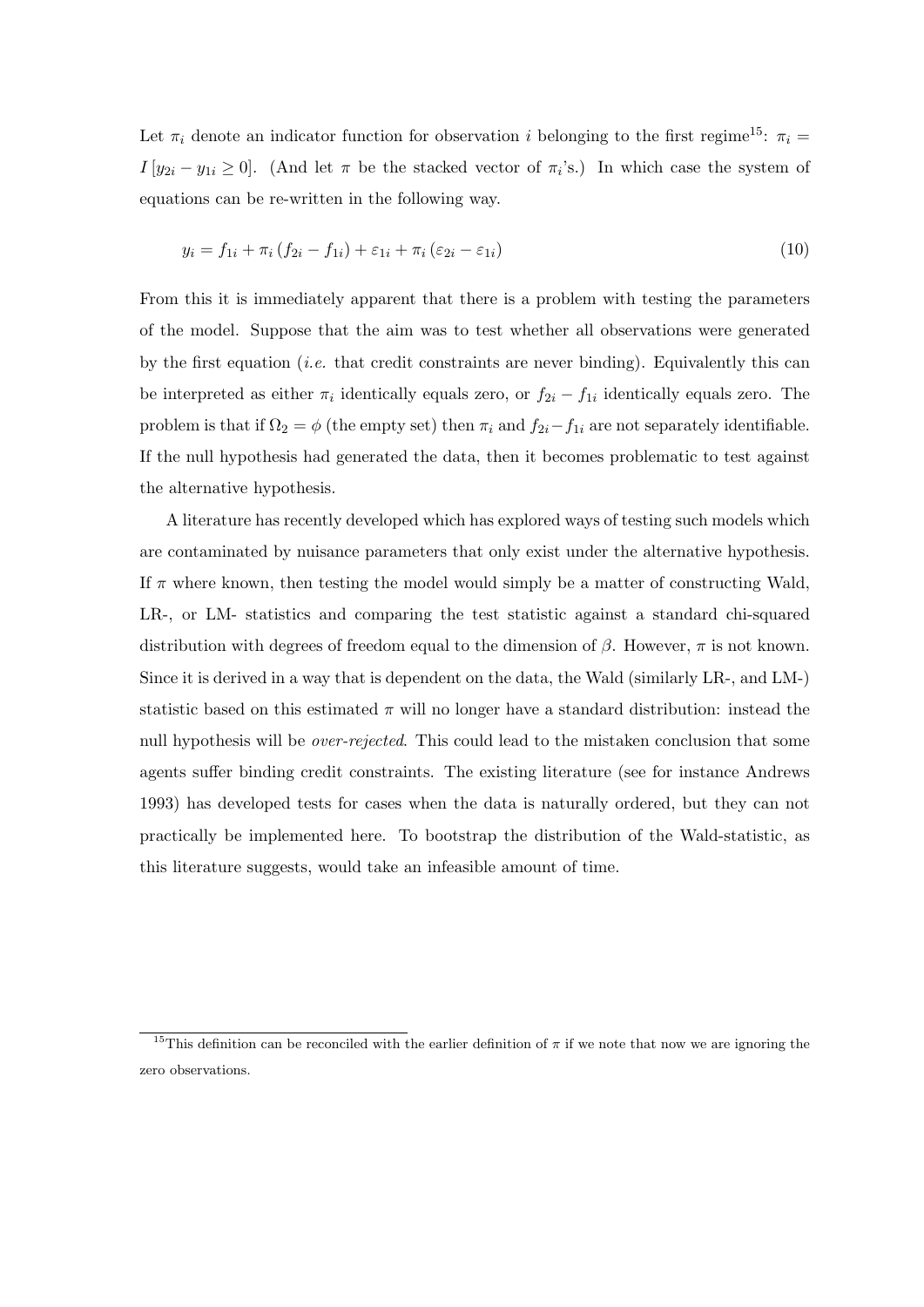

Figure 1: The marginal rate of interest as debt increases.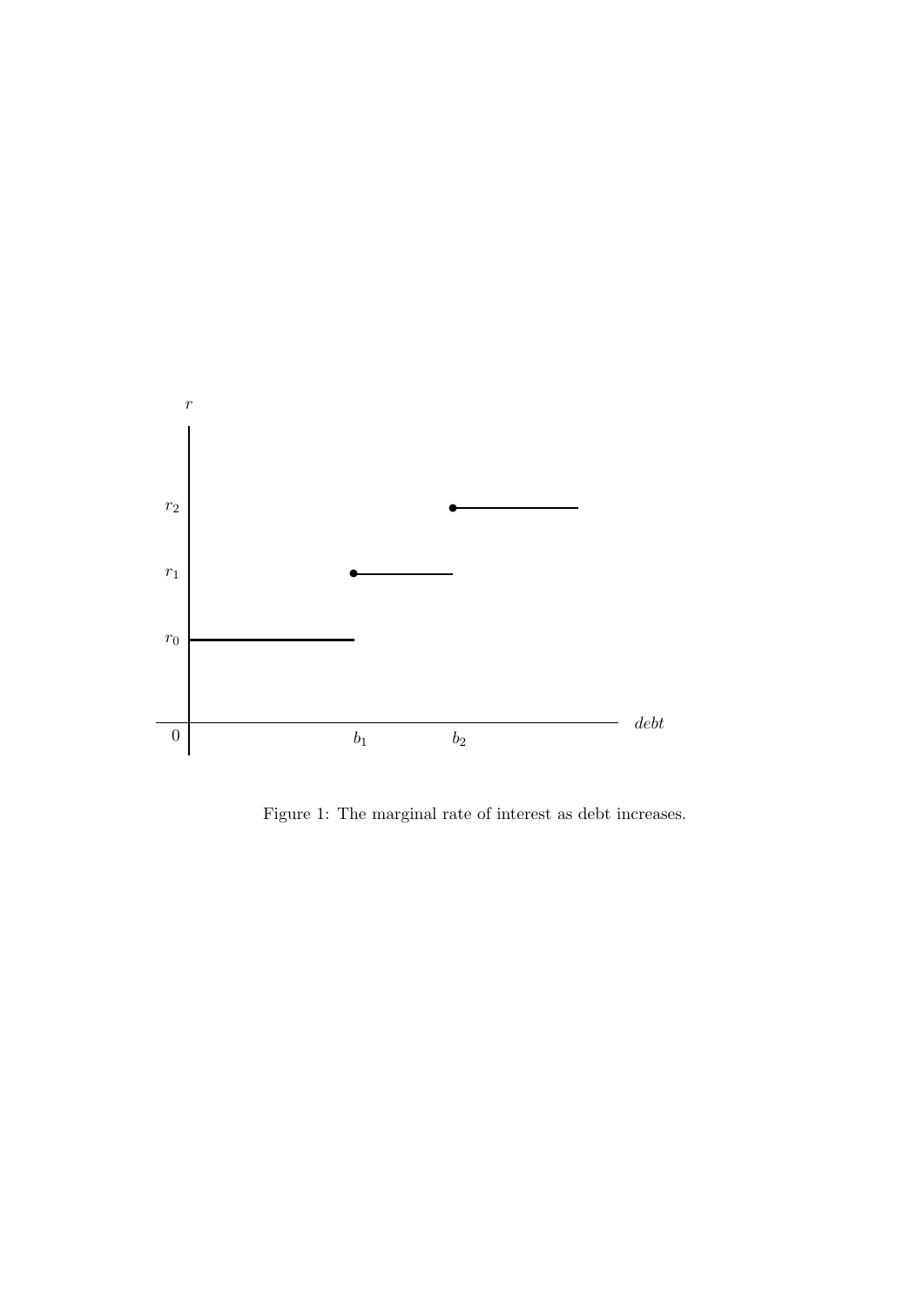|                            | median debt    | ratio holding debt | mean debt <sup>*</sup> |
|----------------------------|----------------|--------------------|------------------------|
|                            | $(\$\)$        | $(\%)$             | $(\$\)$                |
| All                        | 736            | 68.0               | 3,984                  |
| 1988                       | 671            | 68.0               | 4,035                  |
| 1989                       | 865            | 71.9               | 3,748                  |
| 1990                       | 778            | 69.0               | 4,015                  |
| 1991                       | 777            | 68.4               | 4,192                  |
| 1992                       | 741            | 67.2               | 3,757                  |
| 1993                       | 554            | 64.1               | 4,176                  |
| Age 25-35                  | 939            | 71.0               | 3,974                  |
| Age 35-45                  | 732            | 67.7               | 4,301                  |
| Age 45-55                  | 385            | 61.7               | 3,552                  |
| No Children                | 522            | 65.3               | 3,784                  |
| 1 Child                    | 1,019          | 71.5               | 4,249                  |
| 2 Children                 | 1,063          | 72.0               | 4,097                  |
| 3-4 Children               | 939            | 69.1               | 4,362                  |
| some school                | $\overline{0}$ | 46.7               | 3,638                  |
| finished high school       | 657            | 67.3               | 3,388                  |
| some college               | 936            | 71.7               | 3,679                  |
| university degree          | 918            | 71.7               | 4,700                  |
| white                      | 809            | 69.7               | 3,999                  |
| black                      | $209\,$        | 55.8               | 3,849                  |
| single male                | 164            | 55.8               | 3,750                  |
| single male                | 583            | 70.1               | 3,225                  |
| married                    | 964            | 70.8               | 4,197                  |
| income $\frac{1}{6}$ 6,400 | $\overline{0}$ | 36.7               | 4,488                  |
| income 6,400-32,000        | 486            | 64.8               | 3,322                  |
| income $\zeta$ 32,000      | 1,158          | 73.9               | 4,486                  |

Table 2: Some summary statistics on debt-holding among US households.

<sup>∗</sup>Conditional on holding at least some debt.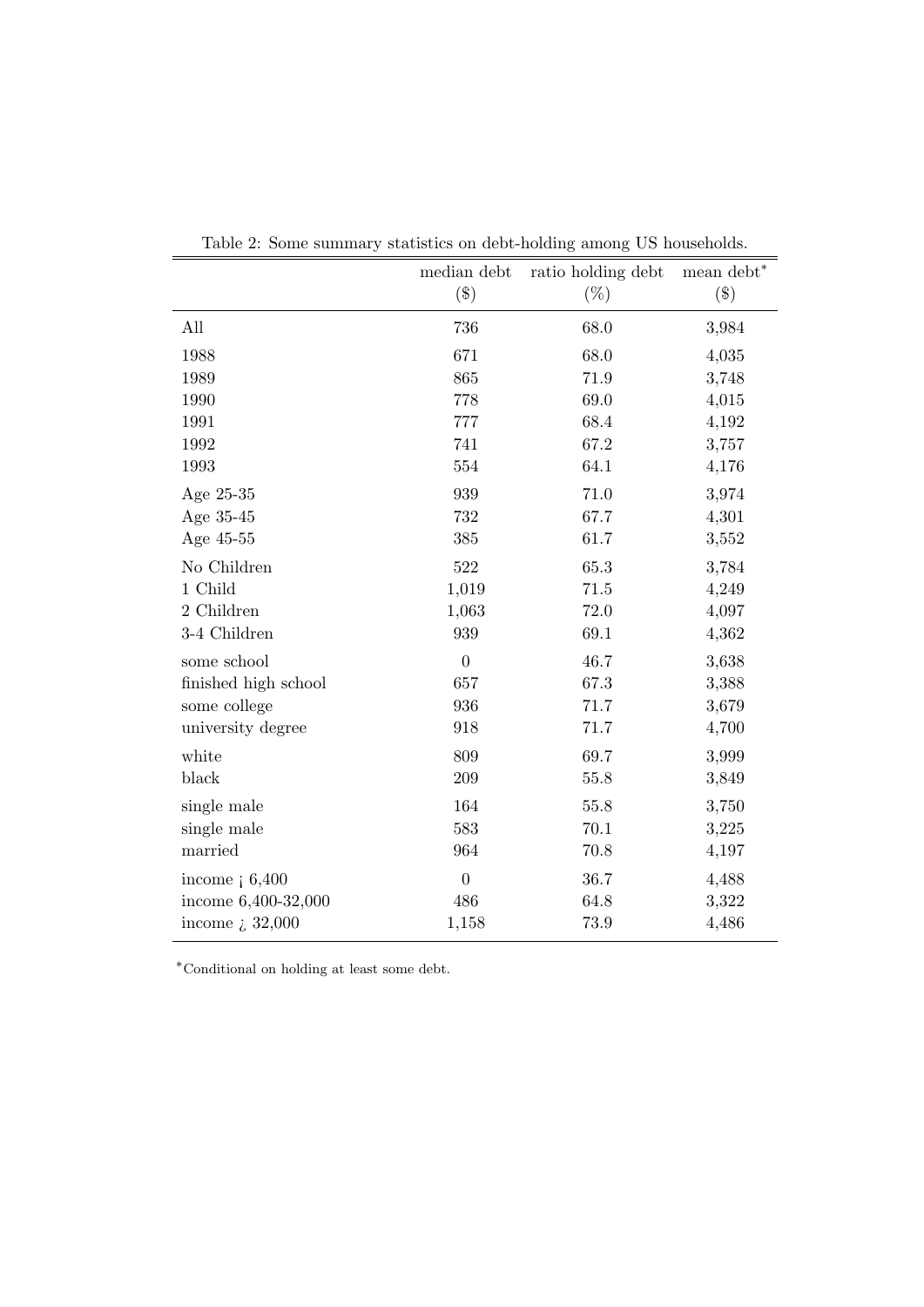| parameter             | $\mathbf{A}$        |                          | $\overline{B}$      |                     | $\overline{C}$      |                     | $\mathbf D$         |                     |
|-----------------------|---------------------|--------------------------|---------------------|---------------------|---------------------|---------------------|---------------------|---------------------|
|                       | demand              | supply                   | demand              | supply              | demand              | supply              | demand              | supply              |
| constant              | $-7.496$<br>(1.030) | 1.824<br>(0.174)         | $-0.242$<br>(0.165) | 0.919<br>(0.130)    | $-0.084$<br>(0.166) | 0.895<br>(0.136)    | $-0.156$<br>(0.119) | 0.984<br>(0.088)    |
| female                | 2.456<br>(0.597)    | $-0.042$<br>(0.092)      | 0.491<br>(0.102)    | $-0.045$<br>(0.063) | 0.492<br>(0.100)    | $-0.018$<br>(0.063) | 0.474<br>(0.083)    |                     |
| married               | 3.984<br>(0.500)    | 0.240<br>(0.083)         | 0.459<br>(0.082)    | 0.224<br>(0.061)    | 0.338<br>(0.083)    | 0.102<br>(0.064)    | 0.340<br>(0.079)    | 0.098<br>(0.054)    |
| age                   | $-0.202$<br>(0.449) | $-0.055$<br>(0.073)      | $-0.031$<br>(0.073) | $-0.031$<br>(0.053) | $-0.139$<br>(0.117) | $-0.008$<br>(0.091) | $-0.122$<br>(0.103) | $-0.051$<br>(0.053) |
| $\rm age^2$           | $-0.323$<br>(0.252) | $-0.006$<br>(0.041)      | $-0.014$<br>(0.040) | $-0.025$<br>(0.030) | 0.013<br>(0.062)    | $-0.034$<br>(0.047) | 0.013<br>(0.056)    | $-0.027$<br>(0.029) |
| age <sup>3</sup>      | $-0.588$<br>(0.295) | $-0.019$<br>(0.048)      | $-0.071$<br>(0.048) | $-0.007$<br>(0.034) | 0.053<br>(0.077)    | $-0.002$<br>(0.058) | 0.065<br>(0.068)    | 0.017<br>(0.034)    |
| High school           | 5.262<br>(0.570)    | $-0.028$<br>(0.095)      | 0.596<br>(0.091)    | 0.068<br>(0.079)    | 0.493<br>(0.093)    | 0.055<br>(0.081)    | 0.510<br>(0.078)    |                     |
| Some college          | 6.274<br>(0.586)    | 0.086<br>(0.072)         | 0.739<br>(0.094)    | 0.136<br>(0.079)    | 0.613<br>(0.113)    | 0.044<br>(0.095)    | 0.625<br>(0.098)    |                     |
| College degree        | 7.155<br>(0.542)    | 0.017<br>(0.093)         | 0.746<br>(0.087)    | 0.167<br>(0.077)    | 0.573<br>(0.109)    | 0.054<br>(0.095)    | 0.587<br>(0.093)    | $\overline{a}$      |
| age $\times$ College  |                     | $\overline{\phantom{0}}$ |                     |                     | 0.203<br>(0.147)    | $-0.067$<br>(0.111) | 0.180<br>(0.123)    |                     |
| $age2 \times College$ |                     |                          |                     |                     | $-0.020$<br>(0.078) | 0.008<br>(0.059)    | $-0.015$<br>(0.065) |                     |
| $age3 \times College$ |                     |                          |                     | $\overline{a}$      | $-0.218$<br>(0.098) | $-0.024$<br>(0.073) | $-0.243$<br>(0.082) | $\overline{a}$      |
| non-white             | $-2.830$<br>(0.445) | 0.003<br>(0.080)         | $-0.370$<br>(0.071) | $-0.017$<br>(0.062) | $-0.302$<br>(0.072) | $-0.010$<br>(0.063) | $-0.306$<br>(0.061) |                     |
| one child             | 0.064<br>(0.517)    | 0.070<br>(0.080)         | $-0.019$<br>(0.082) | 0.071<br>(0.061)    | $-0.009$<br>(0.078) | 0.079<br>(0.062)    | $-0.000$<br>(0.078) | 0.063<br>(0.062)    |
| two children          | $-0.158$<br>(0.499) | 0.067<br>(0.077)         | 0.024<br>(0.081)    | 0.020<br>(0.058)    | 0.036<br>(0.079)    | $-0.015$<br>(0.059) | 0.047<br>(0.078)    | $-0.039$<br>(0.058) |
| 3-4 children          | $-0.274$<br>(0.610) | 0.166<br>(0.094)         | $-0.031$<br>(0.097) | 0.059<br>(0.075)    | 0.003<br>(0.095)    | 0.061<br>(0.076)    | 0.011<br>(0.094)    | 0.041<br>(0.075)    |
| income                |                     |                          |                     |                     | 0.218<br>(0.037)    | 0.236<br>(0.032)    | 0.219<br>(0.036)    | 0.239<br>(0.030)    |
| income <sup>2</sup>   |                     |                          |                     |                     | $-0.118$<br>(0.022) | 0.008<br>(0.021)    | $-0.114$<br>(0.022) | 0.088<br>(0.020)    |
| interest rate         | $-0.033$<br>(0.167) | $-0.008$<br>(0.026)      | 0.004<br>(0.027)    | $-0.007$<br>(0.019) | 0.004<br>(0.026)    | $-0.012$<br>(0.019) | 0.028<br>(0.019)    | $-0.021$<br>(0.018) |
| law <sub>1</sub>      |                     | $-0.040$<br>(0.091)      |                     | $-0.001$<br>(0.058) | $\overline{a}$      | $-0.003$<br>(0.059) |                     | $-0.001$<br>(0.058) |
| law <sub>2</sub>      |                     | $-0.062$<br>(0.072)      |                     | $-0.045$<br>(0.048) |                     | $-0.037$<br>(0.049) |                     | $-0.010$<br>(0.046) |

Table 3: Estimated debt equations, in \$1,000's (standard errors in parenthesis).

All regressions included a constant, year, and the instruments (quarter in the demand equation; law 1 and law 2, allowing intra-state bank branching through mergers and acquisition and allowing full intra-state branching respectively, and people per bank in the state in the supply equation). Income is log-income, high-school refers to completed high school, 'age' refers to (age-40)/10, while the interest rate is the tax free municipal bond interest rate. Column A is estimated in levels, while the other columns are estimated in log-levels.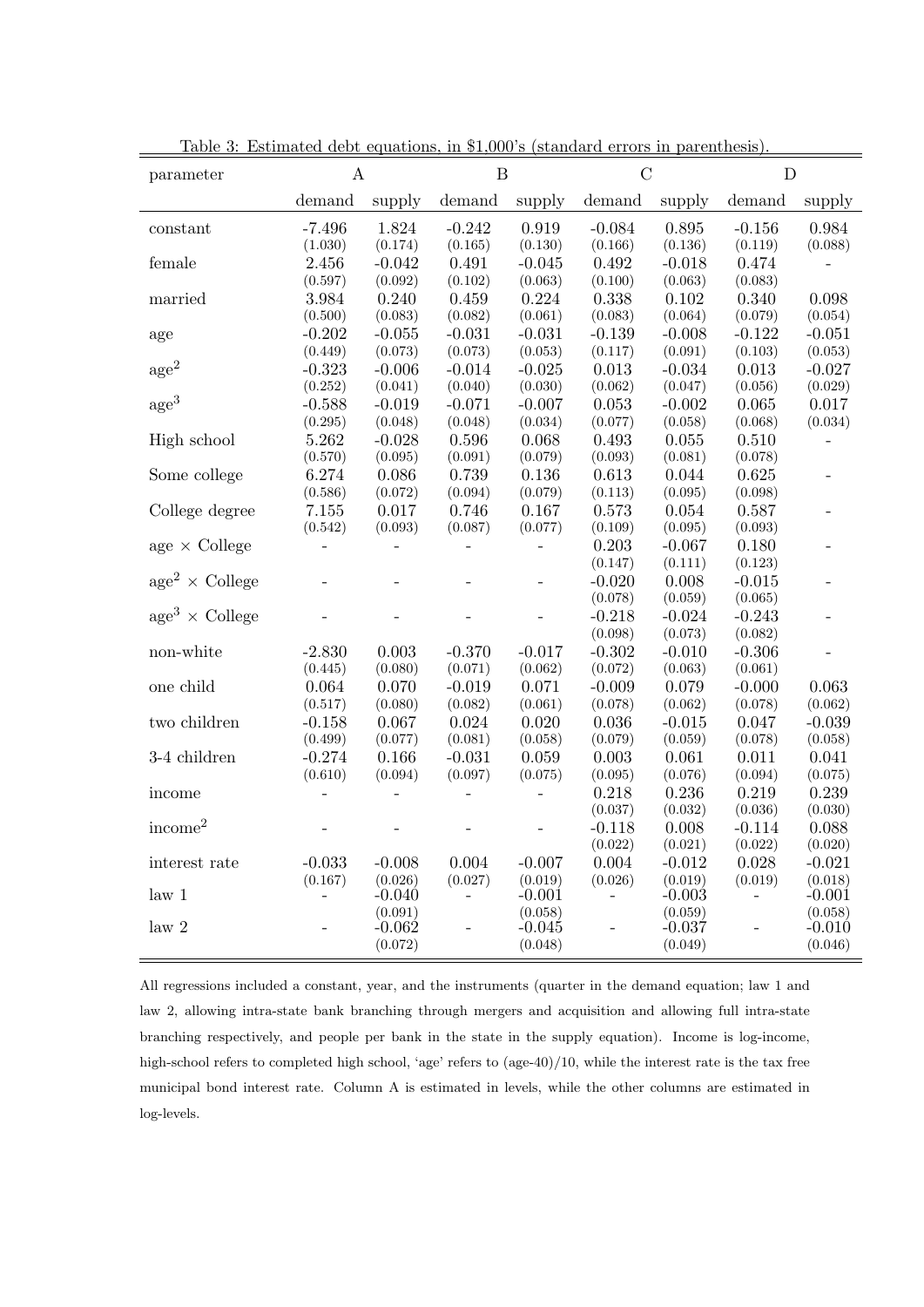| Subgroup           | mentence<br>$\boldsymbol{A}$ |            | or create computation<br>$\boldsymbol{B}$ |          | $\mathcal{C}$ | or nouschora. | D         |          |
|--------------------|------------------------------|------------|-------------------------------------------|----------|---------------|---------------|-----------|----------|
|                    | constr.                      | s.e.       | constr.                                   | s.e.     | constr.       | s.e.          | constr.   | s.e.     |
|                    | $(\%)$                       |            | $(\%)$                                    |          | $(\%)$        |               | $(\%)$    |          |
| All                | 25.96                        | 0.45       | 31.61                                     | 0.30     | 31.36         | 0.51          | 31.44     | 0.51     |
| Men                | 19.29                        | 0.85       | 25.13                                     | $0.97\,$ | 25.65         |               | 25.74     | $0.82\,$ |
| Women              | 24.96                        | 1.18       | 36.47                                     | 1.27     | 37.43         | 1.28          | 36.97     | 1.12     |
| Married            | 28.00                        | $0.51\,$   | 32.05                                     | 0.47     | $31.6\,$      | 1.00          | 31.79     | 0.48     |
| Some School        | 12.28                        | $0.87\,$   | 18.35                                     | $1.06\,$ | 19.80         | 1.26          | 18.92     | $0.80\,$ |
| Compl. school      | 24.84                        | 0.77       | 31.07                                     | 0.79     | 31.45         | 0.82          | 31.02     | 0.67     |
| Some College       | 27.17                        | 0.79       | 33.63                                     | 0.75     | 34.05         | 0.77          | 34.49     | 0.66     |
| College degree     | 29.75                        | 0.69       | 33.73                                     | $0.61\,$ | 32.56         | 0.57          | 33.03     | 0.52     |
| White              | 26.99                        | 0.48       | 32.55                                     | 0.51     | 32.36         | 0.52          | 32.44     | 0.51     |
| <b>Black</b>       | 18.75                        | 0.93       | 23.53                                     | $0.95\,$ | 24.43         | 1.04          | 24.42     | 0.74     |
| No children        | 24.24                        | 0.57       | 30.91                                     | 0.65     | 31.04         | 0.67          | 31.01     | $0.66\,$ |
| 1 child            | 28.70                        | $\rm 0.92$ | 31.46                                     | 0.74     | 30.86         | 0.72          | $31.06\,$ | 0.71     |
| 2 children         | 28.14                        | 0.86       | 33.40                                     | 0.76     | 33.10         | 0.76          | 33.42     | 0.76     |
| 3-4 children       | 26.73                        | 1.13       | 30.22                                     | 0.93     | 30.47         | 0.97          | 30.44     | $0.95\,$ |
| Income - $1,100$   |                              |            |                                           |          | 14.50         | 1.47          | 14.10     | 1.40     |
| Income - $6,400$   |                              |            |                                           |          | 24.87         | 1.05          | 24.79     | $1.01\,$ |
| Income - $19,000$  |                              |            |                                           |          | 32.91         | 0.69          | 32.93     | 0.68     |
| Income - $54,000$  |                              |            |                                           |          | 32.46         | 0.42          | 32.63     | $0.42\,$ |
| Income - $145,000$ |                              |            |                                           |          | 32.02         | 0.41          | 32.18     | 0.41     |
| Law $1 = no$       | 27.35                        | 0.67       | 33.67                                     | 0.70     |               |               | 31.43     | 0.59     |
| Law $1 = yes$      | 25.74                        | 0.45       | 31.06                                     | 0.49     |               |               | 31.44     | 0.51     |
| Law $2 = no$       | 26.64                        | 0.53       | 32.38                                     | 0.57     |               |               | 31.39     | 0.54     |
| Law $2 = yes$      | 25.65                        | 0.46       | 30.99                                     | 0.50     |               |               | 31.46     | 0.52     |

Table 4: The Incidence of credit constraints by type of household.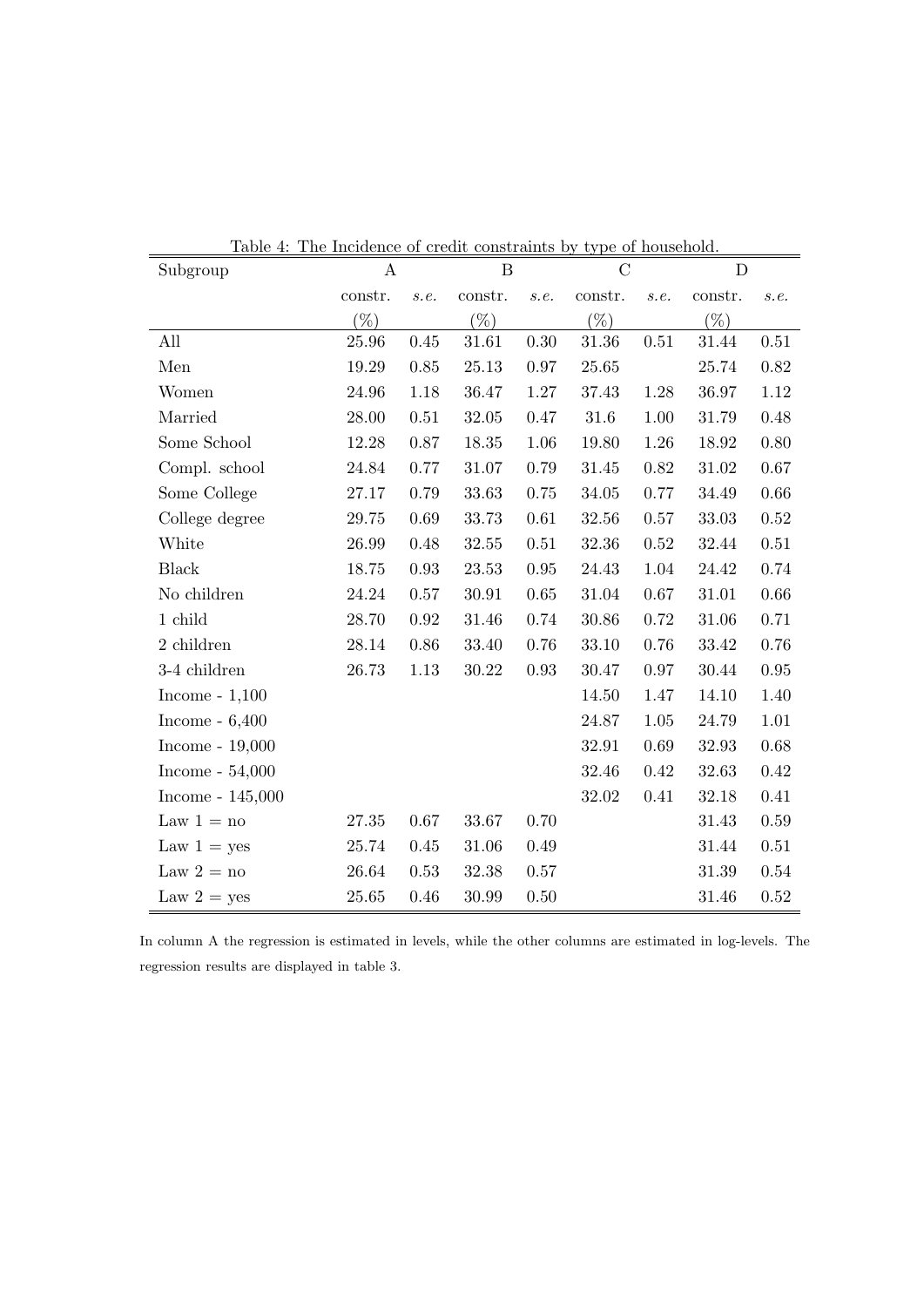| Lable 4. Come.<br>Subgroup | The including of create constraints by type of nousehold.<br>A |          | B       |          | $\mathcal C$ |            | D       |          |
|----------------------------|----------------------------------------------------------------|----------|---------|----------|--------------|------------|---------|----------|
|                            | constr.                                                        | s.e.     | constr. | s.e.     | constr.      | s.e.       | constr. | s.e.     |
|                            | $(\% )$                                                        |          | $(\% )$ |          | $(\% )$      |            | $(\% )$ |          |
| Age $25$                   | 28.40                                                          | 0.89     | 35.28   | 0.84     |              |            |         |          |
| Age $30$                   | 27.06                                                          | 0.61     | 32.71   | 0.60     |              |            |         |          |
| Age $35$                   | 26.71                                                          | 0.59     | 31.44   | 0.57     |              |            |         |          |
| Age $40$                   | 26.39                                                          | 0.63     | 30.87   | $0.60\,$ |              |            |         |          |
| Age $45$                   | 25.50                                                          | 0.76     | 30.36   | 0.73     |              |            |         |          |
| Age $50$                   | 21.66                                                          | 0.80     | 27.80   | 0.87     |              |            |         |          |
| Age 55                     | 17.83                                                          | 1.28     | 24.55   | 1.45     |              |            |         |          |
| No college education:      |                                                                |          |         |          |              |            |         |          |
| Age $25$                   |                                                                |          |         |          | 30.00        | 1.52       | 27.45   | 0.97     |
| Age $30$                   |                                                                |          |         |          | 31.00        | 0.99       | 29.47   | 0.73     |
| Age $35$                   |                                                                |          |         |          | 29.17        | 0.96       | 28.68   | 0.75     |
| Age $40$                   |                                                                |          |         |          | 26.51        | 0.96       | 26.49   | 0.77     |
| Age $45$                   |                                                                |          |         |          | 26.06        | 1.15       | 26.23   | 0.94     |
| Age $50$                   |                                                                |          |         |          | 25.96        | 1.28       | 26.89   | 1.16     |
| Age 55                     |                                                                |          |         |          | 26.23        | 2.18       | 28.01   | 2.04     |
| College education:         |                                                                |          |         |          |              |            |         |          |
| Age $25$                   |                                                                |          |         |          | 39.13        | 0.94       | 40.00   | 0.96     |
| Age $30$                   |                                                                |          |         |          | 33.81        | 0.66       | 34.76   | $0.65\,$ |
| Age $35$                   |                                                                |          |         |          | 32.25        | 0.67       | 32.08   | 0.59     |
| Age $40$                   |                                                                |          |         |          | 31.74        | 0.62       | 32.35   | 0.62     |
| Age 45                     |                                                                |          |         |          | 32.45        | 0.82       | 32.31   | 0.74     |
| Age $50$                   |                                                                |          |         |          | 30.01        | 1.11       | 29.21   | 0.89     |
| Age $55$                   |                                                                |          |         |          | 25.13        | 0.19       | 24.21   | 1.44     |
| 1988                       | 27.00                                                          | 0.99     | 31.41   | 0.92     | 31.41        | 0.94       | 32.70   | 0.66     |
| 1989                       | 27.83                                                          | 1.04     | 34.54   | $0.96\,$ | 34.06        | $\rm 0.95$ | 31.56   | 0.57     |
| 1990                       | 27.03                                                          | $0.98\,$ | 32.70   | 0.97     | 33.17        | 1.00       | 32.11   | 0.57     |
| 1991                       | 26.00                                                          | 0.92     | 31.87   | 0.84     | 31.66        | 0.82       | 31.51   | 0.54     |
| 1992                       | 25.23                                                          | 0.85     | 30.77   | 0.82     | 30.53        | 0.82       | 31.32   | 0.55     |
| 1993                       | 23.31                                                          | 0.86     | 27.92   | 0.78     | 28.08        | 0.79       | 29.70   | 0.61     |

Table 4: cont. The Incidence of credit constraints by type of household.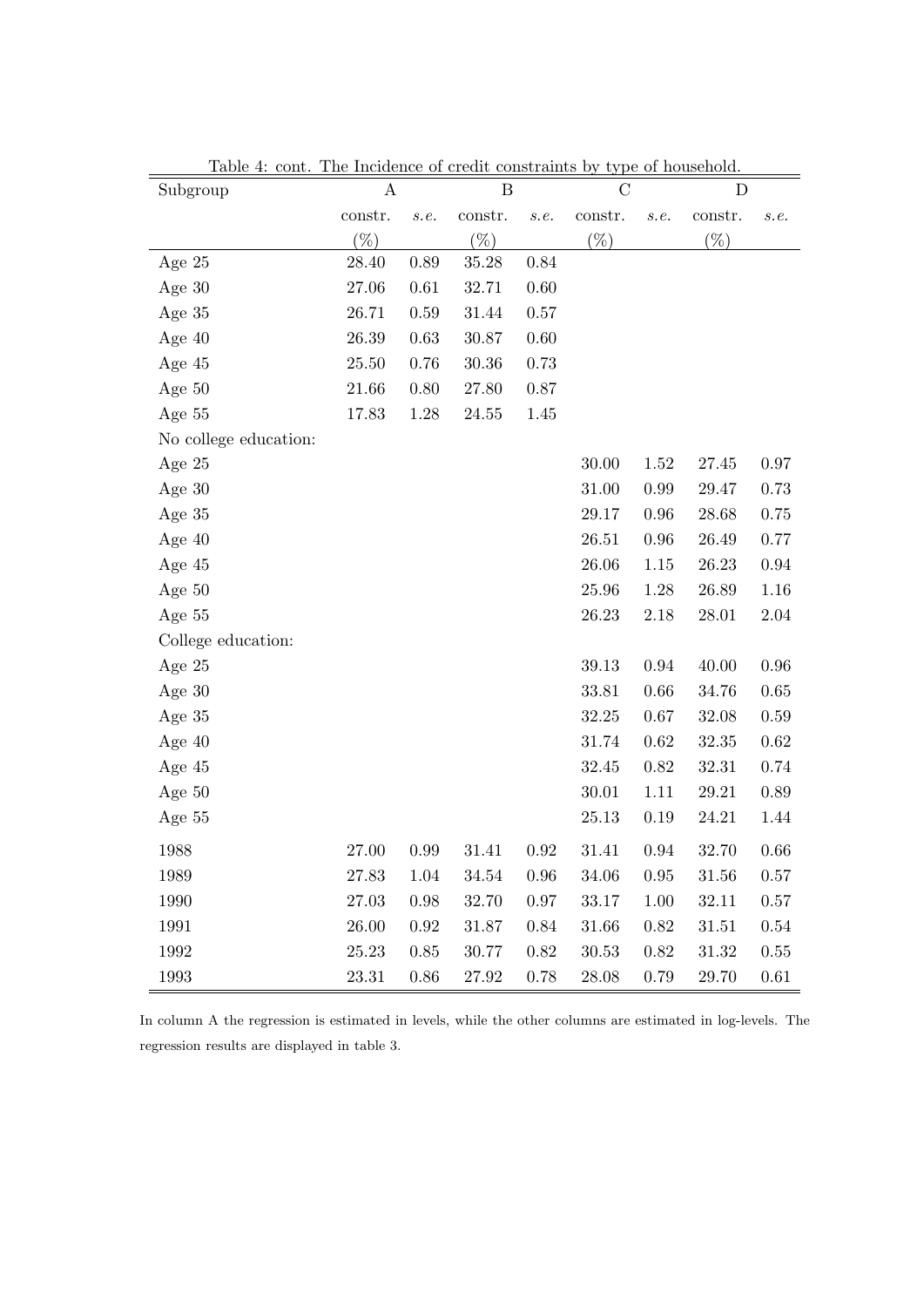| Subgroup           | $\mathbf{a}$<br>$\boldsymbol{A}$ | <i>rundrace</i> | B         |      | $\alpha$ . $\alpha$ . $\alpha$ . $\alpha$ . $\alpha$ . $\alpha$ . $\alpha$ . $\alpha$ . $\alpha$ . $\alpha$ . $\alpha$ . $\alpha$ . $\alpha$ . $\alpha$ . $\alpha$ . $\alpha$ . $\alpha$ . $\alpha$ . $\alpha$ . $\alpha$ . $\alpha$ . $\alpha$ . $\alpha$ . $\alpha$ . $\alpha$ . $\alpha$ . $\alpha$ . $\alpha$ . $\alpha$ . $\alpha$ . $\alpha$ . $\alpha$<br>$\mathcal{C}$ |          | D         |            |
|--------------------|----------------------------------|-----------------|-----------|------|--------------------------------------------------------------------------------------------------------------------------------------------------------------------------------------------------------------------------------------------------------------------------------------------------------------------------------------------------------------------------------|----------|-----------|------------|
|                    | constr.                          | s.e.            | constr.   | s.e. | constr.                                                                                                                                                                                                                                                                                                                                                                        | s.e.     | constr.   | s.e.       |
|                    | $(\%)$                           |                 | $(\%)$    |      | $(\%)$                                                                                                                                                                                                                                                                                                                                                                         |          | $(\%)$    |            |
| Men                | $19.55\,$                        | 0.98            | 27.98     | 1.12 | 28.38                                                                                                                                                                                                                                                                                                                                                                          | $1.05\,$ | 28.49     | $\rm 0.91$ |
| Women              | 25.23                            | 1.28            | 33.82     | 1.29 | 33.73                                                                                                                                                                                                                                                                                                                                                                          | 1.17     | 33.50     | 1.02       |
| Married            | 27.73                            | $0.55\,$        | 31.64     | 0.50 | 31.44                                                                                                                                                                                                                                                                                                                                                                          | 0.58     | 31.58     | 0.58       |
| Some High School   | 13.57                            | 0.96            | 24.72     | 1.22 | $25.86\,$                                                                                                                                                                                                                                                                                                                                                                      | 1.37     | $25.53\,$ | 0.94       |
| Compl. High school | 25.00                            | 0.78            | 31.27     | 0.80 | 31.15                                                                                                                                                                                                                                                                                                                                                                          | 0.90     | 31.31     | 0.71       |
| Some College       | 26.94                            | 0.79            | 32.29     | 0.74 | 32.43                                                                                                                                                                                                                                                                                                                                                                          | 0.83     | 32.48     | 0.67       |
| College degree     | 29.10                            | 0.68            | 31.18     | 0.60 | 31.97                                                                                                                                                                                                                                                                                                                                                                          | 0.74     | 32.10     | $0.61\,$   |
| White              | $26.71\,$                        | 0.47            | 31.84     | 0.51 | 31.72                                                                                                                                                                                                                                                                                                                                                                          | 0.53     | 31.81     | 0.52       |
| <b>Black</b>       | 20.44                            | 0.98            | 27.95     | 1.00 | 28.54                                                                                                                                                                                                                                                                                                                                                                          | 1.03     | 28.53     | 0.75       |
| No children        | 26.18                            | 0.64            | 31.49     | 0.62 | 31.37                                                                                                                                                                                                                                                                                                                                                                          | 0.64     | 31.36     | $0.62\,$   |
| 1 child            | $26.11\,$                        | 0.98            | 30.90     | 0.88 | 30.83                                                                                                                                                                                                                                                                                                                                                                          | 0.87     | 31.00     | 0.87       |
| 2 children         | 25.63                            | $\rm 0.93$      | 31.87     | 0.93 | 31.84                                                                                                                                                                                                                                                                                                                                                                          | 0.93     | 32.09     | $\rm 0.93$ |
| 3-4 children       | 25.12                            | 1.20            | 30.84     | 1.10 | 31.06                                                                                                                                                                                                                                                                                                                                                                          | 1.11     | 31.23     | 1.11       |
| Income - $1,100$   |                                  |                 |           |      | 22.14                                                                                                                                                                                                                                                                                                                                                                          | 1.83     | 22.04     | 1.77       |
| Income - $6,400$   |                                  |                 |           |      | 29.57                                                                                                                                                                                                                                                                                                                                                                          | 1.19     | 29.64     | 1.17       |
| Income - $19,000$  |                                  |                 |           |      | 31.99                                                                                                                                                                                                                                                                                                                                                                          | 0.73     | 32.10     | $0.72\,$   |
| Income - $54,000$  |                                  |                 |           |      | 31.19                                                                                                                                                                                                                                                                                                                                                                          | 0.46     | 31.26     | 0.44       |
| Income - $145,000$ |                                  |                 |           |      | 29.18                                                                                                                                                                                                                                                                                                                                                                          | 1.04     | 29.24     | 1.00       |
| Law $1 = no$       | 25.86                            | 0.49            | 31.42     | 0.58 | 31.34                                                                                                                                                                                                                                                                                                                                                                          | 0.60     | 31.43     | 0.59       |
| Law $1 = yes$      | 25.98                            | 0.45            | $31.43\,$ | 0.49 | $31.37\,$                                                                                                                                                                                                                                                                                                                                                                      | 0.51     | 31.44     | 0.51       |
| Law $2 = no$       | 25.84                            | 0.46            | 31.25     | 0.51 | 31.21                                                                                                                                                                                                                                                                                                                                                                          | 0.53     | 31.39     | $0.54\,$   |
| Law $2 = yes$      | 26.02                            | 0.45            | 31.51     | 0.51 | 31.44                                                                                                                                                                                                                                                                                                                                                                          | 053      | 31.46     | 0.52       |

Table 5: The Marginal Incidence of credit constrained households.

These numbers are calculated by holding all other variables at their observed level, and changing the relevant variable to 'male', 'female' etc., and thus constructs the marginal effect of the relevant variable. In column A the regression is estimated in levels, while the other columns are estimated in log-levels. The regression results are displayed in table 3.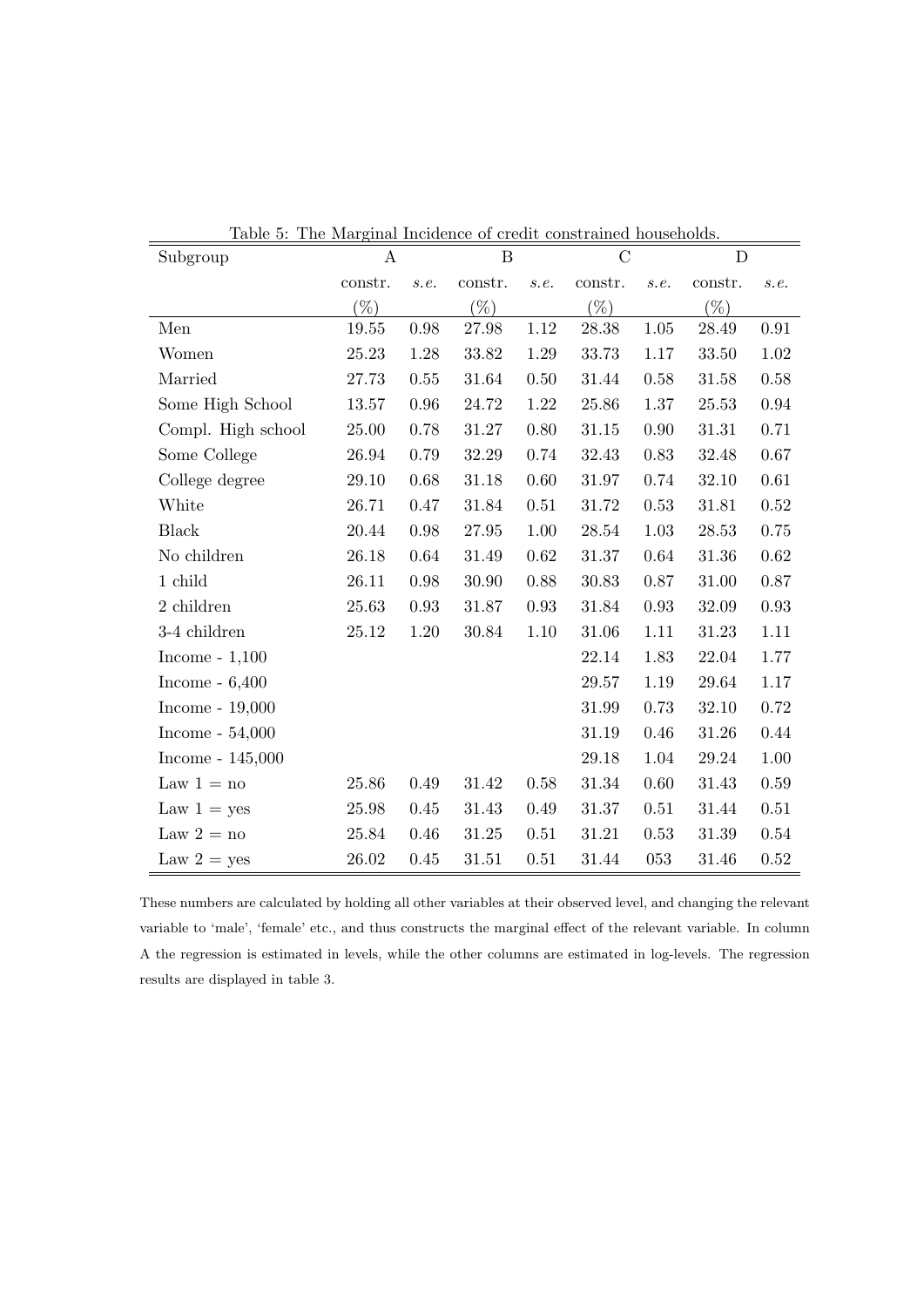| Subgroup              | $\boldsymbol{A}$ |               | B         |          | $\mathcal{C}$ |            | D         |      |
|-----------------------|------------------|---------------|-----------|----------|---------------|------------|-----------|------|
|                       | constr.          | $\emph{s.e.}$ | constr.   | s.e.     | constr.       | s.e.       | constr.   | s.e. |
|                       | $(\% )$          |               | $(\% )$   |          | $(\%)$        |            | $(\%)$    |      |
| Age $25$              | 28.94            | 1.26          | 33.50     | 1.10     |               |            |           |      |
| Age $30$              | 26.79            | 0.61          | 31.93     | 0.60     |               |            |           |      |
| Age 35                | 26.09            | 0.63          | $31.28\,$ | 0.62     |               |            |           |      |
| Age $40$              | 25.96            | 0.63          | 31.12     | 0.62     |               |            |           |      |
| Age 45                | 25.49            | 0.79          | 30.96     | 0.76     |               |            |           |      |
| Age $50$              | 23.72            | $0.86\,$      | 30.27     | 0.87     |               |            |           |      |
| Age $55$              | 19.70            | 1.78          | 28.40     | 1.88     |               |            |           |      |
| No college education: |                  |               |           |          |               |            |           |      |
| Age $25$              |                  |               |           |          | 31.91         | 2.27       | 30.49     | 1.49 |
| Age $30$              |                  |               |           |          | 32.10         | 1.08       | 31.44     | 0.78 |
| Age 35                |                  |               |           |          | 31.65         | $0.86\,$   | $31.41\,$ | 0.71 |
| Age $40$              |                  |               |           |          | 30.95         | $0.65\,$   | 30.95     | 0.64 |
| Age $45$              |                  |               |           |          | 30.40         | $\rm 0.95$ | 30.64     | 0.86 |
| Age $50$              |                  |               |           |          | 30.46         | 1.24       | 31.13     | 1.11 |
| Age 55                |                  |               |           |          | 31.61         | 2.81       | 33.17     | 2.53 |
| College education:    |                  |               |           |          |               |            |           |      |
| Age $25$              |                  |               |           |          | 34.22         | 1.18       | 35.10     | 1.12 |
| Age $30$              |                  |               |           |          | 31.46         | 0.75       | 31.90     | 0.68 |
| Age 35                |                  |               |           |          | $30.61\,$     | 0.70       | 30.76     | 0.66 |
| Age $40$              |                  |               |           |          | 30.95         | 0.65       | 30.95     | 0.64 |
| Age $45$              |                  |               |           |          | 31.35         | 0.88       | 31.24     | 0.82 |
| Age $50$              |                  |               |           |          | $30.65\,$     | 1.21       | 30.28     | 0.99 |
| Age $55$              |                  |               |           |          | 27.26         | 2.98       | 26.27     | 2.20 |
| 1988                  | 27.18            | 1.12          | $31.31\,$ | 1.01     | 31.20         | 1.03       | 31.40     | 0.57 |
| 1989                  | 27.72            | 1.07          | 32.70     | 0.96     | 32.44         | 0.96       | 31.22     | 0.53 |
| 1990                  | 26.83            | 0.98          | 31.91     | $0.96\,$ | 32.04         | 1.00       | 31.67     | 0.57 |
| 1991                  | 25.82            | $0.92\,$      | 31.58     | 0.84     | 31.52         | 0.83       | 31.45     | 0.55 |
| 1992                  | 25.08            | 0.87          | 31.06     | 0.85     | 30.91         | $0.85\,$   | 31.47     | 0.54 |
| 1993                  | 23.76            | $1.00\,$      | 30.13     | $0.93\,$ | 30.27         | 0.93       | 31.42     | 0.56 |

Table 5: cont. The Marginal Incidence of credit constrained households.

These numbers are calculated by holding all other variables at their observed level, and changing the relevant variable to 'male', 'female' etc., and thus constructs the marginal effect of the relevant variable. In column A the regression is estimated in levels, while the other columns are estimated in log-levels. The regression results are displayed in table 3.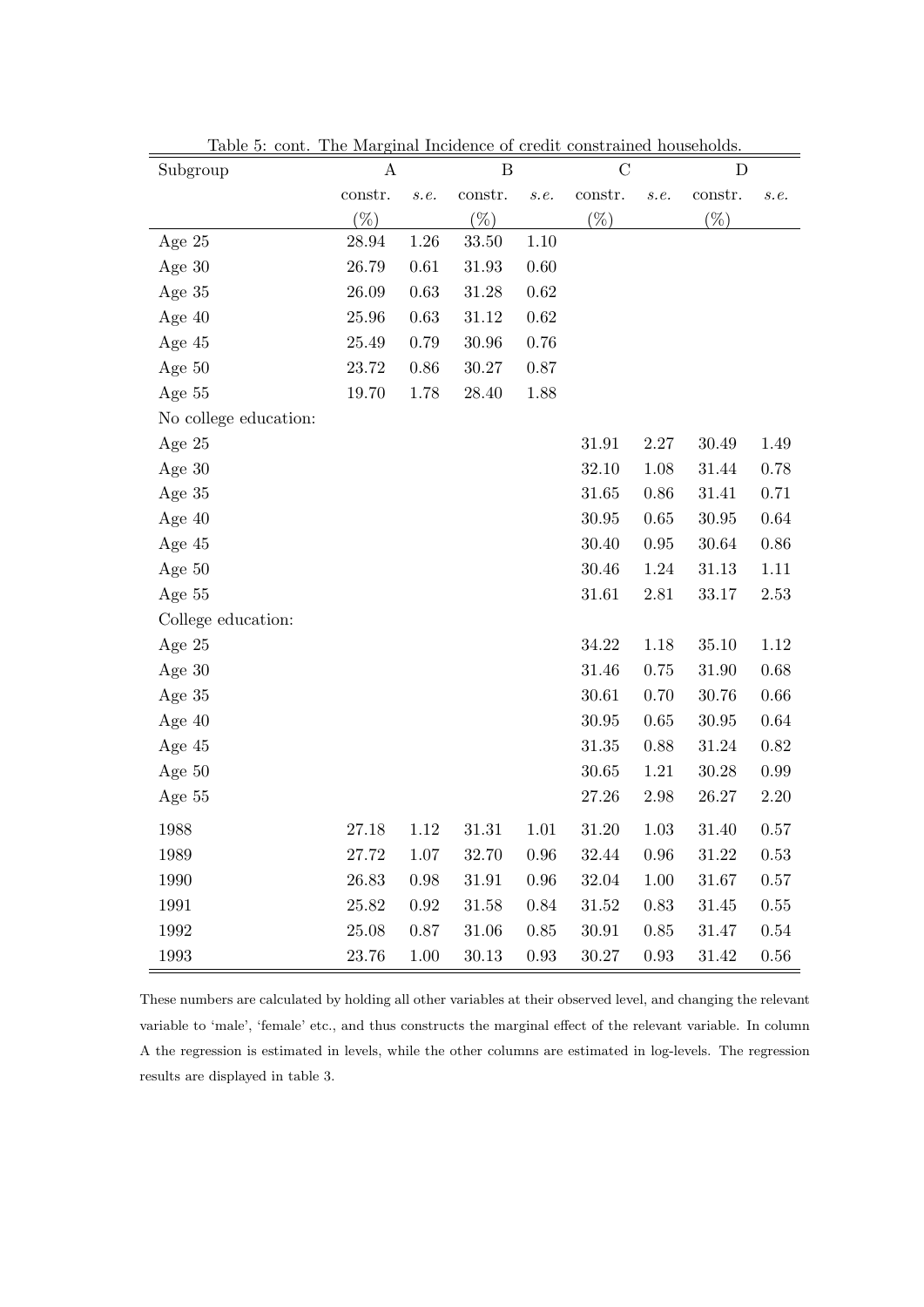| Group               | $\bf{A}$         |        |        | $\overline{B}$ |        | $\overline{C}$ |        | $\mathbf D$ |  |
|---------------------|------------------|--------|--------|----------------|--------|----------------|--------|-------------|--|
|                     | demand           | supply | demand | supply         | demand | supply         | demand | supply      |  |
| All                 | 1,580            | 2,060  | 1,400  | 2,175          | 1,425  | 2,248          | 1,436  | 2,243       |  |
| Men                 | 906              | 1,904  | 638    | 1,729          | 791    | 2,023          | 802    | 2,021       |  |
| Women               | 1,037            | 1,862  | 1,643  | 1,607          | 1,902  | 1,968          | 1,865  | 2,021       |  |
| Married             | 2,138            | 2,145  | 1,561  | 2,417          | 1,491  | 2,349          | 1,512  | 2,333       |  |
| Some High School    | $\boldsymbol{0}$ | 2,039  | 289    | 1,826          | 460    | 2,098          | 448    | 2,243       |  |
| Compl. High school  | 1,000            | 2,010  | 1,269  | 2,025          | 1,349  | 2,276          | 1,366  | 2,243       |  |
| Some College        | 1,677            | 2,125  | 1,616  | 2,241          | 1,646  | 2,237          | 1,654  | 2,243       |  |
| College degree      | 2,363            | 2,056  | 1,633  | 2,342          | 1,543  | 2,270          | 1,554  | 2,243       |  |
| White               | 1,745            | 2,059  | 1,489  | 2,182          | 1,498  | 2,252          | 1,510  | 2.243       |  |
| <b>Black</b>        | 261              | 2,063  | 734    | 2,127          | 858    | 2,219          | 861    | 2,243       |  |
| No children         | 1,618            | 2,019  | 1,402  | 2,130          | 1,409  | 2,192          | 1,409  | 2,220       |  |
| $1$ child           | 1,661            | 2,089  | 1,357  | 2,360          | 1,387  | 2,456          | 1,408  | 2,430       |  |
| 2 children          | 1,514            | 2,087  | 1,462  | 2,066          | 1,497  | 2,144          | 1,525  | 2,095       |  |
| 3-4 children        | 1,439            | 2,186  | 1,329  | 2,320          | 1,418  | 2,393          | 1,435  | 2,356       |  |
| Income - $1,100$    |                  |        |        |                | 90     | 1,377          | 91     | 1,399       |  |
| Income - $6,400$    |                  |        |        |                | 698    | 1,344          | 701    | 1,337       |  |
| Income - $19,\!000$ |                  |        |        |                | 1,348  | 1,733          | 1,358  | 1,717       |  |
| Income - $54,000$   |                  |        |        |                | 1,607  | 2,764          | 1,620  | 2,772       |  |
| Income - $145,000$  |                  |        |        |                | 1,313  | 5,125          | 1,319  | 5,252       |  |
| Law $1 = no$        | 1,580            | 2,095  | 1,400  | 2,180          | 1,425  | 2,259          | 1,436  | 2,246       |  |
| Law $1 = yes$       | 1,580            | 2,054  | 1,400  | 2,175          | 1,425  | 2,246          | 1,436  | 2,243       |  |
| Law $2 = no$        | 1,580            | 2,103  | 1,400  | 2,277          | 1,425  | 2,332          | 1,436  | 2,268       |  |
| Law $2 = yes$       | 1,580            | 2,040  | 1,400  | 2,132          | 1,425  | 2,211          | 1,436  | 2,232       |  |

Table 6: Median demand and supply for credit.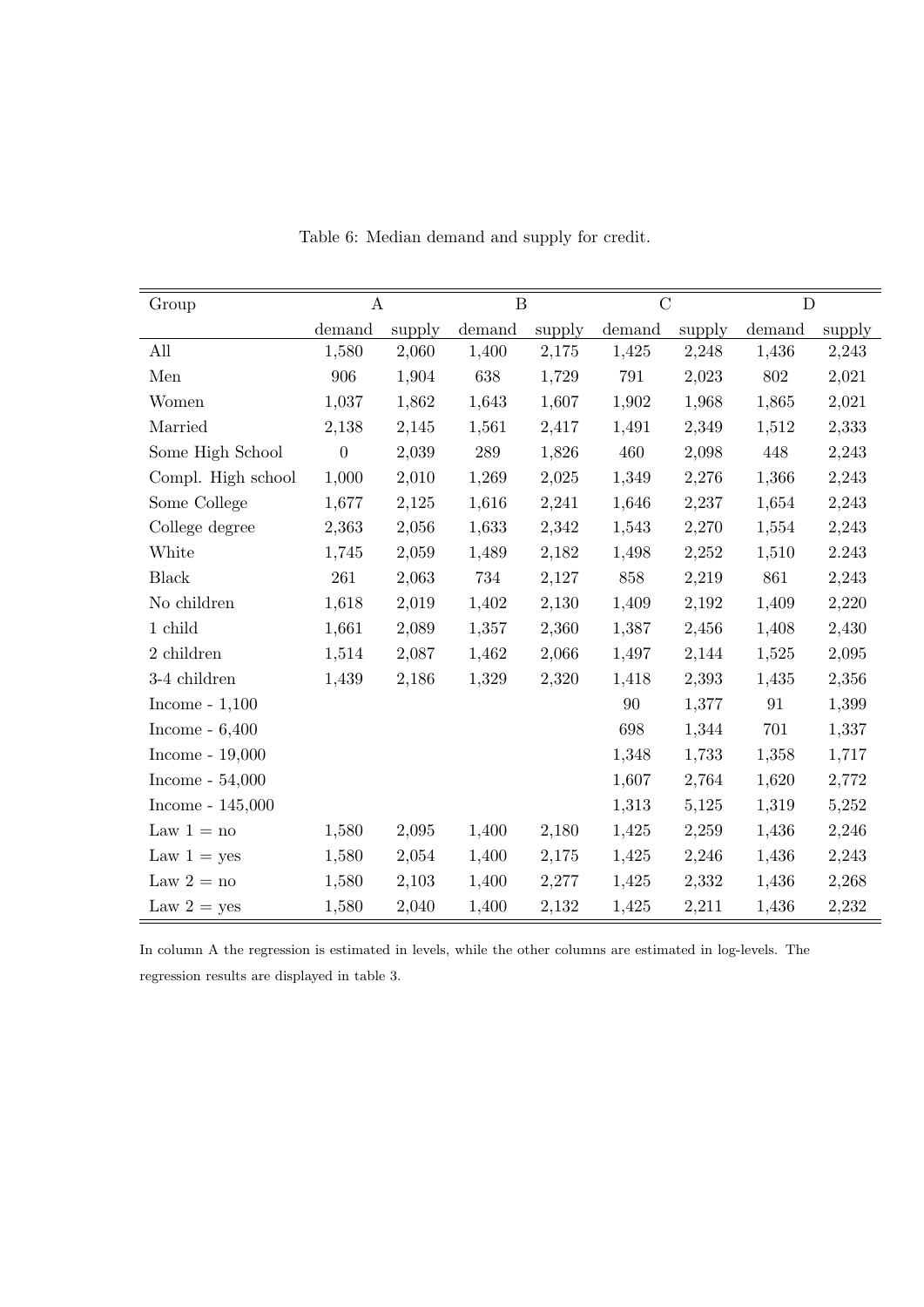| Group                 | $\boldsymbol{\rm{A}}$ |        | $\overline{B}$ |        | $\overline{C}$ |        | $\overline{D}$ |        |
|-----------------------|-----------------------|--------|----------------|--------|----------------|--------|----------------|--------|
|                       | demand                | supply | demand         | supply | demand         | supply | demand         | supply |
| Age 25                | 2,667                 | 2,178  | 2,003          | 2,244  |                |        |                |        |
| Age 30                | 1,836                 | 2,111  | 1,542          | 2,240  |                |        |                |        |
| Age 35                | 1,577                 | 2,071  | 1,378          | 2,231  |                |        |                |        |
| Age $40$              | 1,514                 | 2,042  | 1,330          | 2,198  |                |        |                |        |
| Age 45                | 1,347                 | 2,010  | 1,266          | 2,125  |                |        |                |        |
| Age 50                | 841                   | 1,961  | 1,076          | 1,998  |                |        |                |        |
| Age 55                | 138                   | 1,879  | $706\,$        | 1,806  |                |        |                |        |
| No college education: |                       |        |                |        |                |        |                |        |
| Age 25                |                       |        |                |        | 1,458          | 2,063  | 1,301          | 2,493  |
| Age $30$              |                       |        |                |        | 1,558          | 2,166  | 1,481          | 2,380  |
| Age $35\,$            |                       |        |                |        | 1,477          | 2,228  | 1,446          | 2,312  |
| Age $40$              |                       |        |                |        | 1,320          | 2,241  | 1,314          | 2,243  |
| Age $45$              |                       |        |                |        | 1,189          | 2,200  | 1,204          | 2,132  |
| Age 50                |                       |        |                |        | 1,161          | 2,100  | 1,218          | 1,944  |
| Age 55                |                       |        |                |        | 1,323          | 1,941  | 1,473          | 1,660  |
| College education:    |                       |        |                |        |                |        |                |        |
| Age 25                |                       |        |                |        | 2,606          | 2,745  | 2,837          | 2,493  |
| Age $30$              |                       |        |                |        | 1,544          | 2,498  | 1,600          | 2,380  |
| Age 35                |                       |        |                |        | 1,290          | 2,356  | 1,297          | 2,312  |
| Age $40$              |                       |        |                |        | 1,320          | 2,241  | 1,314          | 2,243  |
| Age 45                |                       |        |                |        | 1,343          | 2,090  | 1,329          | 2,132  |
| Age 50                |                       |        |                |        | 1,087          | 1,852  | 1,056          | 1,944  |
| Age 55                |                       |        |                |        | 474            | 1,497  | 424            | 1,660  |
| 1988                  | 1,889                 | 1,998  | 1,380          | 2,198  | 1,387          | 2,257  | 1,436          | 2,265  |
| 1989                  | 2,109                 | 2,037  | 1,700          | 2,128  | 1,683          | 2,225  | 1,436          | 2,364  |
| 1990                  | 1,824                 | 2,046  | 1,473          | 2,092  | 1,507          | 2,092  | 1,436          | 2,126  |
| 1991                  | 1,521                 | 2,057  | 1,433          | 2,173  | 1,468          | 2,269  | 1,436          | 2,236  |
| 1992                  | 1,338                 | 2,096  | 1,314          | 2,174  | 1,331          | 2,276  | 1,436          | 2,226  |
| 1993                  | 986                   | 2,105  | 1,152          | 2,273  | 1,218          | 2,344  | 1,436          | 2,254  |

Table 6: cont. Median demand and supply for credit.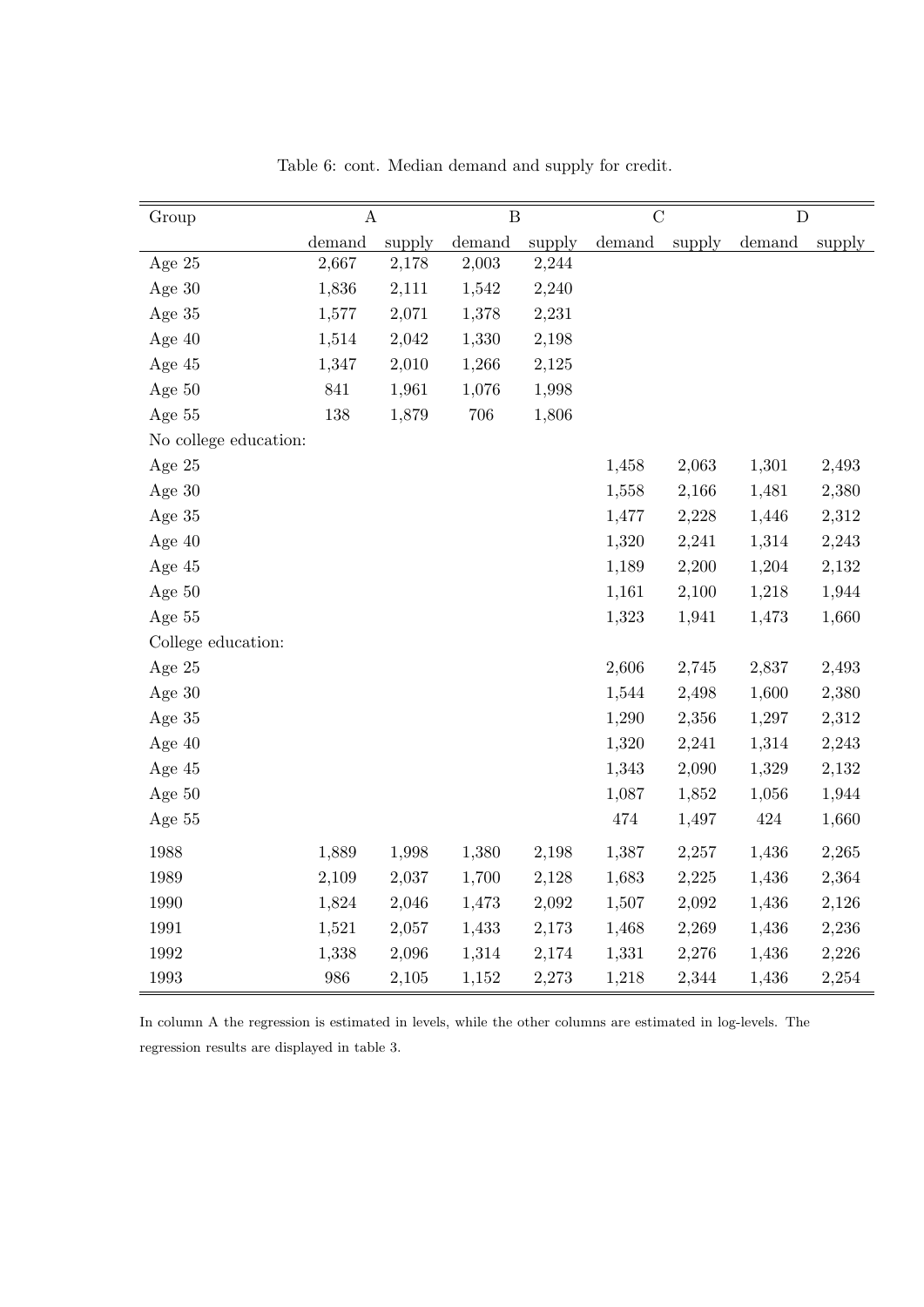| Group              | $\boldsymbol{A}$ | $\mathbf{B}$ | $\mathcal{C}$ | $\mathbf D$ |
|--------------------|------------------|--------------|---------------|-------------|
| All                | 1,655            | 4,036        | 3,882         | 3,916       |
| Men                | 1,065            | 2,033        | 2,190         | 2,221       |
| Women              | 1,550            | 4,782        | 5,173         | 5,067       |
| Married            | 1,840            | 4,320        | 3,958         | 4,026       |
| Some High School   | 643              | 1,167        | 1,398         | 1,350       |
| Compl. High school | 1,530            | 3,627        | 3,613         | 3,657       |
| Some College       | 1,736            | 4,493        | 4,416         | 4,429       |
| College degree     | 1,961            | 4,513        | 4,132         | 4,416       |
| White              | 1,724            | 4,231        | 4,050         | 4,088       |
| <b>Black</b>       | 1,147            | 2,250        | 2,370         | 2,372       |
| No children        | 1,674            | 4,047        | 3,846         | 3,845       |
| 1 child            | 1,675            | 3,810        | 3,738         | 3,805       |
| 2 children         | 1,626            | 4,224        | 4,095         | 4,191       |
| 3-4 children       | 1,584            | 3,810        | 3,832         | 3,891       |
| Income - $1,100$   |                  |              | 538           | 527         |
| Income - $6,380$   |                  |              | 2,115         | 2,122       |
| Income - $11,160$  |                  |              | 3,728         | 3,763       |
| Income - $54,000$  |                  |              | 4,202         | 4,238       |
| Income - $145,000$ |                  |              | 3,358         | 3,375       |

Table 7: How much extra do households wish to borrow?